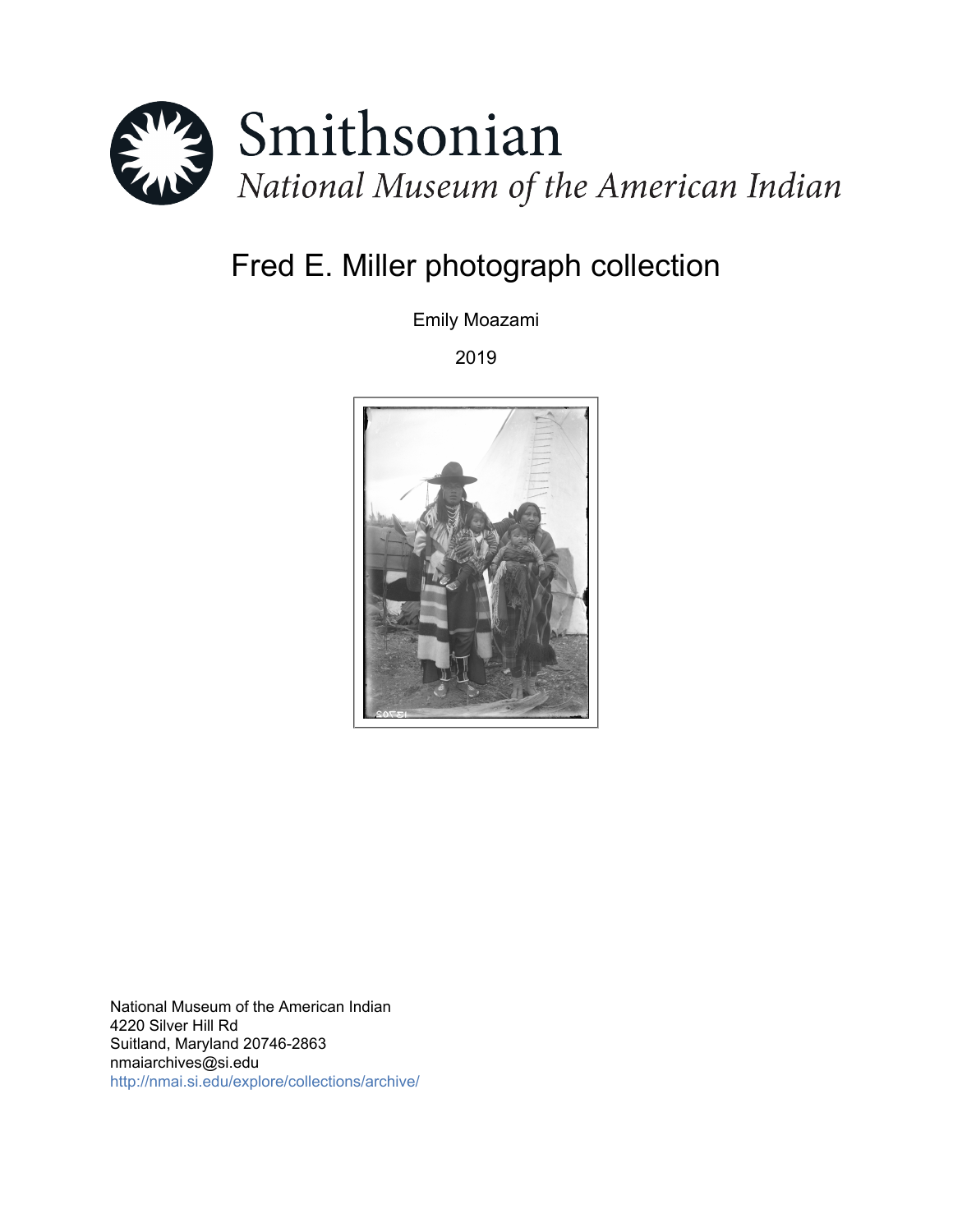# **Table of Contents**

<span id="page-1-0"></span>

| Series 2: Little Big Horn battlefield and Custer memorial, circa 1898-1910 32 |  |
|-------------------------------------------------------------------------------|--|
|                                                                               |  |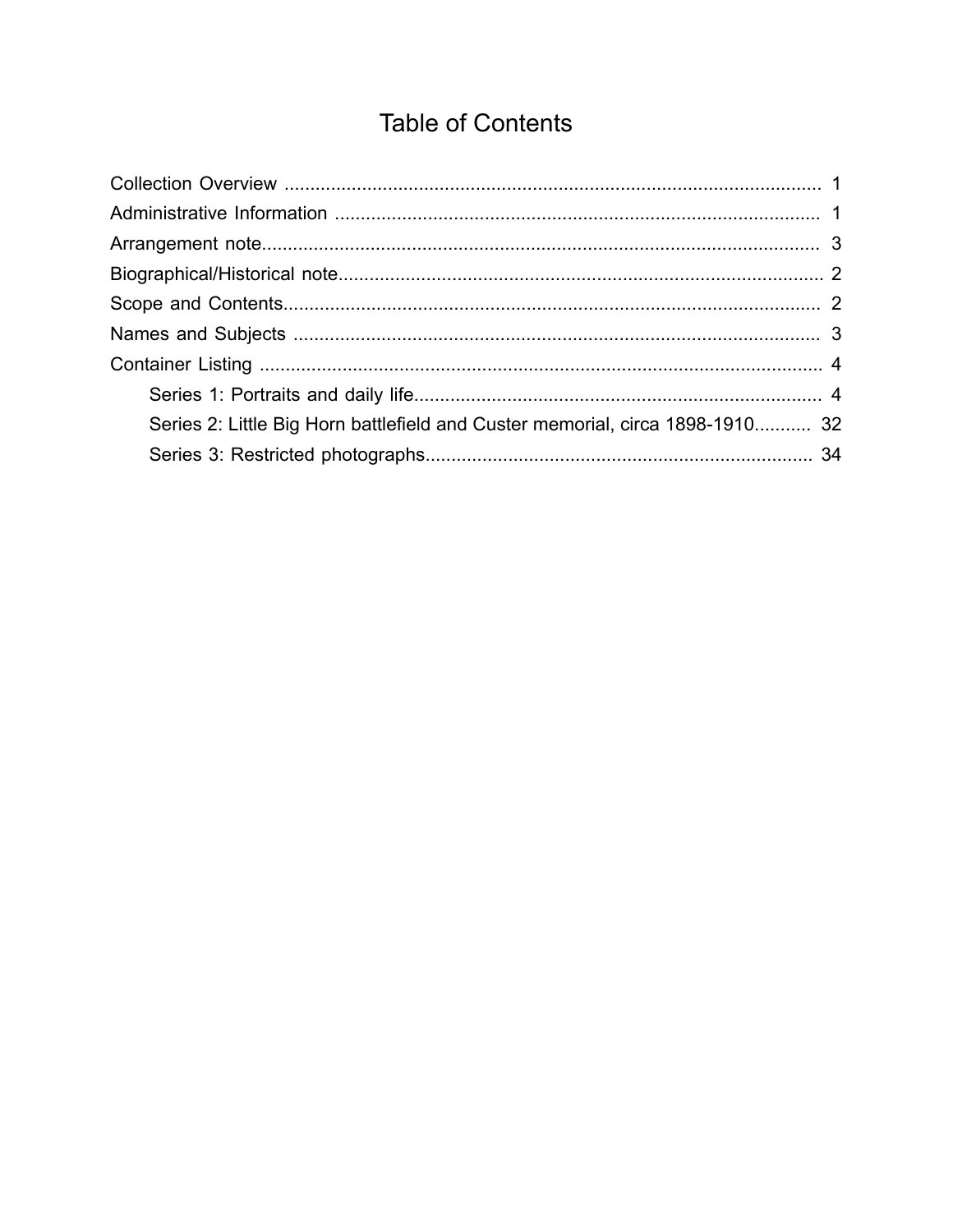## <span id="page-2-0"></span>**Collection Overview**

| <b>Repository:</b> | National Museum of the American Indian                                                                                                                                                                                   |  |
|--------------------|--------------------------------------------------------------------------------------------------------------------------------------------------------------------------------------------------------------------------|--|
| Title:             | Fred E. Miller photograph collection                                                                                                                                                                                     |  |
| Date:              | circa 1898-1910                                                                                                                                                                                                          |  |
| Identifier:        | NMALAC.108                                                                                                                                                                                                               |  |
| Creator:           | Miller, Fred E., 1868-1936 (Photographer)                                                                                                                                                                                |  |
| Extent:            | 2 Linear feet<br>132 Glass plate negatives<br>65 Photographic prints<br>145 Acetate negatives (copy negatives)<br>148 Contact prints                                                                                     |  |
| Language:          | No linguistic content; Not applicable.                                                                                                                                                                                   |  |
| Summary:           | This collection contains photographs depicting Apsáalooke (Crow/<br>Absaroke) people on the reservation in Montana. The photographs<br>were shot by Fred E. Miller, a Bureau of Indian Affairs clerk circa<br>1898-1910. |  |

## <span id="page-2-1"></span>**Administrative Information**

#### Acquisition Information

Collected by William Wildschut for the Museum of the American Indian, Heye Foundation in 1928. From 1921-1928, Wildschut was a field man for the MAI and collected material from Montana, Wyoming, Idaho, Canada, and North Dakota on behalf of the Museum. Wildschut most likely collected these photographs directly from Fred Miller in Montana.

#### **Provenance**

It appears that the Museum of the American Indian staff created contact prints from the original glass plate negatives. They then photographed those contact prints onto acetate negatives and then printed a new set of contact prints from those acetate negatives. In some instances where the museum did not have the original glass negative, staff used Miller prints to create new copy negatives.

#### Related Materials

The NMAI also holds the [William Wildschut photograph collection](https://sova.si.edu/record/NMAI.AC.001.033) , NMAI.AC.001.033. This collection contains photographs that were were shot by Wildschut between 1917 and 1928 and depict depict Apsáalooke (Crow/Absaroke) people and the reservation.

The Montana Historical Society also holds a Fred E. Miller collection (collection number: MC 434)

#### Processing Information

Collection procesed by Emily Moazami, Supervisory Archivist, 2019.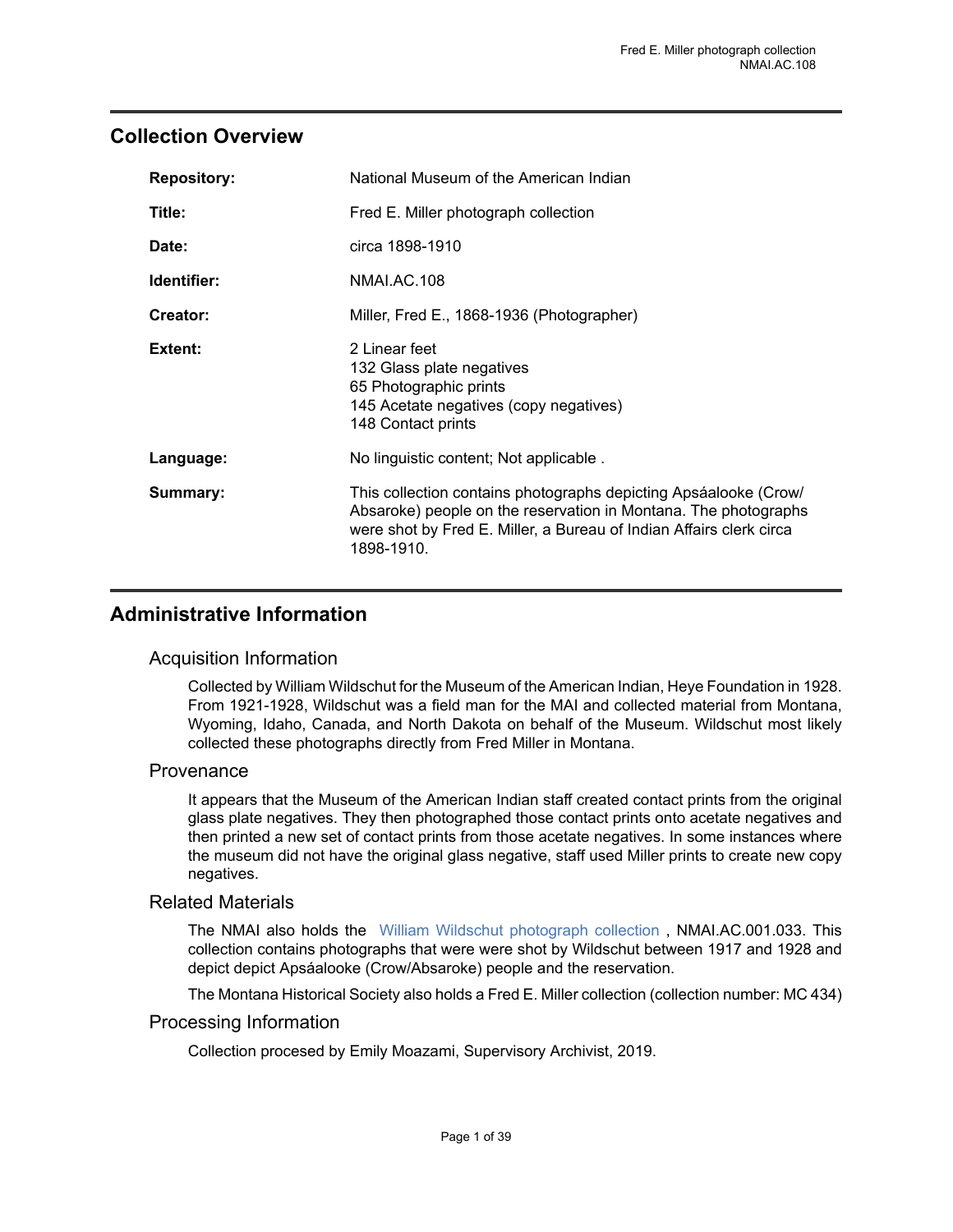### Preferred Citation

Identification of specific item; Date (if known); Fred E. Miller photograph collection, NMAI.AC.108, Catalog #. National Museum of the American Indian Archives, Smithsonian Institution.

#### **Restrictions**

Access is by appointment only, Monday - Friday, 9:30 am - 4:30 pm. Please contact the archives to make an appointment.

#### Conditions Governing Use

Permission to publish materials from the collection must be requested from National Museum of the American Indian Archive Center. Please submit a written request to nmaiphotos@si.edu. For personal or classroom use, users are invited to download, print, photocopy, and distribute the images that are available online without prior written permission, provided that the files are not modified in any way, the Smithsonian Institution copyright notice (where applicable) is included, and the source of the image is identified as the National Museum of the American Indian. For more information please see the Smithsonian's [Terms](https://www.si.edu/termsofuse) of Use and NMAI Archive Center's [Digital](http://nmai.si.edu/explore/collections/archive/digital-image-requests/) [Image request](http://nmai.si.edu/explore/collections/archive/digital-image-requests/) website.

#### Conditions Governing Use

Some photographs in this collection are RESTRICTED due to Cultural Sensitivity.

## <span id="page-3-0"></span>**Biographical Note**

Born in Chicago in 1868, Fred E. Miller learned photography in Iowa and went on to operate a photo studio in Nebraska and Iowa. In 1896 he moved to Helena, Montana and served as a civil service clerk for the Bureau of Indian Affairs on the Apsáalooke (Crow/Absaroke) Reservation and 1898 he became the land clerk for the Crow Agency. Miller lived among and photographed the Apsáalooke people, learned to speak the language, and was officially adopted into the nation in 1905. He also acted in other roles periodically including as superintendent, U.S. commissioner, and justice of the peace.

He married Emma Smith Miller (1883-1920, Shawnee) in 1905 and they had four children Hulda Mignon Miller (1906-1991), Edwin H. Miller (1908-1988), Robert A. Miller (1910-1966), and Ruth Miller (1912-1976). In 1910, Miller left his Bureau position, and tried his hand at cattle ranching in Hardin, Montana. He died in 1936 and his collection of 500 of his glass plate negatives were sold by court order at public auction.

## <span id="page-3-1"></span>**Scope and Contents**

This collection contains 132 glass plate negatives and 65 prints (plus 145 acetate copy negatives and 148 contact prints) that were shot by Fred E. Miller circa 1898-1910 and depict Apsáalooke (Crow/ Absaroke) people and their reservation in Montana. The bulk of the photographs depict outdoor portraits of individuals and families. Other photographs depict encampments and scenes of daily life and activities on the reservation. Most individuals in the photographs are identified, including Chief Plenty Coups, Chief Holds the Enemy, Chief Two Leggings, and Chief Medicine Crow. Other portraits depict Apsáalooke scouts from General George Armstrong Custer's 7th Cavalry including Curley, White Swan, and Harry Moccasin. A few photographs also depict portraits of Cheyenne and Lakota people.

Some images are restricted due to cultural sensitivity, such as scenes of burials and ceremonies.

Fred Miller's negatives were often misattributed to William Wildschut who worked as a field collector for the Museum of the American Indian and photographed Apsáalooke people from 1917-1928. Please see the Immediate Source of Acquisition and Related Materials notes for more information.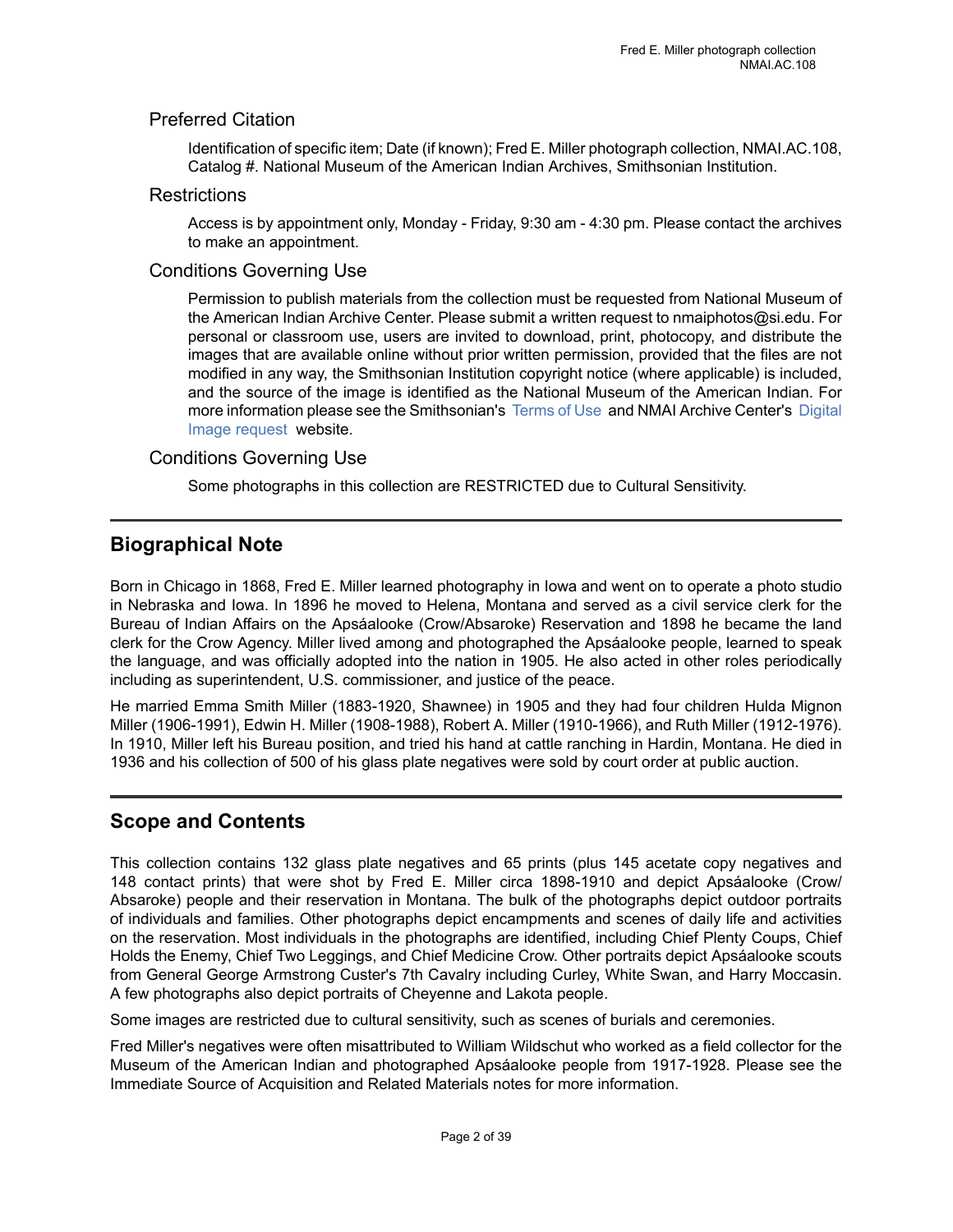## <span id="page-4-0"></span>**Arrangement**

This collection is intellectually arranged into 3 series by subject and restrictions.

The collection is physically arranged according to photo type. The glass plate negatives are arranged in boxes according to size; the acetate film boxes are arranged in a separate set of boxes first by collection #, then by catalog #; and the prints and contact prints are organized first by collection #, then in folders by catalog #.

## <span id="page-4-1"></span>Names and Subject Terms

This collection is indexed in the online catalog of the Smithsonian Institution under the following terms:

Subjects:

Apsáalooke (Crow/Absaroke)

Cultures:

Apsáalooke (Crow/Absaroke)

Types of Materials:

Black-and-white negatives Photographs

Names:

Curly, approximately 1856-1923 Plenty Coups, 1848-1932 Two Leggings, ca. 1847-1923

Places:

**Montana**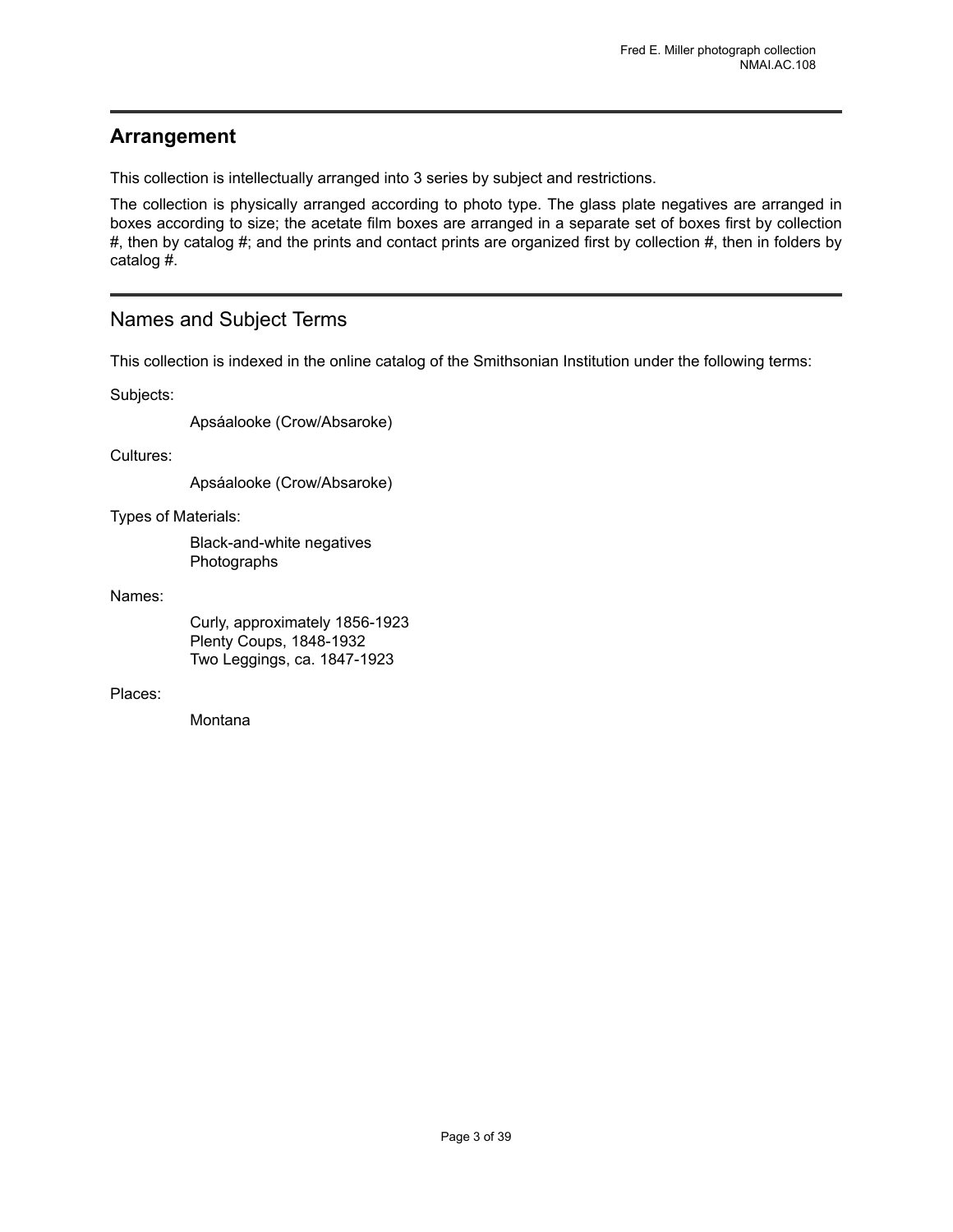## <span id="page-5-0"></span>**Container Listing**

## <span id="page-5-1"></span>Series 1: Portraits and daily life

*112 Glass plate negatives*

*46 Photographic prints*

*8 Acetate negatives*

Scope and Contents: This series contains 166 photographs (120 negatives and 46 prints, plus copy negatives and contact prints) that were shot by Fred E. Miller circa 1898-1910. The photographs depict portraits of Apsáalooke (Crow/Absaroke) individuals and families; encampments on the reservation in Montana; and scenes depicting daily life, such as gathering water and activities such as gambling games.

| Box 243 (glass plate               |                                              | N13646: Big Ox, circa 1898-1910                                                                                                                                                                                                                                                                                                                                                                                                                                                                                                                                |
|------------------------------------|----------------------------------------------|----------------------------------------------------------------------------------------------------------------------------------------------------------------------------------------------------------------------------------------------------------------------------------------------------------------------------------------------------------------------------------------------------------------------------------------------------------------------------------------------------------------------------------------------------------------|
| negatives)                         | 1 Glass plate negative<br>Notes:<br>Culture: | Photograph depicting medicine man Big Ox [Apsáalooke<br>(Crow/Absaroke)] posing with a feather plume. Photograph shot<br>by Fred E. Miller circa 1898-1910 on the Apsáalooke (Crow/<br>Absaroke) Reservation in Montana.<br>Apsáalooke (Crow/Absaroke)                                                                                                                                                                                                                                                                                                         |
| Box 243 (glass plate<br>negatives) | 1 Glass plate negative<br>Notes:<br>Culture: | N13647: Bear Claw, circa 1898-1910<br>Outdoor portrait of Bear Claw [Apsáalooke (Crow/Absaroke)].<br>Photograph shot by Fred E. Miller circa 1898-1910 on the<br>Apsáalooke (Crow/Absaroke) Reservation in Montana.<br>Apsáalooke (Crow/Absaroke)                                                                                                                                                                                                                                                                                                              |
| Box 243 (glass plate<br>negatives) | 1 Glass plate negative<br>Notes:<br>Culture: | N13648: Two Leggings and Plain Owl, circa 1898-1910<br>Outdoor portrait of Chief Two Leggings (Issaatxalúash) and<br>Plain Owl (Póopahta Xiassaash). Two Leggings was a<br>prominent war chief and reservation-era chief. Plain Owl<br>(Póopahta Xiassaash), a River Crow from Black Lodge<br>(Ashshipíte), was a tribal leader, pipe carrier and war captain.<br>They both are wearing war bonnets (óhkape). Photograph shot<br>by Fred E. Miller circa 1898-1910 on the Apsáalooke (Crow/<br>Absaroke) Reservation in Montana.<br>Apsáalooke (Crow/Absaroke) |
| Box 243 (glass plate<br>negatives) | 1 Glass plate negative<br>Notes:<br>Culture: | N13649: Chief Medicine Crow, circa 1898-1910<br>Photograph depicting Chief Medicine Crow [Apsáalooke (Crow/<br>Absaroke)] wearing a war bonnet. Photograph shot by Fred<br>E. Miller circa 1898-1910 on the Apsáalooke (Crow/Absaroke)<br>Reservation in Montana.<br>Apsáalooke (Crow/Absaroke)                                                                                                                                                                                                                                                                |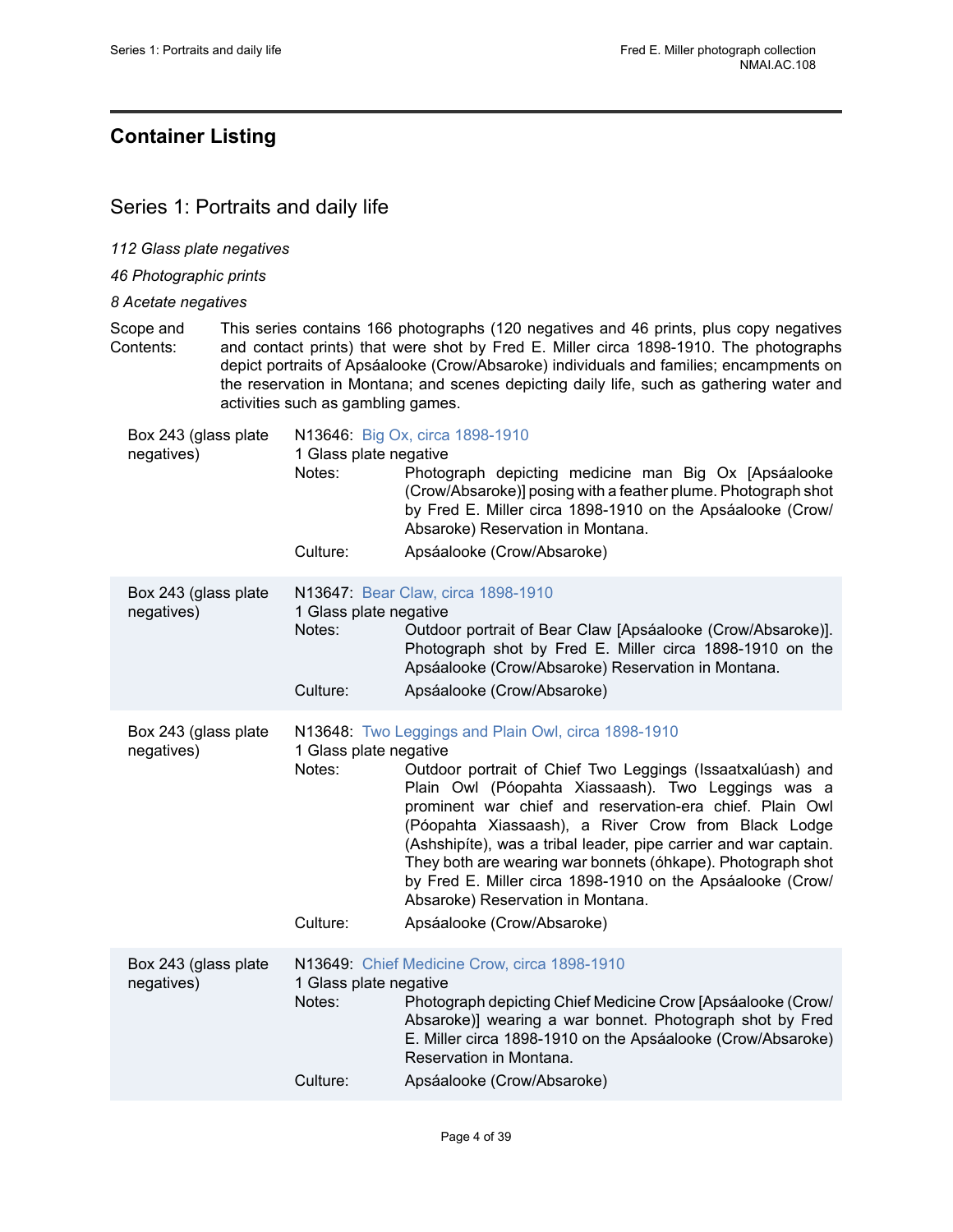| Box 243 (glass plate<br>negatives) | 1 Glass plate negative<br>Notes:             | N13650: Girls in dresses, circa 1898-1910<br>Outdoor portrait of two girls wearing dresses, one decorated<br>with dentalium shells. The girls wear face paint and are<br>posed outside a tipi. Photograph shot by Fred E. Miller circa<br>1898-1910 on the Apsáalooke (Crow/Absaroke) Reservation in<br>Montana.                       |
|------------------------------------|----------------------------------------------|----------------------------------------------------------------------------------------------------------------------------------------------------------------------------------------------------------------------------------------------------------------------------------------------------------------------------------------|
|                                    | Culture:                                     | Apsáalooke (Crow/Absaroke)                                                                                                                                                                                                                                                                                                             |
| Box 244 (glass plate<br>negatives) | 1 Glass plate negative<br>Notes:             | N13651: Lives High with baby in cradleboard, circa 1898-1910<br>Outdoor portrait of Lives High [Apsáalooke (Crow/Absaroke)]<br>carrying a baby in a cradleboard. Several buildings are visible<br>in the background. Photograph shot by Fred E. Miller circa<br>1898-1910 on the Apsáalooke (Crow/Absaroke) Reservation in<br>Montana. |
|                                    | Culture:                                     | Apsáalooke (Crow/Absaroke)                                                                                                                                                                                                                                                                                                             |
| Box 244 (glass plate<br>negatives) | 1 Glass plate negative<br>Notes:<br>Culture: | N13652: Long Ear and Lion Shows, circa 1898-1910<br>Outdoor portrait of Long Ear and Lion Shows [Apsáalooke<br>(Crow/Absaroke)]. Photograph shot by Fred E. Miller circa<br>1898-1910 on the Apsáalooke (Crow/Absaroke) Reservation in<br>Montana.<br>Apsáalooke (Crow/Absaroke)                                                       |
|                                    |                                              |                                                                                                                                                                                                                                                                                                                                        |
| Box 244 (glass plate<br>negatives) | 1 Glass plate negative<br>Notes:             | N13653: Girls in dresses, circa 1898-1910<br>Outdoor portrait of two girls wearing dresses, one decorated<br>with dentalium shells. The girls wear face paint and are<br>posed outside a tipi. Photograph shot by Fred E. Miller circa<br>1898-1910 on the Apsáalooke (Crow/Absaroke) Reservation in<br>Montana.                       |
|                                    | Culture:                                     | Apsáalooke (Crow/Absaroke)                                                                                                                                                                                                                                                                                                             |
| Box 244 (glass plate<br>negatives) | 1 Glass plate negative<br>Notes:<br>Culture: | N13655: Louis Bompard and Takes Alone, circa 1898-1910<br>Outdoor portrait of Louis Bompard and Takes Alone<br>[Apsáalooke (Crow/Absaroke)]. Photograph shot by Fred E.<br>Miller circa 1898-1910 on the Apsáalooke (Crow/Absaroke)<br>Reservation in Montana.<br>Apsáalooke (Crow/Absaroke)                                           |
|                                    |                                              |                                                                                                                                                                                                                                                                                                                                        |
| Box 244 (glass plate<br>negatives) | 1 Glass plate negative<br>Notes:<br>Culture: | N13657: Otter That Stays At The Water, circa 1898-1910<br>Outdoor portrait of Otter That Stays At The Water [Apsáalooke<br>(Crow/Absaroke)]. Photograph shot by Fred E. Miller circa<br>1898-1910 on the Apsáalooke (Crow/Absaroke) Reservation in<br>Montana.<br>Apsáalooke (Crow/Absaroke)                                           |
|                                    |                                              |                                                                                                                                                                                                                                                                                                                                        |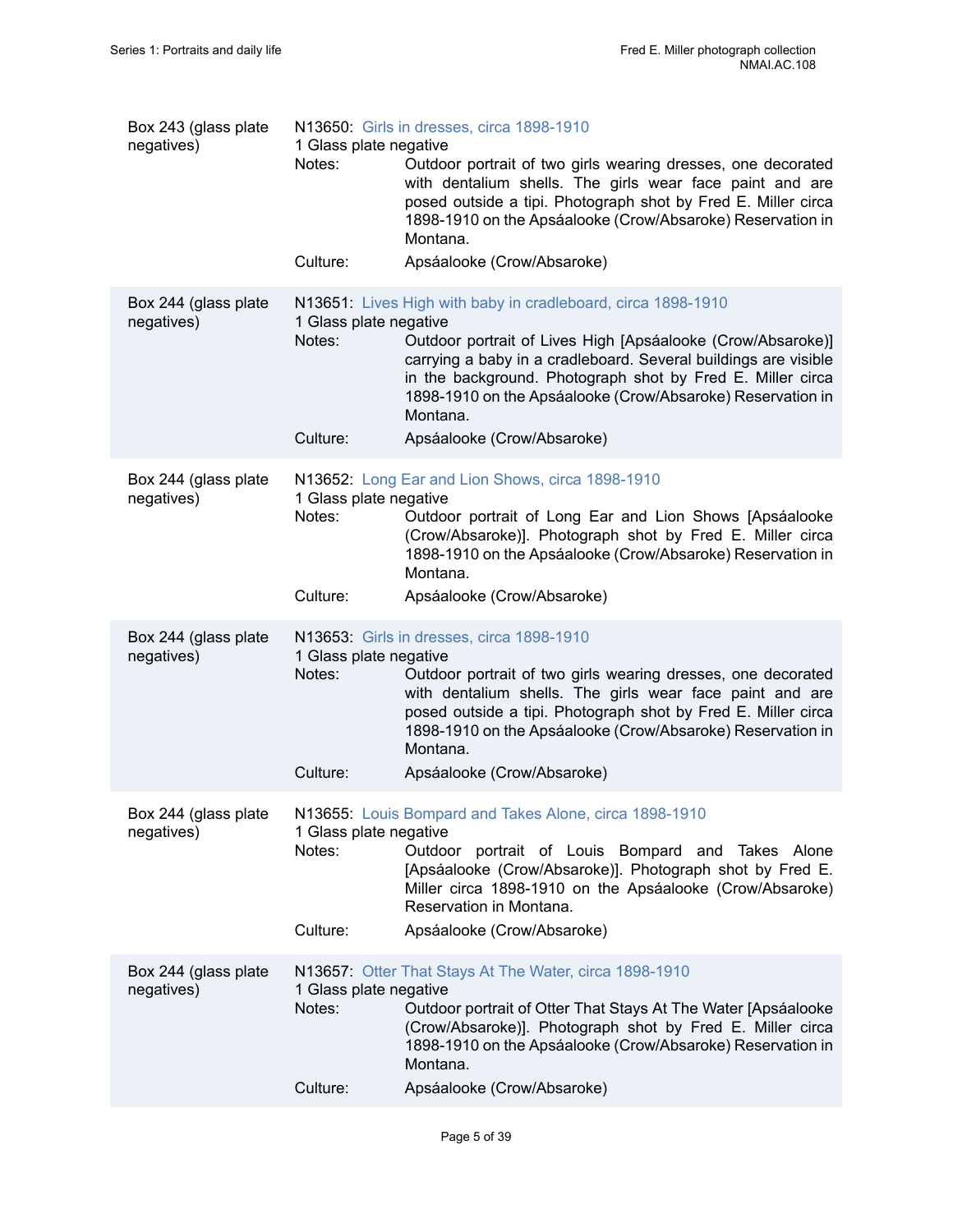| Box 244 (glass plate<br>negatives) | N13658: Blanket Bull and family, circa 1898-1910<br>1 Glass plate negative<br>Notes:<br>Outdoor portrait of Blanket Bull, his wife, daughter, and son<br>posed in front of tipi. The son sits on horseback. Photograph<br>shot by Fred E. Miller circa 1898-1910 on the Apsáalooke<br>(Crow/Absaroke) Reservation in Montana.                                                                                                          |
|------------------------------------|----------------------------------------------------------------------------------------------------------------------------------------------------------------------------------------------------------------------------------------------------------------------------------------------------------------------------------------------------------------------------------------------------------------------------------------|
|                                    | Culture:<br>Apsáalooke (Crow/Absaroke)                                                                                                                                                                                                                                                                                                                                                                                                 |
| Box 244 (glass plate<br>negatives) | N13659: Encampment, circa 1898-1910<br>1 Glass plate negative<br>Notes:<br>Photograph overlooking an encampment with tipis. Photograph<br>shot by Fred E. Miller circa 1898-1910 on the Apsáalooke<br>(Crow/Absaroke) Reservation in Montana.<br>Culture:<br>Apsáalooke (Crow/Absaroke)                                                                                                                                                |
| Box 244 (glass plate<br>negatives) | N13662: Pretty Striped Snake and Hat Otter, circa 1898-1910<br>1 Glass plate negative<br>Notes:<br>Outdoor portrait of Pretty Striped Snake holding her daughter<br>Hat Otter (possibly also known as Nancy Whiteman). They are<br>standing in front of a tipi with several dogs nearby. Photograph<br>shot by Fred E. Miller circa 1898-1910 on the Apsáalooke<br>(Crow/Absaroke) Reservation in Montana.                             |
|                                    | Culture:<br>Apsáalooke (Crow/Absaroke)                                                                                                                                                                                                                                                                                                                                                                                                 |
| Box 244 (glass plate<br>negatives) | N13664: Red Star, Black Hair, and Small Medicine Tobacco, circa 1898-1910<br>1 Glass plate negative<br>Notes:<br>Outdoor portrait of Red Star, Black Hair, and Small Medicine<br>Tobacco on horseback in front of tipi. Photograph shot by Fred<br>E. Miller circa 1898-1910 on the Apsáalooke (Crow/Absaroke)<br>Reservation in Montana.<br>Culture:<br>Apsáalooke (Crow/Absaroke)                                                    |
| Box 244 (glass plate<br>negatives) | N13665: Stands Among Them and Medicine Horse, circa 1898-1910<br>1 Glass plate negative<br>Notes:<br>Outdoor portrait of Stands Among Them (on left) and her<br>husband Medicine Horse. They are standing in front of a tipi<br>and Medicine Horse holds a feather plume. Photograph shot<br>by Fred E. Miller circa 1898-1910 on the Apsáalooke (Crow/<br>Absaroke) Reservation in Montana.<br>Culture:<br>Apsáalooke (Crow/Absaroke) |
| Box 244 (glass plate<br>negatives) | N13666: Sits Before A Cloud, circa 1898-1910<br>1 Glass plate negative<br>Outdoor portrait of Sits Before A Cloud [Apsáalooke (Crow/<br>Notes:<br>Absaroke)]. He has also been identified in other collections<br>as Ten Bear or One Hundred (1848-1898). Photograph shot<br>by Fred E. Miller circa 1898-1910 on the Apsáalooke (Crow/<br>Absaroke) Reservation in Montana.<br>Culture:<br>Apsáalooke (Crow/Absaroke)                 |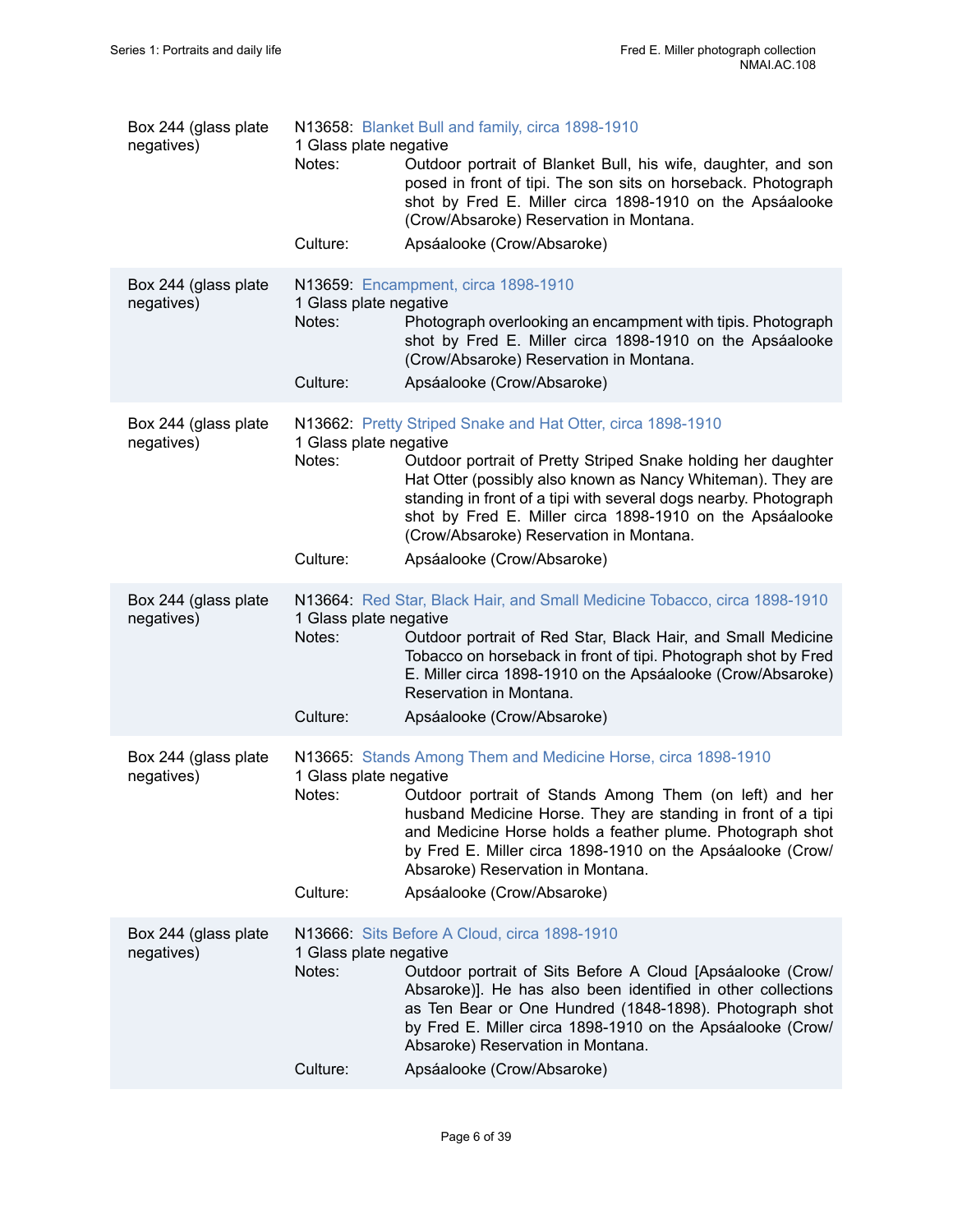| Box 244 (glass plate<br>negatives) | 1 Glass plate negative<br>Notes:<br>Culture:          | N13667: White Hip and Always Takes The Lead, circa 1898-1910<br>Portrait of White Hip and Always Takes The Lead. Photograph<br>shot by Fred E. Miller circa 1898-1910 on the Apsáalooke<br>(Crow/Absaroke) Reservation in Montana.<br>Apsáalooke (Crow/Absaroke)                                                                                                                 |
|------------------------------------|-------------------------------------------------------|----------------------------------------------------------------------------------------------------------------------------------------------------------------------------------------------------------------------------------------------------------------------------------------------------------------------------------------------------------------------------------|
| Box 244 (glass plate<br>negatives) | 1 Glass plate negative<br>Notes:<br>Culture:          | N13668: Chief Holds The Enemy, circa 1898-1910<br>Outdoor portrait of Apsáalooke (Crow/Absaroke) Chief Holds<br>The Enemy wearing a war bonnet. Photograph shot by Fred<br>E. Miller circa 1898-1910 on the Apsáalooke (Crow/Absaroke)<br>Reservation in Montana.<br>Apsáalooke (Crow/Absaroke)                                                                                  |
| Box 245 (glass plate<br>negatives) | 1 Glass plate negative<br>Notes:<br>Culture:          | N13670: Sings Amongst The Woods and Rings, circa 1898-1910<br>Outdoor portrait of Sings Amongst The Woods and Rings<br>[Apsáalooke (Crow/Absaroke)] both wearing elk tooth dresses.<br>Other individuals are in the background. Photograph shot by<br>Fred E. Miller circa 1898-1910 on the Apsáalooke (Crow/<br>Absaroke) Reservation in Montana.<br>Apsáalooke (Crow/Absaroke) |
| Box 245 (glass plate<br>negatives) | 1 Glass plate negative<br>Notes:<br>Culture:          | N13671: Strikes Riding A Gray Horse and Lucie Yarlotte, circa 1898-1910<br>Portrait of Strikes Riding A Gray Horse carrying her baby<br>daughter Lucie Yarlotte. Photograph shot by Fred E. Miller circa<br>1898-1910 on the Apsáalooke (Crow/Absaroke) Reservation in<br>Montana.<br>Apsáalooke (Crow/Absaroke)                                                                 |
| Box 245 (glass plate<br>negatives) | circa 1898-1910<br>1 Glass plate negative<br>Culture: | N13672: Sun Goes Slow, Old Jack Rabbit, and Takes Among His Enemies,<br>Notes: Outdoor portrait of Sun Goes Slow, Old Jack Rabbit, and Takes<br>Among His Enemies wearing war bonnet. Photograph shot<br>by Fred E. Miller circa 1898-1910 on the Apsáalooke (Crow/<br>Absaroke) Reservation in Montana.<br>Apsáalooke (Crow/Absaroke)                                           |
| Box 245 (glass plate<br>negatives) | 1 Glass plate negative<br>Notes:<br>Culture:          | N13673: Red Snake and Hat Otter, circa 1898-1910<br>Outdoor portrait of Red Snake and Hat Otter on horseback<br>in front of a tipi. They are both wearing elk tooth dresses.<br>Photograph shot by Fred E. Miller circa 1898-1910 on the<br>Apsáalooke (Crow/Absaroke) Reservation in Montana.<br>Apsáalooke (Crow/Absaroke)                                                     |
| Box 245 (glass plate<br>negatives) | 1 Glass plate negative                                | N13674: Encampment, circa 1898-1910                                                                                                                                                                                                                                                                                                                                              |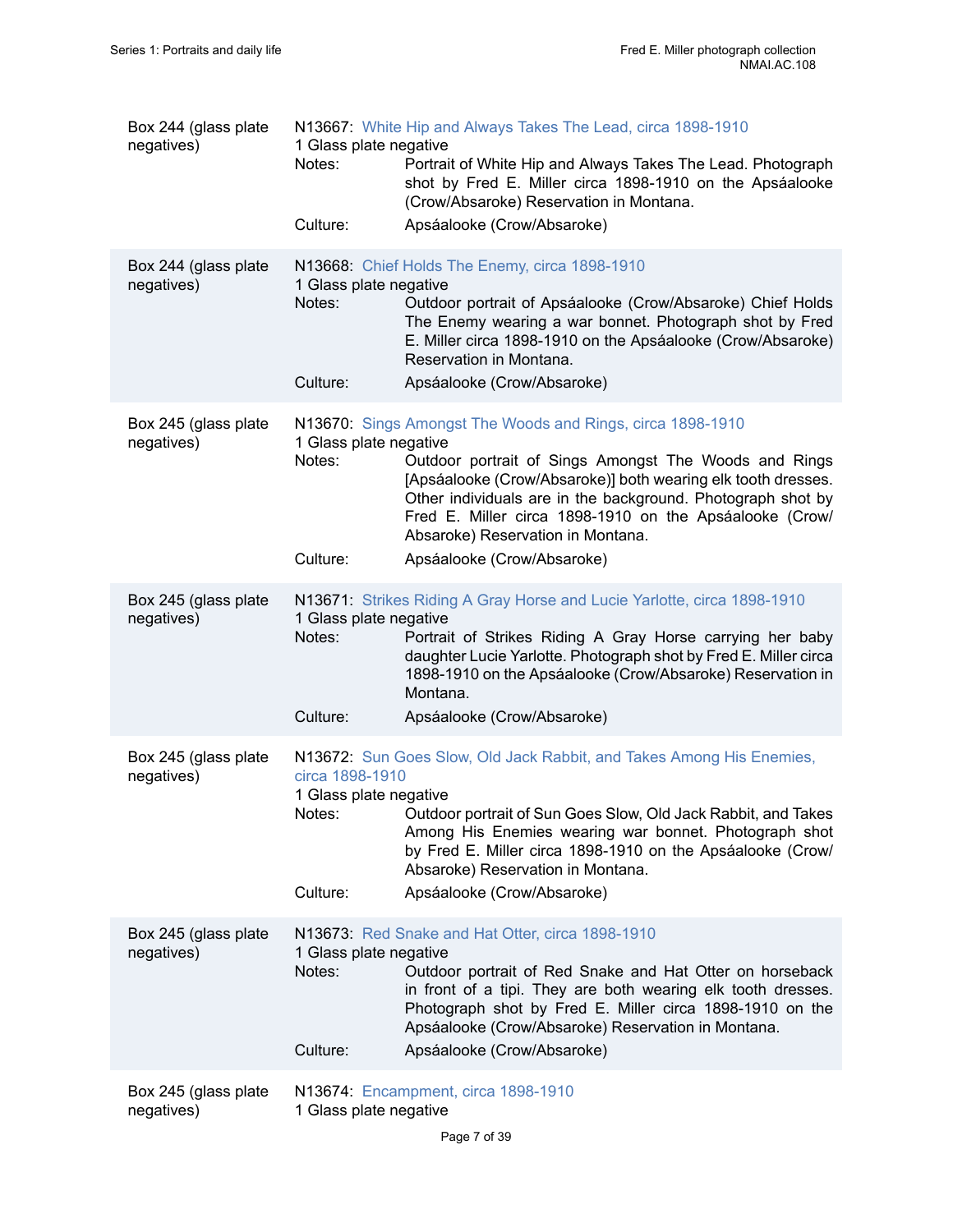|                                    | Notes:<br>Culture:                           | Photograph depicting an Apsáalooke (Crow/Absaroke)<br>encampment with tipis. Photograph shot by Fred E. Miller<br>circa 1898-1910 at Little Big Horn River with Crow Agency<br>buildings in the background on the Apsáalooke (Crow/<br>Absaroke) Reservation in Montana.<br>Apsáalooke (Crow/Absaroke)                            |
|------------------------------------|----------------------------------------------|-----------------------------------------------------------------------------------------------------------------------------------------------------------------------------------------------------------------------------------------------------------------------------------------------------------------------------------|
|                                    |                                              |                                                                                                                                                                                                                                                                                                                                   |
| Box 245 (glass plate<br>negatives) | 1 Glass plate negative<br>Notes:<br>Culture: | N13675: White Swan, circa 1898-1910<br>Outdoor portrait of White Swan [Apsáalooke (Crow/Absaroke)].<br>Photograph shot by Fred E. Miller circa 1898-1910 on the<br>Apsáalooke (Crow/Absaroke) Reservation in Montana.<br>Apsáalooke (Crow/Absaroke)                                                                               |
|                                    |                                              |                                                                                                                                                                                                                                                                                                                                   |
| Box 245 (glass plate<br>negatives) | 1 Glass plate negative<br>Notes:<br>Culture: | N13678: Fire Bear, circa 1898-1910<br>Portrait of Fire Bear [Apsáalooke (Crow/Absaroke)] wearing a<br>war bonnet. Photograph shot by Fred E. Miller circa 1898-1910<br>on the Apsáalooke (Crow/Absaroke) Reservation in Montana.<br>Apsáalooke (Crow/Absaroke)                                                                    |
|                                    |                                              |                                                                                                                                                                                                                                                                                                                                   |
| Box 245 (glass plate<br>negatives) | 1 Glass plate negative<br>Notes:             | N13679: Big Sheep, circa 1898-1910<br>Portrait of Big Sheep [Apsáalooke (Crow/Absaroke)] wearing a<br>war bonnet. Photograph shot by Fred E. Miller circa 1898-1910<br>on the Apsáalooke (Crow/Absaroke) Reservation in Montana.                                                                                                  |
|                                    | Culture:                                     | Apsáalooke (Crow/Absaroke)                                                                                                                                                                                                                                                                                                        |
| Box 245 (glass plate<br>negatives) | 1 Glass plate negative<br>Notes:<br>Culture: | N13680: Curley, circa 1898-1910<br>Outdoor portrait of Curley who was one of the six Apsáalooke<br>(Crow/Absaroke) scouts assigned to Custer's 7th Calvary on<br>June 21st, 1876. Photograph shot by Fred E. Miller circa<br>1898-1910 on the Apsáalooke (Crow/Absaroke) Reservation in<br>Montana.<br>Apsáalooke (Crow/Absaroke) |
|                                    |                                              | N13681: White Swan, circa 1898-1910                                                                                                                                                                                                                                                                                               |
| Box 245 (glass plate<br>negatives) | 1 Glass plate negative<br>Notes:<br>Culture: | Outdoor portrait of White Swan wearing a feather headdress<br>and holding a feather lance. Photograph shot by Fred E.<br>Miller circa 1898-1910 on the Apsáalooke (Crow/Absaroke)<br>Reservation in Montana. Miller and his camera's shadow are<br>visible in lower right hand.<br>Apsáalooke (Crow/Absaroke)                     |
|                                    |                                              |                                                                                                                                                                                                                                                                                                                                   |
| Box 245 (glass plate<br>negatives) | 1 Glass plate negative<br>Notes:             | N13682: Curley, circa 1898-1910<br>Outdoor portrait of Curley who was one of the six Apsáalooke<br>(Crow/Absaroke) scouts assigned to Custer's 7th Calvary on<br>June 21st, 1876. Photograph shot by Fred E. Miller circa                                                                                                         |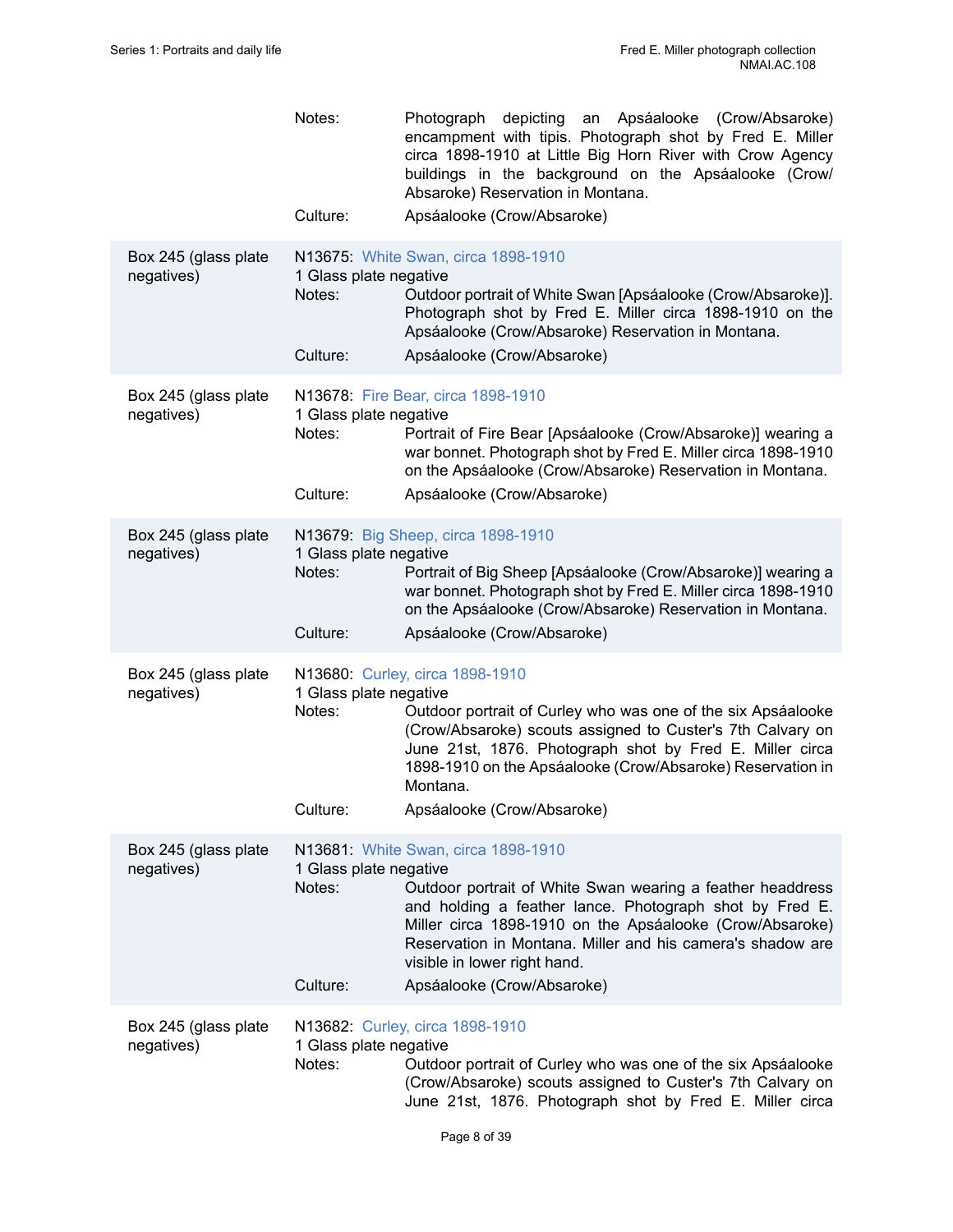|                                    |                                              | 1898-1912 on the Apsáalooke (Crow/Absaroke) Reservation in<br>Montana.                                                                                                                                                                                                                                                                                                             |
|------------------------------------|----------------------------------------------|------------------------------------------------------------------------------------------------------------------------------------------------------------------------------------------------------------------------------------------------------------------------------------------------------------------------------------------------------------------------------------|
|                                    | Culture:                                     | Apsáalooke (Crow/Absaroke)                                                                                                                                                                                                                                                                                                                                                         |
| Box B22 (glass<br>plate negatives) | 1 Glass plate negative<br>Notes:<br>Culture: | N13683: Chief Two Moons, circa 1898-1910<br>Outdoor portrait of Chief Two Moons wearing a shirt trimmed<br>with ermine tails and a necklace decorated with bear claws and<br>large bells. He stands in front of a tipi. Photograph shot by Fred<br>E. Miller circa 1898-1910 on the Apsáalooke (Crow/Absaroke)<br>Reservation in Montana.<br>Northern Tsitsistas/Suhtai (Cheyenne) |
|                                    |                                              |                                                                                                                                                                                                                                                                                                                                                                                    |
| Box 245 (glass plate<br>negatives) | 1 Glass plate negative<br>Notes:<br>Culture: | N13684: Curley, circa 1898-1910<br>Outdoor portrait of Curley standing in front of a tipi and holding<br>a rifle. He was one of the six Apsáalooke (Crow/Absaroke)<br>scouts assigned to Custer's 7th Calvary on June 21st, 1876.<br>Photograph shot by Fred E. Miller circa 1898-1910 on the<br>Apsáalooke (Crow/Absaroke) Reservation in Montana.<br>Apsáalooke (Crow/Absaroke)  |
|                                    |                                              |                                                                                                                                                                                                                                                                                                                                                                                    |
| Box 245 (glass plate<br>negatives) | 1 Glass plate negative<br>Notes:<br>Culture: | N13685: Child on horseback, circa 1898-1912<br>Outdoor portrait of a Apsáalooke (Crow/Absaroke) child on<br>horseback holding an umbrella. Photograph shot by Fred E.<br>Miller circa 1898-1910 on the Apsáalooke (Crow/Absaroke)<br>Reservation in Montana.<br>Apsáalooke (Crow/Absaroke)                                                                                         |
|                                    |                                              |                                                                                                                                                                                                                                                                                                                                                                                    |
| Box 245 (glass plate<br>negatives) | 1 Glass plate negative<br>Notes:<br>Culture: | N13686: White Man Runs Him, circa 1898-1910<br>Outdoor portrait of White Man Runs Him, an Apsáalooke (Crow/<br>Absaroke) Custer scout. Photograph shot by Fred E. Miller circa<br>1898-1910 on the Apsáalooke (Crow/Absaroke) Reservation in<br>Montana.<br>Apsáalooke (Crow/Absaroke)                                                                                             |
| Box 245 (glass plate               |                                              | N13687: Encampment, circa 1898-1910                                                                                                                                                                                                                                                                                                                                                |
| negatives)                         | 1 Glass plate negative<br>Notes:<br>Culture: | Photograph<br>depicting<br>Apsáalooke (Crow/Absaroke)<br>an<br>encampment with tipis. Photograph shot by Fred E. Miller circa<br>1898-1910 on the Apsáalooke (Crow/Absaroke) Reservation in<br>Montana.<br>Apsáalooke (Crow/Absaroke)                                                                                                                                              |
|                                    |                                              |                                                                                                                                                                                                                                                                                                                                                                                    |
| Box 245 (glass plate<br>negatives) | 1 Glass plate negative<br>Notes:             | N13688: White Swan, circa 1898-1910<br>Outdoor portrait of White Swan on horseback and wearing a<br>feather headdress and holding a feather lance. Photograph<br>shot by Fred E. Miller circa 1898-1910 on the Apsáalooke                                                                                                                                                          |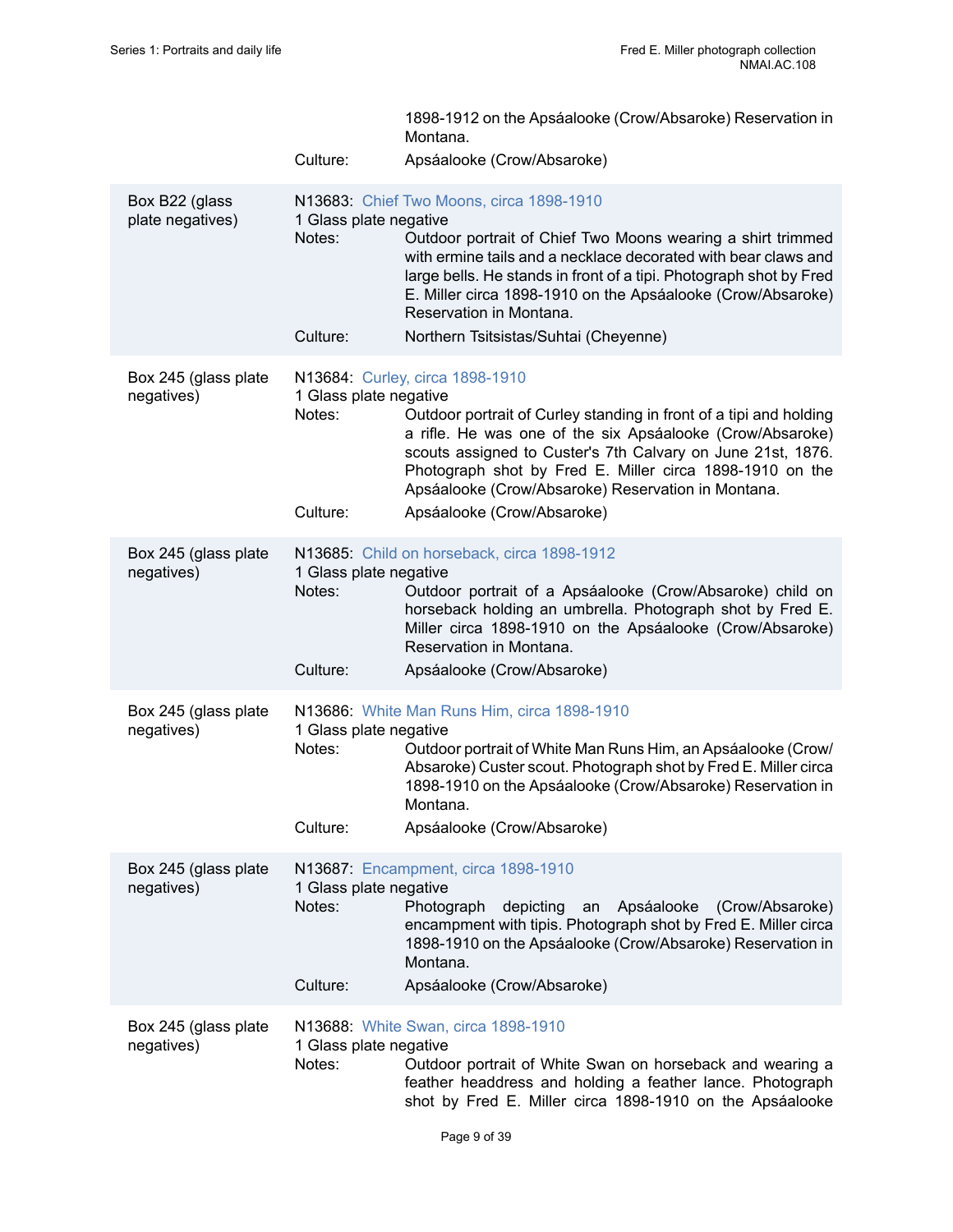|                                    | Culture:                                     | (Crow/Absaroke) Reservation in Montana. Miller and his<br>camera's shadow are visible near the horse's feet.<br>Apsáalooke (Crow/Absaroke)                                                                                                                                                                                                                                                                                                                                                                                                                                                                                                 |
|------------------------------------|----------------------------------------------|--------------------------------------------------------------------------------------------------------------------------------------------------------------------------------------------------------------------------------------------------------------------------------------------------------------------------------------------------------------------------------------------------------------------------------------------------------------------------------------------------------------------------------------------------------------------------------------------------------------------------------------------|
| Box 245 (glass plate<br>negatives) | 1 Glass plate negative<br>Notes:<br>Culture: | N13689: The Wolf, circa 1898-1912<br>Outdoor portrait of The Wolf posing in the snow. Photograph<br>shot by Fred E. Miller circa 1898-1910 on the Apsáalooke<br>(Crow/Absaroke) Reservation in Montana.<br>Apsáalooke (Crow/Absaroke)                                                                                                                                                                                                                                                                                                                                                                                                      |
| Box 246 (glass plate<br>negatives) | 1 Glass plate negative<br>Notes:<br>Culture: | N13691: Sarah Knows and May Takes The Gun, circa 1898-1910<br>Outdoor portrait of Sarah Knows (on left) and May Takes The<br>Gun (on right) on horseback. May Takes The Gun is wearing<br>a elk tooth dress. Photograph shot by Fred E. Miller circa<br>1898-1910 on the Apsáalooke (Crow/Absaroke) Reservation in<br>Montana.<br>Apsáalooke (Crow/Absaroke)                                                                                                                                                                                                                                                                               |
| Box 246 (glass plate<br>negatives) | 1 Glass plate negative<br>Notes:<br>Culture: | N13692: Apsáalooke (Crow/Absaroke) band moving, circa 1898-1910<br>Portrait of a band of Apsáalooke (Crow/Absaroke) men,<br>women, and children sitting outside and in carriages, possibly<br>in the process of moving to a new location. Photograph shot<br>by Fred E. Miller circa 1898-1910 on the Apsáalooke (Crow/<br>Absaroke) Reservation in Montana.<br>Apsáalooke (Crow/Absaroke)                                                                                                                                                                                                                                                 |
| Box 246 (glass plate<br>negatives) | 1 Glass plate negative<br>Notes:<br>Culture: | N13693: Chief Plenty Coups, circa 1898-1910<br>Outdoor portrait of Chief Plenty Coups wearing a war bonnet.<br>Plenty Coups (Alaxchiiaahush), ca. 1848-1932, was "Sore<br>Lips" (Ashíiooshe) Clan, a Mountain Crow and a resident<br>of the Pryor District (Aluutáashe). Plenty Coup was the<br>last traditional principal chief of all three Crow (Apsáalooke)<br>Bands; Mountain Crow (Awaxaawaxammilaxpáake), River<br>Crow (Binnéessiippeele), and Kicked in the Bellies (Eelalapito).<br>Photograph shot by Fred E. Miller circa 1898-1910 on the<br>Apsáalooke (Crow/Absaroke) Reservation in Montana.<br>Apsáalooke (Crow/Absaroke) |
| Box 246 (glass plate<br>negatives) | 1 Glass plate negative<br>Notes:<br>Culture: | N13694: Curley and family, circa 1898-1912<br>Outdoor portrait of Curley and his wife and child in front a<br>tipi. Curley was one of the six Apsáalooke (Crow/Absaroke)<br>scouts assigned to Custer's 7th Calvary on June 21st, 1876.<br>Photograph shot by Fred E. Miller circa 1898-1910 on the<br>Apsáalooke (Crow/Absaroke) Reservation in Montana.<br>Apsáalooke (Crow/Absaroke)                                                                                                                                                                                                                                                    |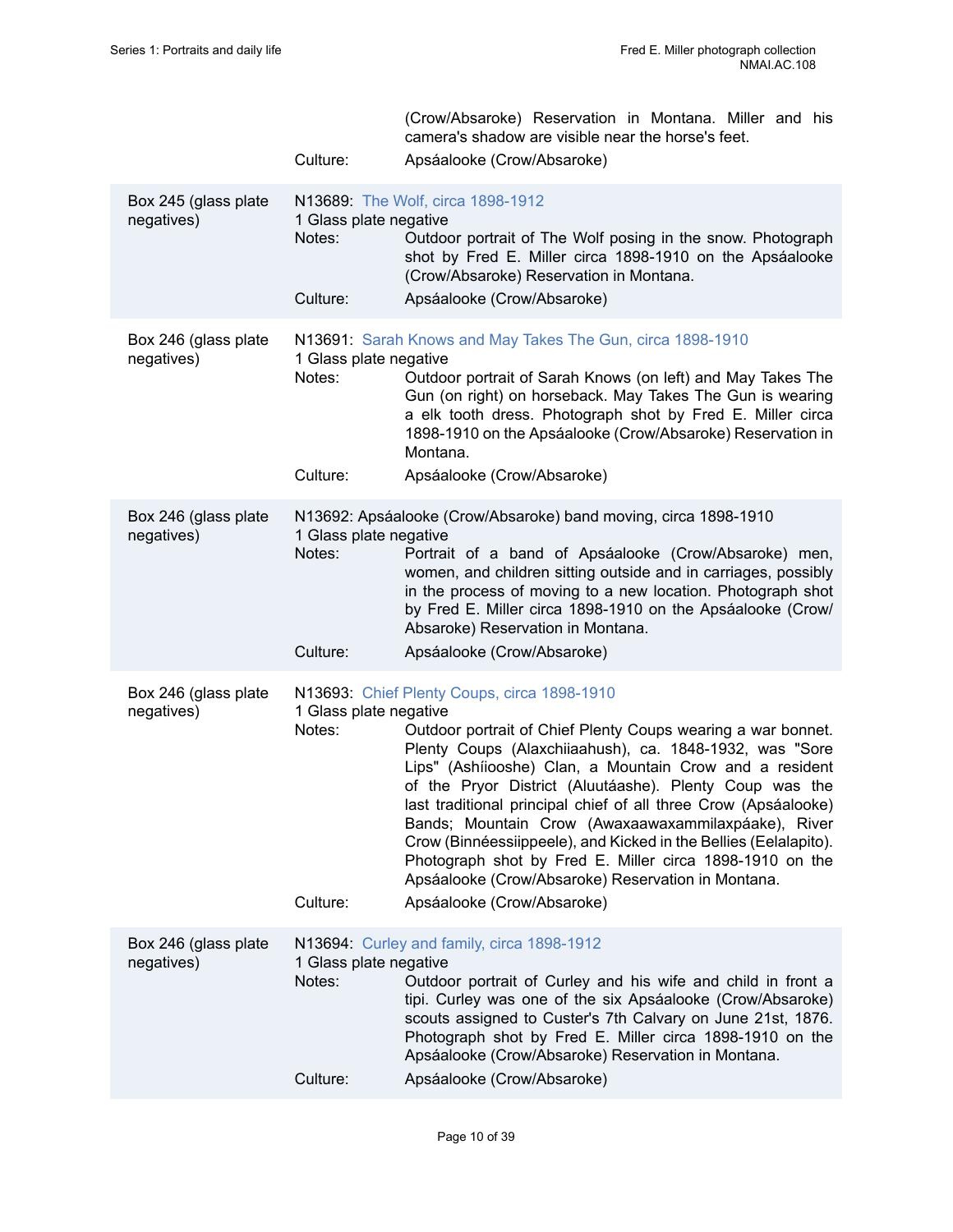| Box 246 (glass plate<br>negatives) | 1898-1910<br>1 Glass plate negative<br>Notes:<br>Culture: | N13695: Strikes The Edge Of The Fire and Horse Where It Stays Plain, circa<br>Outdoor portrait of Strikes The Edge Of The Fire and Horse<br>Where It Stays Plain, wearing long cloth dresses and are<br>wrapped in trade blankets. Photograph shot by Fred E.<br>Miller circa 1898-1910 on the Apsáalooke (Crow/Absaroke)<br>Reservation in Montana.<br>Apsáalooke (Crow/Absaroke) |
|------------------------------------|-----------------------------------------------------------|------------------------------------------------------------------------------------------------------------------------------------------------------------------------------------------------------------------------------------------------------------------------------------------------------------------------------------------------------------------------------------|
| Box 246 (glass plate               |                                                           | N13696: Coyote Runs, circa 1898-1910                                                                                                                                                                                                                                                                                                                                               |
| negatives)                         | 1 Glass plate negative<br>Notes:                          | Outdoor portrait of Coyote Runs. Photograph shot by Fred<br>E. Miller circa 1898-1910 on the Apsáalooke (Crow/Absaroke)<br>Reservation in Montana.                                                                                                                                                                                                                                 |
|                                    | Culture:                                                  | Apsáalooke (Crow/Absaroke)                                                                                                                                                                                                                                                                                                                                                         |
| Box 246 (glass plate<br>negatives) | 1 Glass plate negative<br>Notes:                          | N13697: Sees With His Ears and Hip, circa 1898-1910<br>Outdoor portrait of Sees With His Ears and Hip. Hip is wearing<br>a elk tooth dress. Photograph shot by Fred E. Miller circa<br>1898-1910 on the Apsáalooke (Crow/Absaroke) Reservation in<br>Montana.                                                                                                                      |
|                                    | Culture:                                                  | Apsáalooke (Crow/Absaroke)                                                                                                                                                                                                                                                                                                                                                         |
| Box 246 (glass plate<br>negatives) | 1 Glass plate negative<br>Notes:                          | N13698: Daylight, circa 1898-1910<br>Outdoor portrait of Daylight wearing a war bonnet. Photograph<br>shot by Fred E. Miller circa 1898-1910 on the Apsáalooke<br>(Crow/Absaroke) Reservation in Montana.                                                                                                                                                                          |
|                                    | Culture:                                                  | Apsáalooke (Crow/Absaroke)                                                                                                                                                                                                                                                                                                                                                         |
| Box 246 (glass plate<br>negatives) | 1 Glass plate negative<br>Notes:<br>Culture:              | N13699: Group portrait, circa 1898-1910<br>Outdoor portrait of men, women, and children [Northern<br>Tsitsistas/Suhtai (Cheyenne)] standing in front of a tipi.<br>Photograph shot by Fred E. Miller circa 1898-1910 possibly on<br>the Apsáalooke (Crow/Absaroke) Reservation in Montana.<br>Northern Tsitsistas/Suhtai (Cheyenne)                                                |
| Box 246 (glass plate<br>negatives) | 1 Glass plate negative<br>Notes:<br>Culture:              | N13700: Big Medicine, circa 1898-1910<br>Portrait of Big Medicine [Apsáalooke (Crow/Absaroke)] wearing<br>a war bonnet. Photograph shot by Fred E. Miller circa<br>1898-1910 on the Apsáalooke (Crow/Absaroke) Reservation in<br>Montana.<br>Apsáalooke (Crow/Absaroke)                                                                                                            |
| Box 246 (glass plate<br>negatives) | 1898-1910<br>1 Glass plate negative                       | N13701: Whistler and Hits The One Who Rides The Gray Horse, circa                                                                                                                                                                                                                                                                                                                  |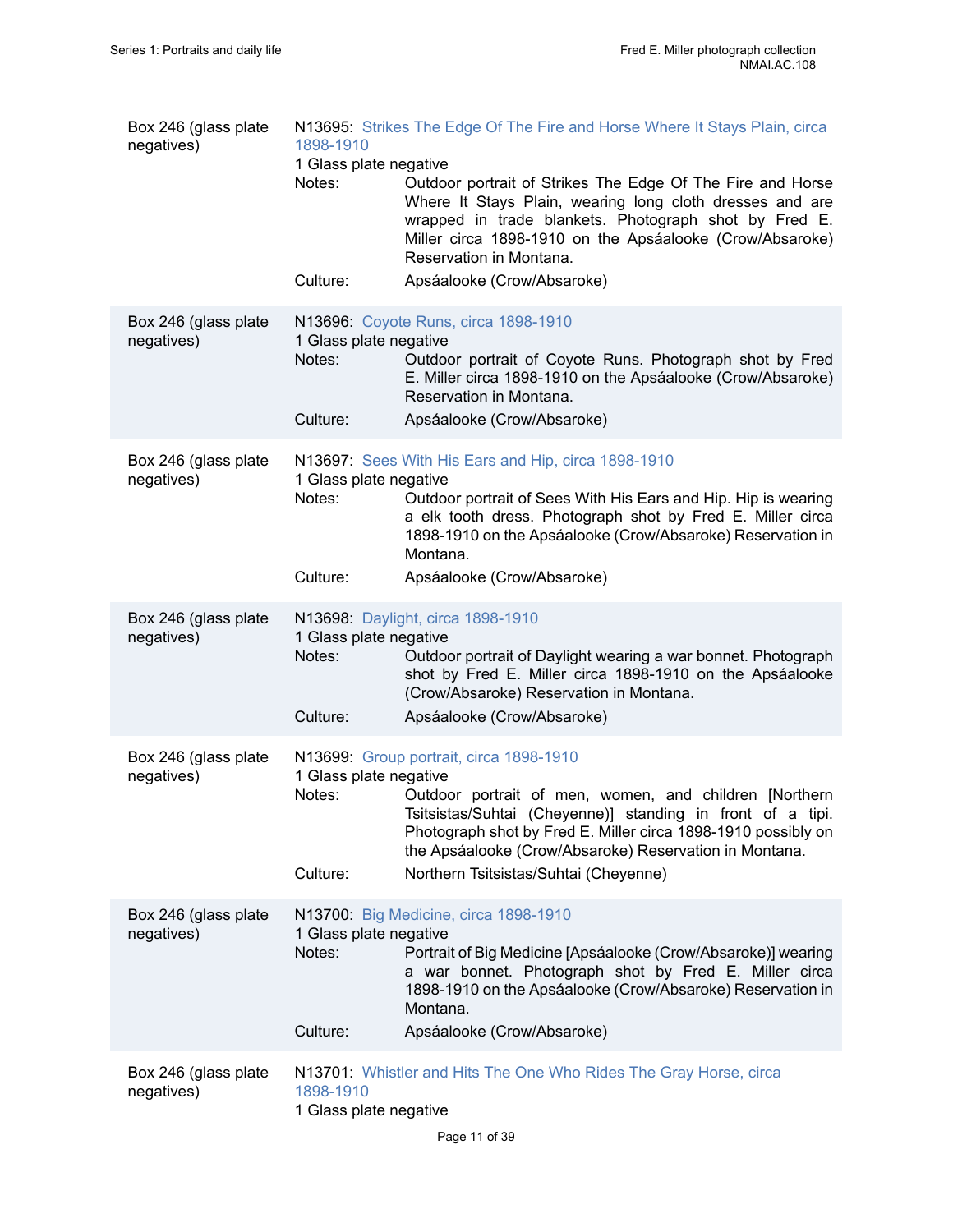|                                    | Notes:<br>Culture:                           | Outdoor portrait of Whistler and Hits The One Who Rides The<br>Gray Horse [Apsáalooke (Crow/Absaroke)]. Photograph shot<br>by Fred E. Miller circa 1898-1910 on the Apsáalooke (Crow/<br>Absaroke) Reservation in Montana.<br>Apsáalooke (Crow/Absaroke)                                           |
|------------------------------------|----------------------------------------------|----------------------------------------------------------------------------------------------------------------------------------------------------------------------------------------------------------------------------------------------------------------------------------------------------|
| Box 246 (glass plate<br>negatives) | 1 Glass plate negative<br>Notes:             | N13702: Shell Bird and family, circa 1898-1910<br>Outdoor portrait of Shell Bird, his wife, and two children.<br>Photograph shot by Fred E. Miller circa 1898-1910 on the<br>Apsáalooke (Crow/Absaroke) Reservation in Montana.                                                                    |
|                                    | Culture:                                     | Apsáalooke (Crow/Absaroke)                                                                                                                                                                                                                                                                         |
| Box 246 (glass plate<br>negatives) | 1 Glass plate negative<br>Notes:             | N13703: Men gambling, circa 1898-1910<br>Outdoor portrait of men gambling sitting in a circle and<br>gambling. The man without a hat is Old Bear and to his right is<br>Falls Down. Photograph shot by Fred E. Miller circa 1898-1912<br>on the Apsáalooke (Crow/Absaroke) Reservation in Montana. |
|                                    | Culture:                                     | Apsáalooke (Crow/Absaroke)                                                                                                                                                                                                                                                                         |
| Box 246 (glass plate<br>negatives) | 1 Glass plate negative<br>Notes:<br>Culture: | N13704: Old White Man, circa 1898-1910<br>Outdoor portrait of Old White Man [Apsáalooke (Crow/<br>Absaroke)]. Photograph shot by Fred E. Miller circa 1898-1912<br>on the Apsáalooke (Crow/Absaroke) Reservation in Montana.<br>Apsáalooke (Crow/Absaroke)                                         |
| Box 246 (glass plate<br>negatives) | 1 Glass plate negative<br>Notes:<br>Culture: | N13705: Daylight, circa 1898-1910<br>Outdoor portrait of Daylight [Apsáalooke (Crow/Absaroke)]<br>wearing a war bonnet. Photograph shot by Fred E. Miller circa<br>1898-1910 on the Apsáalooke (Crow/Absaroke) Reservation in<br>Montana.<br>Apsáalooke (Crow/Absaroke)                            |
| Box 246 (glass plate<br>negatives) | 1 Glass plate negative<br>Notes:<br>Culture: | N13706: Medicine Tail, circa 1898-1910<br>Outdoor portrait of Medicine Tail [Apsáalooke (Crow/Absaroke)]<br>holding a war club. Photograph shot by Fred E. Miller circa<br>1898-1912 on the Apsáalooke (Crow/Absaroke) Reservation in<br>Montana.<br>Apsáalooke (Crow/Absaroke)                    |
|                                    |                                              |                                                                                                                                                                                                                                                                                                    |
| Box 246 (glass plate<br>negatives) | 1 Glass plate negative<br>Notes:             | N13707: John Wallace, circa 1898-1910<br>Outdoor portrait of John Wallace [Apsáalooke (Crow/<br>Absaroke)]. Photograph shot by Fred E. Miller circa 1898-1910<br>on the Apsáalooke (Crow/Absaroke) Reservation in Montana.                                                                         |
|                                    | Culture:                                     | Apsáalooke (Crow/Absaroke)                                                                                                                                                                                                                                                                         |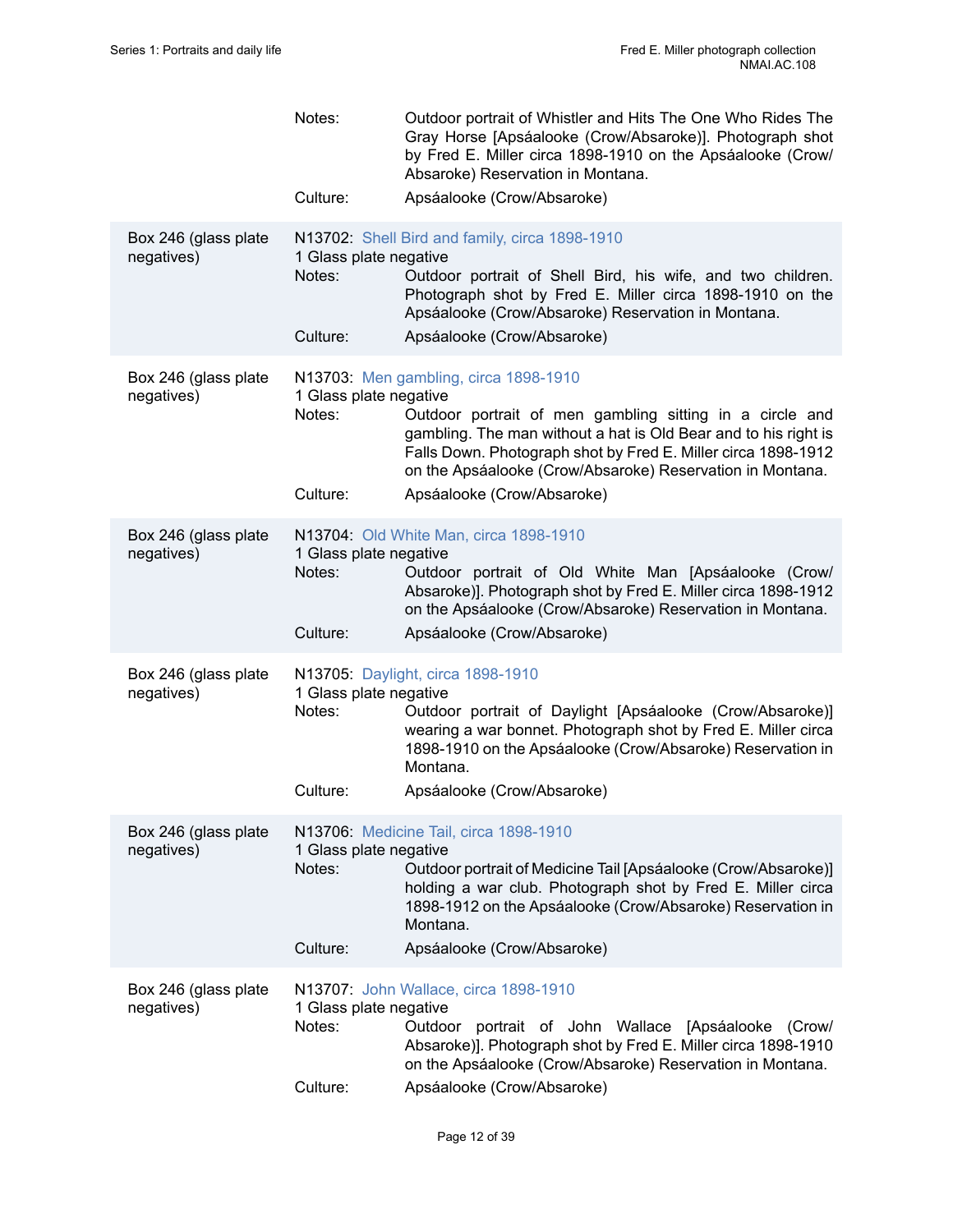| Culture:<br>Apsáalooke (Crow/Absaroke)                                                                                                                                                                                                                                                                                                                                                                                  |  |
|-------------------------------------------------------------------------------------------------------------------------------------------------------------------------------------------------------------------------------------------------------------------------------------------------------------------------------------------------------------------------------------------------------------------------|--|
|                                                                                                                                                                                                                                                                                                                                                                                                                         |  |
| N13709: Blue Chin, circa 1898-1910<br>Box 247 (glass plate<br>1 Glass plate negative<br>negatives)<br>Notes:<br>Outdoor portrait of Blue Chin [Apsáalooke (Crow/Absaroke)]<br>standing at the doorway of a tipi. Photograph shot by Fred<br>E. Miller circa 1898-1910 on the Apsáalooke (Crow/Absaroke)<br>Reservation in Montana.                                                                                      |  |
| Culture:<br>Apsáalooke (Crow/Absaroke)                                                                                                                                                                                                                                                                                                                                                                                  |  |
| Box 247 (glass plate<br>N13711: Pups, circa 1898-1910<br>negatives)<br>1 Glass plate negative<br>Notes:<br>Outdoor portrait of Pups [Apsáalooke (Crow/Absaroke)],<br>wearing a feather headdress. Photograph shot by Fred E.<br>Miller circa 1898-1910 on the Apsáalooke (Crow/Absaroke)<br>Reservation in Montana.                                                                                                     |  |
| Culture:<br>Apsáalooke (Crow/Absaroke)                                                                                                                                                                                                                                                                                                                                                                                  |  |
| N13712: White Swan, circa 1898-1910<br>Box 247 (glass plate<br>negatives)<br>1 Glass plate negative<br>Notes:<br>Portrait of White Swan wearing a war bonnet. Photograph shot<br>by Fred E. Miller circa 1898-1910 on the Apsáalooke (Crow/<br>Absaroke) Reservation in Montana.<br>Culture:<br>Apsáalooke (Crow/Absaroke)                                                                                              |  |
| N13713: Curley, circa 1898-1910<br>Box 247 (glass plate<br>negatives)<br>1 Glass plate negative<br>Notes:<br>Outdoor portrait of Curley who was one of the six Apsáalooke<br>(Crow/Absaroke) scouts assigned to Custer's 7th Calvary on<br>June 21st, 1876. Photograph shot by Fred E. Miller circa<br>1898-1910 on the Apsáalooke (Crow/Absaroke) Reservation in<br>Montana.<br>Culture:<br>Apsáalooke (Crow/Absaroke) |  |
| N13714: Chief Spotted Elk, circa 1898-1912<br>Box 247 (glass plate                                                                                                                                                                                                                                                                                                                                                      |  |
| 1 Glass plate negative<br>negatives)<br>Notes:<br>Outdoor portrait of Spotted Elk [Lakota (Teton/Western Sioux)],<br>wearing a peace medal. Photograph possibly shot by Fred<br>E. Miller circa 1898-1910 on the Apsáalooke (Crow/Absaroke)<br>Reservation in Montana.<br>Culture:<br>Lakota (Teton/Western Sioux)                                                                                                      |  |
| Box 247 (glass plate<br>N13715: Coyote Runs, circa 1898-1910<br>1 Glass plate negative<br>negatives)                                                                                                                                                                                                                                                                                                                    |  |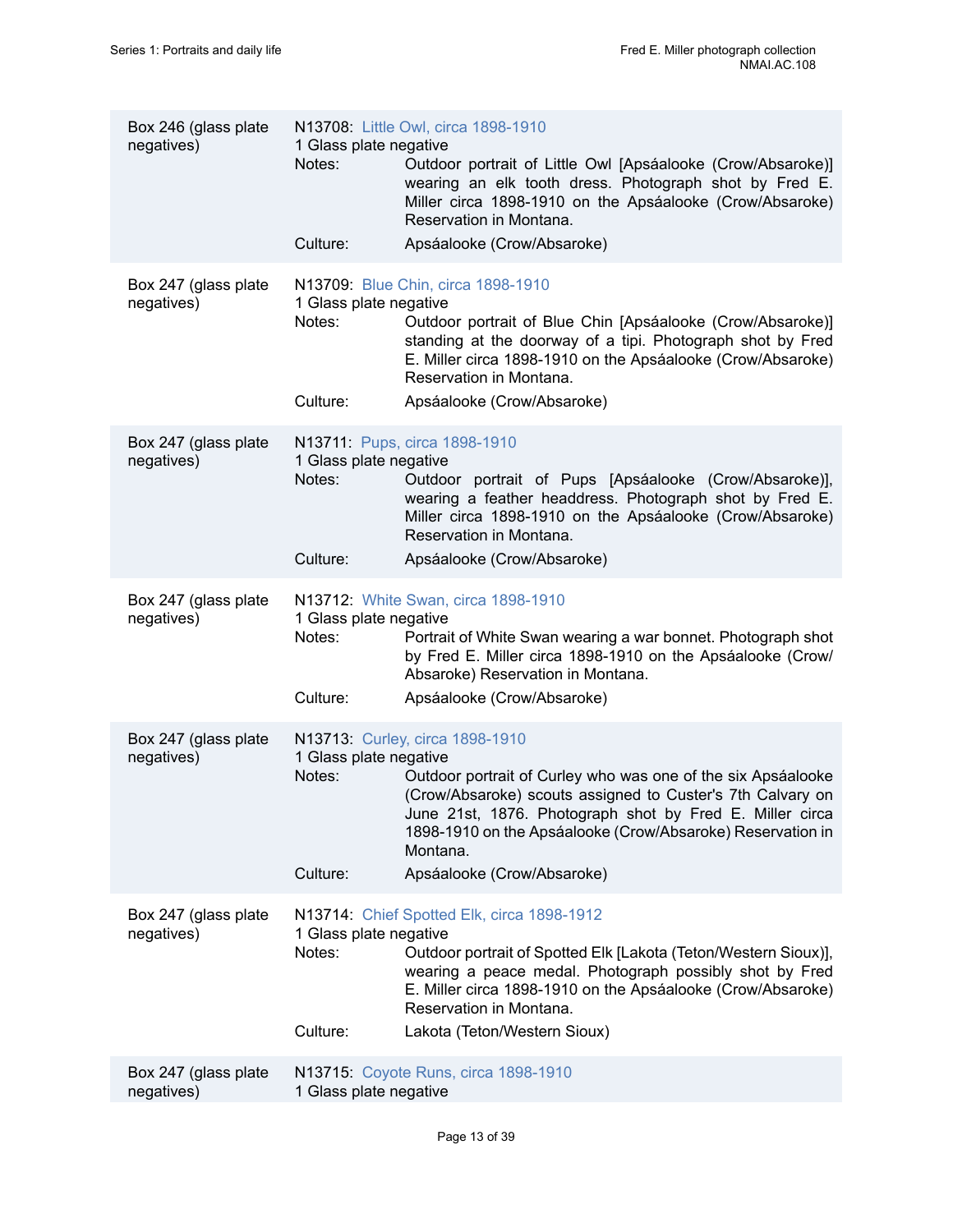|                                    | Notes:<br>Culture:                                              | Outdoor portrait of Coyote Runs [Apsáalooke (Crow/Absaroke)]<br>wearing a war bonnet and wearing face paint. Photograph shot<br>by Fred E. Miller circa 1898-1910 on the Apsáalooke (Crow/<br>Absaroke) Reservation in Montana.<br>Apsáalooke (Crow/Absaroke)                                                                                                             |
|------------------------------------|-----------------------------------------------------------------|---------------------------------------------------------------------------------------------------------------------------------------------------------------------------------------------------------------------------------------------------------------------------------------------------------------------------------------------------------------------------|
| Box 247 (glass plate<br>negatives) | 1 Glass plate negative<br>Notes:<br>Culture:                    | N13717: Has No Foretop (Smart Iron), circa 1898-1910<br>Portrait of Has No Foretop (also known as Smart Iron) sitting<br>inside a tipi and with grooming with tweezers. Photograph shot<br>by Fred E. Miller circa 1898-1910 on the Apsáalooke (Crow/<br>Absaroke) Reservation in Montana.<br>Apsáalooke (Crow/Absaroke)                                                  |
| Box 247 (glass plate<br>negatives) | 1 Glass plate negative<br>Notes:<br>Culture:                    | N13718: Wolf Who Goes To Drink, circa 1898-1910<br>Outdoor portrait of Wolf Who Goes To Drink [Apsáalooke (Crow/<br>Absaroke)]. Photograph shot by Fred E. Miller circa 1898-1910<br>on the Apsáalooke (Crow/Absaroke) Reservation in Montana.<br>Apsáalooke (Crow/Absaroke)                                                                                              |
| Box 247 (glass plate<br>negatives) | 1 Glass plate negative<br>Notes:<br>Culture:                    | N13719: Spectators at a dance, circa 1898-1910<br>Portrait of a group sitting outdoors watching a dance.<br>Photograph shot by Fred E. Miller circa 1898-1910 on the<br>Apsáalooke (Crow/Absaroke) Reservation in Montana.<br>Apsáalooke (Crow/Absaroke)                                                                                                                  |
| Box 247 (glass plate<br>negatives) | 1 Glass plate negative<br>Notes:<br>Culture:                    | N13722: Encampment, circa 1898-1912<br>Photograph of a tipi encampment. Photograph shot by Fred<br>E. Miller circa 1898-1910 on the Apsáalooke (Crow/Absaroke)<br>Reservation in Montana.<br>Apsáalooke (Crow/Absaroke)                                                                                                                                                   |
| Box 248 (glass plate<br>negatives) | circa 1898-1910<br>1 Glass plate negative<br>Notes:<br>Culture: | N13729: Agnes White Hip, Clara White Hip, grandmother Clara White Hip.,<br>Outdoor portrait of three generations: grandmother Clara White<br>Hip, her daughter Clara White Hip, and her granddaughter<br>Agnes White Hip. Photograph shot by Fred E. Miller circa<br>1898-1910 on the Apsáalooke (Crow/Absaroke) Reservation in<br>Montana.<br>Apsáalooke (Crow/Absaroke) |
| Box 248 (glass plate<br>negatives) | 1 Glass plate negative<br>Notes:                                | N13730: Group inside a tipi, circa 1898-1910<br>Photograph of a group sitting in the interior of a lodge. On<br>far left is Long Bear and second from the right is Philip Bird<br>Hat. In the backrow is Stone Breast. Photograph shot by Fred                                                                                                                            |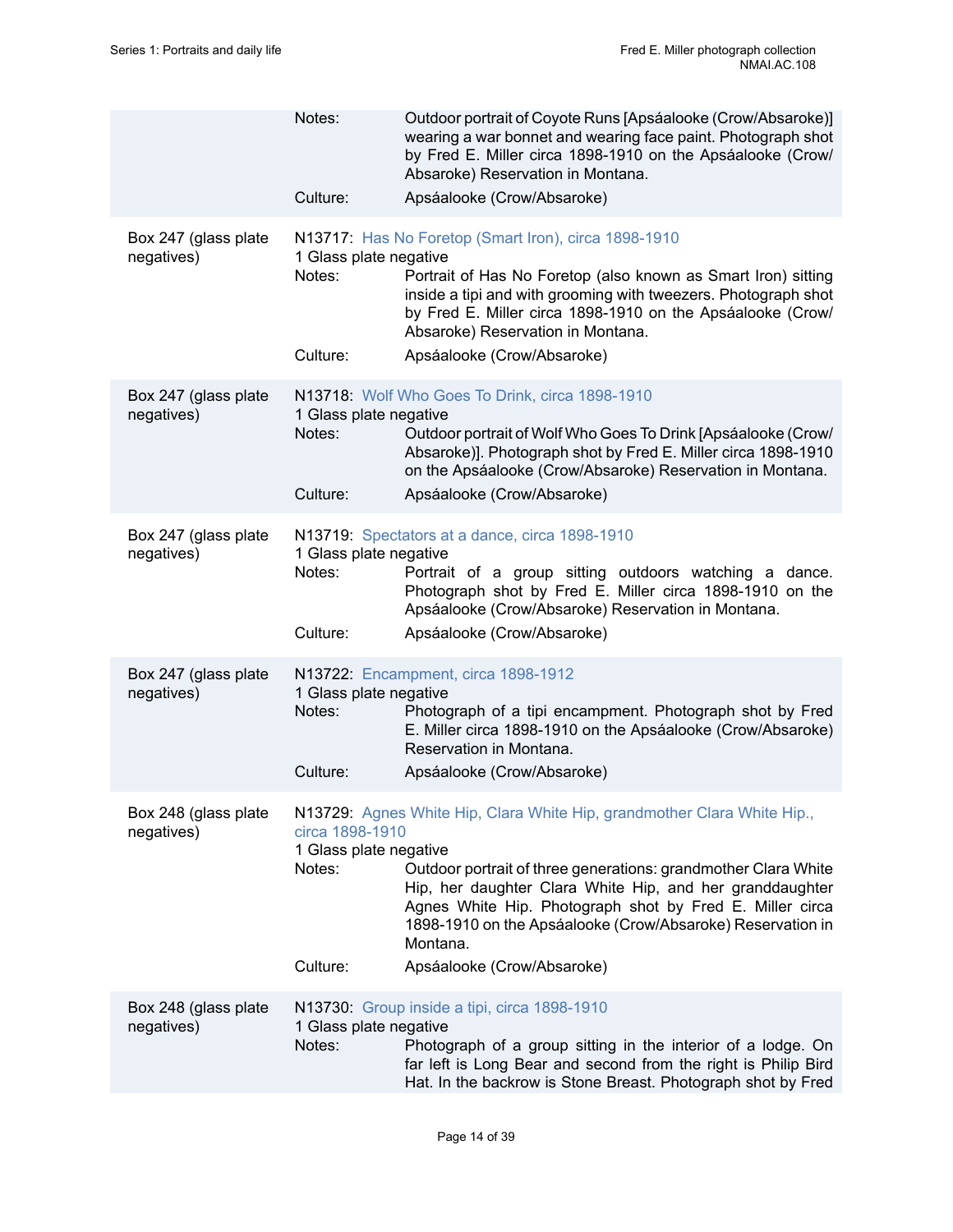|                                    | Culture:                                                  | E. Miller circa 1898-1910 on the Apsáalooke (Crow/Absaroke)<br>Reservation in Montana.<br>Apsáalooke (Crow/Absaroke)                                                                                                                                                                                                                                                                                                         |
|------------------------------------|-----------------------------------------------------------|------------------------------------------------------------------------------------------------------------------------------------------------------------------------------------------------------------------------------------------------------------------------------------------------------------------------------------------------------------------------------------------------------------------------------|
| Box 248 (glass plate<br>negatives) | 1 Glass plate negative<br>Notes:<br>Culture:              | N13731: Women gambling, circa 1898-1910<br>Outdoor photograph of a group of women gambling. The<br>woman standing is Emma Moccasin Top (also known as<br>Crooked Face). One of the women sitting is Clara Kiss White<br>Hip and the girl left of center is Helen Goes Ahead. Photograph<br>shot by Fred E. Miller circa 1898-1910 on the Apsáalooke<br>(Crow/Absaroke) Reservation in Montana.<br>Apsáalooke (Crow/Absaroke) |
| Box 248 (glass plate<br>negatives) | 1 Glass plate negative<br>Notes:<br>Culture:              | N13732: White Hip and Lottie Shellbird, circa 1898-1910<br>Outdoor portrait of Clara Kiss White Hip and Lottie Shellbird<br>(Shell Bird) posing in front of a tipi. Photograph shot by Fred<br>E. Miller circa 1898-1910 on the Apsáalooke (Crow/Absaroke)<br>Reservation in Montana.<br>Apsáalooke (Crow/Absaroke)                                                                                                          |
| Box 248 (glass plate<br>negatives) | 1 Glass plate negative<br>Notes:<br>Culture:              | N13733: Woman gathering wood, circa 1898-1910<br>Outdoor portrait of a woman gathering wood. Photograph shot<br>by Fred E. Miller circa 1898-1910 on the Apsáalooke (Crow/<br>Absaroke) Reservation in Montana.<br>Apsáalooke (Crow/Absaroke)                                                                                                                                                                                |
| Box 248 (glass plate<br>negatives) | 1 Glass plate negative<br>Notes:<br>Culture:              | N13734: Louise Bonepard (Louise Pretty Scalp-Bompard), circa 1898-1910<br>Outdoor portrait of Louise Bonepard (also known as Louise<br>Pretty Scalp-Bompard). According to the catalog record, she<br>was an early student of Carlisle Indian School in Pennsylvania.<br>Photograph shot by Fred E. Miller circa 1898-1910 on the<br>Apsáalooke (Crow/Absaroke) Reservation in Montana.<br>Apsáalooke (Crow/Absaroke)        |
| Box 248 (glass plate<br>negatives) | 1898-1910<br>1 Glass plate negative<br>Notes:<br>Culture: | N13735: Her Dreams Are True (Julia Bad Boy-Bear Ground), circa<br>Portrait of Her Dreams Are True (also known as Julia Bad<br>Boy-Bear Ground). According to the catalog record her father<br>was Bad Boy (Sioux) and her mother was Runs Among Them.<br>Photograph shot by Fred E. Miller circa 1898-1910 on the<br>Apsáalooke (Crow/Absaroke) Reservation in Montana.<br>Apsáalooke (Crow/Absaroke)                        |
| Box 248 (glass plate<br>negatives) | 1 Glass plate negative                                    | N13736: Points The Gun braiding her hair, circa 1898-1910                                                                                                                                                                                                                                                                                                                                                                    |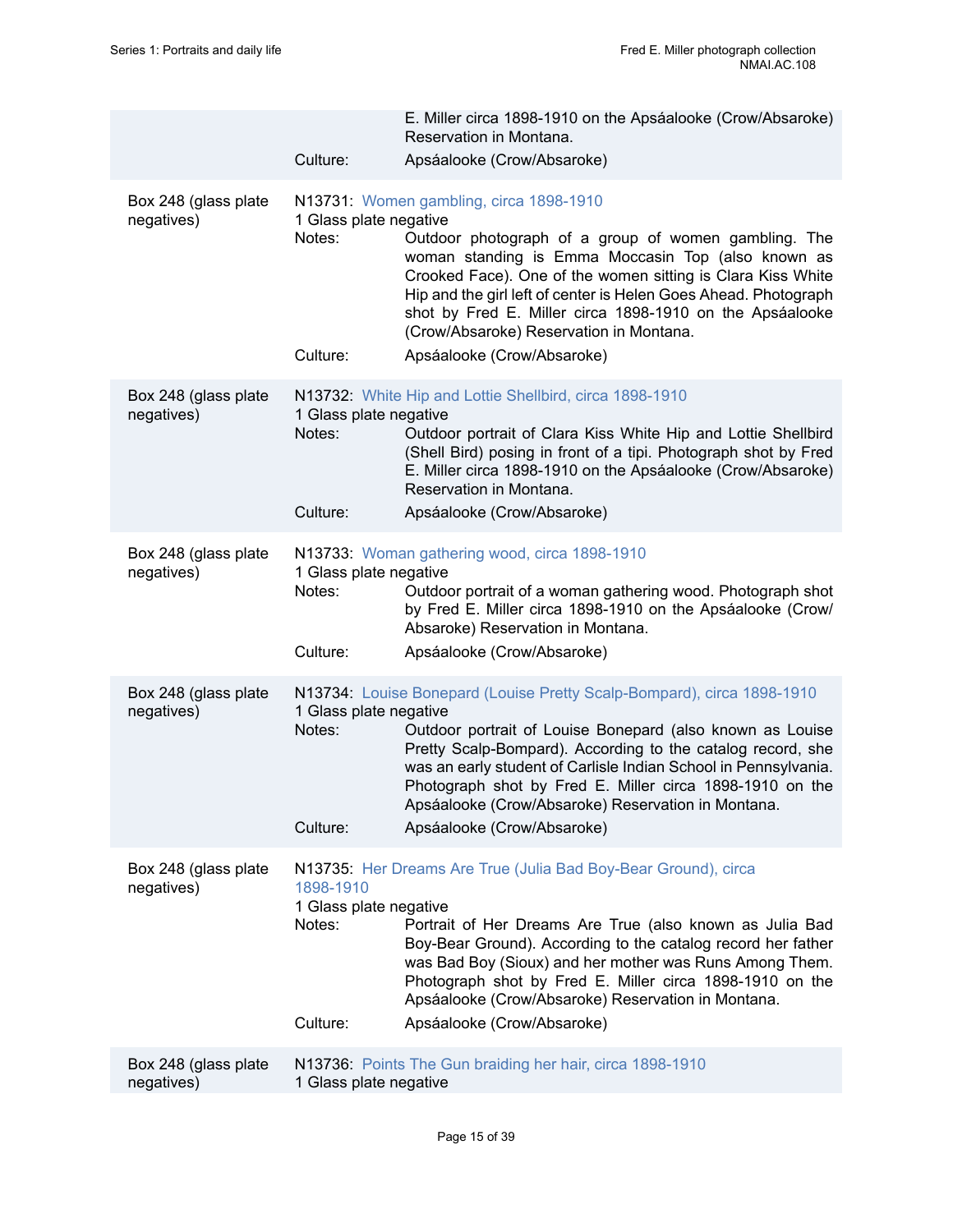|                                    | Notes:                                       | Photograph depicting Points The Gun braiding her hair.<br>Photograph shot by Fred E. Miller circa 1898-1910 on the<br>Apsáalooke (Crow/Absaroke) Reservation in Montana.                                                                                                                                                                                                                                                                                                  |
|------------------------------------|----------------------------------------------|---------------------------------------------------------------------------------------------------------------------------------------------------------------------------------------------------------------------------------------------------------------------------------------------------------------------------------------------------------------------------------------------------------------------------------------------------------------------------|
|                                    | Culture:                                     | Apsáalooke (Crow/Absaroke)                                                                                                                                                                                                                                                                                                                                                                                                                                                |
| Box 248 (glass plate<br>negatives) | 1 Glass plate negative<br>Notes:<br>Culture: | N13737: Louise Hunts The Enemy, circa 1898-1910<br>Portrait of Louise Hunts The Enemy. According to the catalog<br>card, she was the daughter of Enemy Hunter and Shakes.<br>As a student at Crow Agency Boarding School, she won an<br>award in penmanship and was taken on a trip back East for<br>this accomplishment. Photograph shot by Fred E. Miller circa<br>1898-1910 on the Apsáalooke (Crow/Absaroke) Reservation in<br>Montana.<br>Apsáalooke (Crow/Absaroke) |
|                                    |                                              |                                                                                                                                                                                                                                                                                                                                                                                                                                                                           |
| Box 248 (glass plate<br>negatives) | 1 Glass plate negative<br>Notes:             | N13738: Bird Well Known and child, circa 1898-1910<br>Portrait of Bird Well Known [Apsáalooke (Crow/Absaroke)]<br>carrying child. Photograph shot by Fred E. Miller circa<br>1898-1910 on the Apsáalooke (Crow/Absaroke) Reservation in<br>Montana.                                                                                                                                                                                                                       |
|                                    | Culture:                                     | Apsáalooke (Crow/Absaroke)                                                                                                                                                                                                                                                                                                                                                                                                                                                |
| Box 248 (glass plate<br>negatives) | 1 Glass plate negative<br>Notes:<br>Culture: | N13740: Girl in elk tooth dress, circa 1898-1910<br>Photograph depicting a Apsáalooke (Crow/Absaroke) girl<br>wearing an elk tooth dress and standing outside a tipi.<br>Photograph shot by Fred E. Miller circa 1898-1910 on the<br>Apsáalooke (Crow/Absaroke) Reservation in Montana.<br>Apsáalooke (Crow/Absaroke)                                                                                                                                                     |
|                                    |                                              |                                                                                                                                                                                                                                                                                                                                                                                                                                                                           |
| Box B22 (glass<br>plate negatives) | 1 Glass plate negative<br>Notes:             | N13741: Girls in elk tooth dresses, circa 1898-1910<br>Outdoor portraits of two Apsáalooke (Crow/Absaroke) girls in<br>elk tooth dresses. Photograph shot by Fred E. Miller circa<br>1898-1910 on the Apsáalooke (Crow/Absaroke) Reservation in<br>Montana.                                                                                                                                                                                                               |
|                                    | Culture:                                     | Apsáalooke (Crow/Absaroke)                                                                                                                                                                                                                                                                                                                                                                                                                                                |
| Box 248 (glass plate<br>negatives) | 1 Glass plate negative<br>Notes:<br>Culture: | N13742: Girl in elk tooth dress, circa 1898-1910<br>Outdoor portrait of a young Apsáalooke (Crow/Absaroke) girl<br>wearing an elk tooth dress. Photograph shot by Fred E.<br>Miller circa 1898-1910 on the Apsáalooke (Crow/Absaroke)<br>Reservation in Montana.<br>Apsáalooke (Crow/Absaroke)                                                                                                                                                                            |
| Box 248 (glass plate<br>negatives) | 1 Glass plate negative                       | N13743: Holds The Enemy, circa 1898-1910                                                                                                                                                                                                                                                                                                                                                                                                                                  |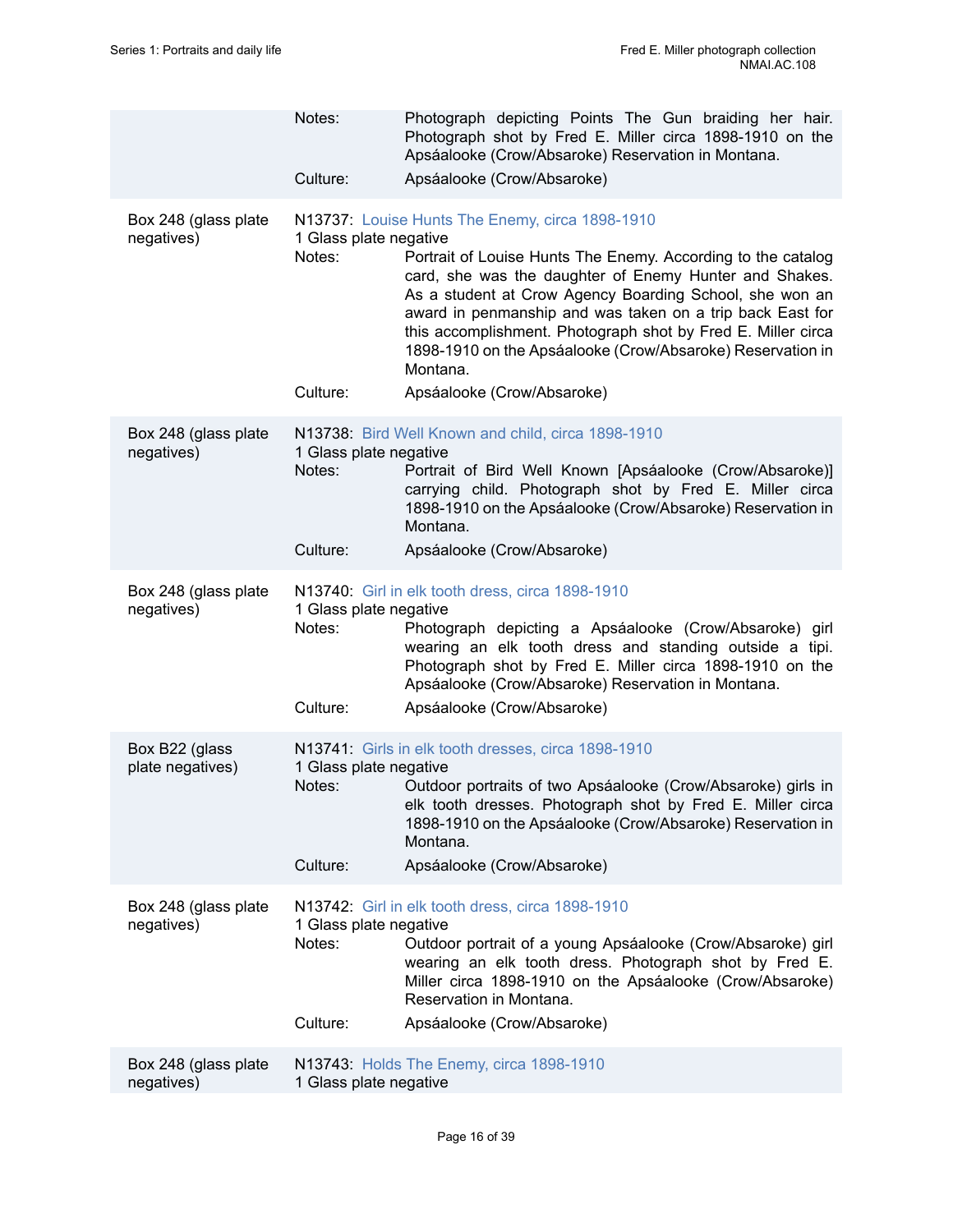|                                     | Notes:<br>Culture:                           | Outdoor portrait of a young Aloysius Holds The Enemy<br>(1895-1941) in traditional dress. Photograph shot by Fred E.<br>Miller circa 1898-1910 on the Apsáalooke (Crow/Absaroke)<br>Reservation in Montana.<br>Apsáalooke (Crow/Absaroke)                                                                                                          |
|-------------------------------------|----------------------------------------------|----------------------------------------------------------------------------------------------------------------------------------------------------------------------------------------------------------------------------------------------------------------------------------------------------------------------------------------------------|
|                                     |                                              |                                                                                                                                                                                                                                                                                                                                                    |
| Box 248 (glass plate<br>negatives)  | 1 Glass plate negative<br>Notes:<br>Culture: | N13744: Shows All The Time and Plume Feather Woman, circa 1898-1910<br>Portrait of Shows All The Time and her two children. The little<br>girl is Plume Feather Woman. Photograph shot by Fred E.<br>Miller circa 1898-1910 on the Apsáalooke (Crow/Absaroke)<br>Reservation in Montana.<br>Apsáalooke (Crow/Absaroke)                             |
|                                     |                                              |                                                                                                                                                                                                                                                                                                                                                    |
| Box 248 (glass plate<br>negatives)  | 1 Glass plate negative<br>Notes:<br>Culture: | N13745: Dancers resting, circa 1898-1910<br>Photograph of dancers resting. In the front row, the three men<br>from left to right are unidentified man, George Thomas, Two<br>Smells (Farts Twice). Photograph shot by Fred E. Miller circa<br>1898-1910 on the Apsáalooke (Crow/Absaroke) Reservation in<br>Montana.<br>Apsáalooke (Crow/Absaroke) |
|                                     |                                              |                                                                                                                                                                                                                                                                                                                                                    |
| Box 28-2 (glass<br>plate negatives) | 1 Glass plate negative<br>Notes:<br>Culture: | N13746: Painted tipi of Young Hairy Wolf, circa 1898-1910<br>Photograph depicting a woman entering the painted tipi of<br>Young Hairy Wolf [Apsáalooke (Crow/Absaroke)]. Photograph<br>shot by Fred E. Miller circa 1898-1910 on the Apsáalooke<br>(Crow/Absaroke) Reservation in Montana.<br>Apsáalooke (Crow/Absaroke)                           |
|                                     |                                              |                                                                                                                                                                                                                                                                                                                                                    |
| Box 28-2 (glass<br>plate negatives) | 1 Glass plate negative<br>Notes:<br>Culture: | N13747: No Name, circa 1898-1910<br>Portrait of No Name (wife of Bear Claw and mother of Ben<br>Spotted Horse) standing in front of the tipi belonging to Packs<br>The Hat. Photograph shot by Fred E. Miller circa 1898-1910 on<br>the Apsáalooke (Crow/Absaroke) Reservation in Montana.<br>Apsáalooke (Crow/Absaroke)                           |
|                                     |                                              |                                                                                                                                                                                                                                                                                                                                                    |
| Box 28-2 (glass<br>plate negatives) | 1 Glass plate negative<br>Notes:<br>Culture: | N13748: Encampment, circa 1898-1910<br>Photo overlooking an encampment with tipis. Photograph shot<br>by Fred E. Miller circa 1898-1910 on the Apsáalooke (Crow/<br>Absaroke) Reservation in Montana.<br>Apsáalooke (Crow/Absaroke)                                                                                                                |
|                                     |                                              |                                                                                                                                                                                                                                                                                                                                                    |
| Box 28-2 (glass<br>plate negatives) | 1 Glass plate negative<br>Notes:             | N13749: Encampment, circa 1898-1910<br>Photograph overlooking an encampment with tipis. Photograph<br>shot by Fred E. Miller circa 1898-1910 on the Apsáalooke<br>(Crow/Absaroke) Reservation in Montana.                                                                                                                                          |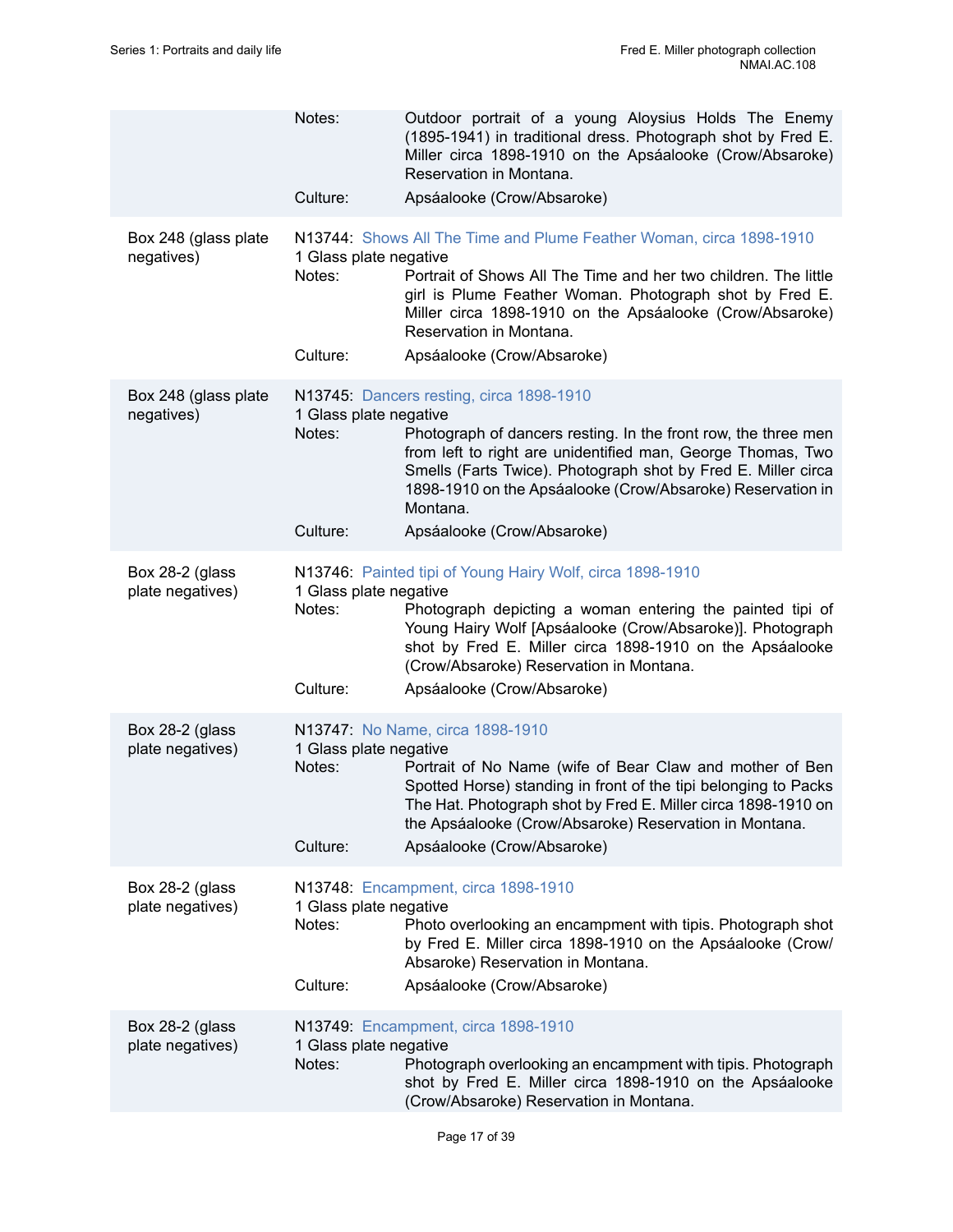|                                     | Culture:                                     | Apsáalooke (Crow/Absaroke)                                                                                                                                                                                                                                                                                                                                                                           |
|-------------------------------------|----------------------------------------------|------------------------------------------------------------------------------------------------------------------------------------------------------------------------------------------------------------------------------------------------------------------------------------------------------------------------------------------------------------------------------------------------------|
| Box 28-2 (glass<br>plate negatives) | 1 Glass plate negative<br>Notes:<br>Culture: | N13750: Women entering tipi, circa 1898-1910<br>Photograph depicting a woman entering a tipi. Photograph shot<br>by Fred E. Miller circa 1898-1910 on the Apsáalooke (Crow/<br>Absaroke) Reservation in Montana.<br>Apsáalooke (Crow/Absaroke)                                                                                                                                                       |
| Box 28-2 (glass<br>plate negatives) | 1 Glass plate negative<br>Notes:<br>Culture: | N13751: Encampment, circa 1898-1910<br>Photograph depicting an encampment with tipis and tents.<br>Photograph shot by Fred E. Miller circa 1898-1910 on the<br>Apsáalooke (Crow/Absaroke) Reservation in Montana.<br>Apsáalooke (Crow/Absaroke)                                                                                                                                                      |
|                                     | 1 Acetate negative<br>Notes:<br>Culture:     | N13752: Encampment, circa 1898-1910<br>depicting<br>Photograph<br>Apsáalooke<br>(Crow/Absaroke)<br>a<br>encampment with tipis. Photograph shot by Fred E. Miller circa<br>1898-1910 on the Apsáalooke (Crow/Absaroke) Reservation in<br>Montana.<br>Apsáalooke (Crow/Absaroke)                                                                                                                       |
| Box 28-2 (glass<br>plate negatives) | 1 Glass plate negative<br>Notes:<br>Culture: | N13753: Pretty Striped Snake and Hat Otter, circa 1898-1910<br>Outdoor portrait of Pretty Striped Snake holding her daughter<br>Hat Otter (possibly also known as Nancy Whiteman). They are<br>standing in front of a tipi with several dogs nearby. Photograph<br>shot by Fred E. Miller circa 1898-1912 on the Apsáalooke<br>(Crow/Absaroke) Reservation in Montana.<br>Apsáalooke (Crow/Absaroke) |
| Box 29-2 (glass<br>plate negatives) | 1 Glass plate negative<br>Notes:<br>Culture: | N13754: Bull Don't Fall Down, circa 1898-1910<br>Outdoor portrait of Bull Don't Fall Down [Apsáalooke (Crow/<br>Absaroke)] holding a feather plume. Photograph shot by Fred<br>E. Miller circa 1898-1910 on the Apsáalooke (Crow/Absaroke)<br>Reservation in Montana.<br>Apsáalooke (Crow/Absaroke)                                                                                                  |
| Box 29-2 (glass<br>plate negatives) | 1 Glass plate negative<br>Notes:<br>Culture: | N13755: Black Hair, circa 1898-1910<br>Outdoor portrait of Black Hair [Apsáalooke (Crow/Absaroke)]<br>from the Black Lodge District. He sits outside a tent and holds a<br>feather fan. Photograph shot by Fred E. Miller circa 1898-1910<br>on the Apsáalooke (Crow/Absaroke) Reservation in Montana.<br>Apsáalooke (Crow/Absaroke)                                                                 |
| Box 29-2 (glass<br>plate negatives) | 1 Glass plate negative                       | N13756: Encampment, circa 1898-1910                                                                                                                                                                                                                                                                                                                                                                  |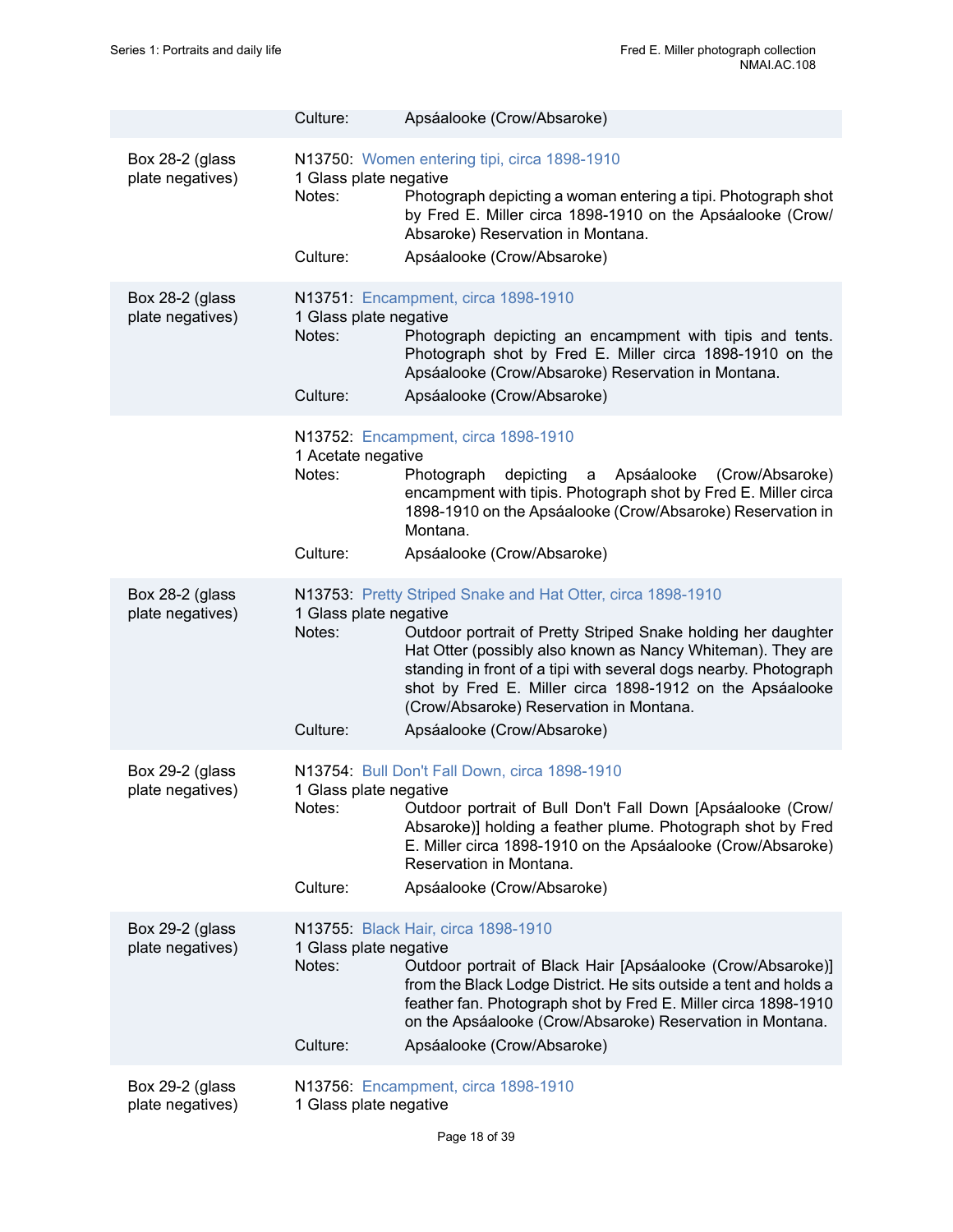|                                     | Notes:                                       | Photograph overlooking an encampment with tipis. Photograph<br>shot by Fred E. Miller circa 1898-1910 on the Apsáalooke<br>(Crow/Absaroke) Reservation in Montana.                                                                                                                                                                                                                                                                                                                  |
|-------------------------------------|----------------------------------------------|-------------------------------------------------------------------------------------------------------------------------------------------------------------------------------------------------------------------------------------------------------------------------------------------------------------------------------------------------------------------------------------------------------------------------------------------------------------------------------------|
|                                     | Culture:                                     | Apsáalooke (Crow/Absaroke)                                                                                                                                                                                                                                                                                                                                                                                                                                                          |
| Box 29-2 (glass<br>plate negatives) | 1 Glass plate negative<br>Notes:<br>Culture: | N13757: Encampment on Little Big Horn River, circa 1898-1910<br>Photograph overlooking an encampment on Little Big Horn<br>River. Photograph shot by Fred E. Miller circa 1898-1910 on the<br>Apsáalooke (Crow/Absaroke) Reservation in Montana.<br>Apsáalooke (Crow/Absaroke)                                                                                                                                                                                                      |
| Box 29-2 (glass<br>plate negatives) | 1 Glass plate negative<br>Notes:<br>Culture: | N13758: Women gathering water from Little Big Horn River, circa 1898-1912<br>Photograph depicting women gathering water from Little Big<br>Horn River at a Apsáalooke (Crow/Absaroke) encampment.<br>Photograph shot by Fred E. Miller circa 1898-1910 on the<br>Apsáalooke (Crow/Absaroke) Reservation in Montana.<br>Apsáalooke (Crow/Absaroke)                                                                                                                                   |
| Box 29-2 (glass<br>plate negatives) | 1 Glass plate negative<br>Notes:<br>Culture: | N13759: Hairy Moccasin and Corner of the Mouth outside an encampment at<br>Lodge Grass, MT, circa 1898-1910<br>Photograph depicting Hairy Moccasin (on left); and Corner<br>of the Mouth (on right) standing with children outside a tipi<br>which features a painted horse. To the side of the tipi is a<br>carriage. Photograph shot by Fred E. Miller circa 1898-1910 on<br>the Apsáalooke (Crow/Absaroke) Reservation in Lodge Grass,<br>Montana.<br>Apsáalooke (Crow/Absaroke) |
| Box 29-2 (glass<br>plate negatives) | 1 Glass plate negative<br>Notes:<br>Culture: | N13760: Encampment, circa 1898-1910<br>depicting an Apsáalooke (Crow/Absaroke)<br>Photograph<br>encampment with people, horses, and tipis. Photograph shot<br>by Fred E. Miller circa 1898-1910 on the Apsáalooke (Crow/<br>Absaroke) Reservation in Montana.<br>Apsáalooke (Crow/Absaroke)                                                                                                                                                                                         |
| Box 29-2 (glass<br>plate negatives) | 1 Glass plate negative<br>Notes:<br>Culture: | N13761: Bear Tail, circa 1898-1910<br>Photograph depicting Bear Tail [Apsáalooke (Crow/Absaroke)]<br>standing outside a tipi and holding a sword. He is wearing eye<br>glasses or goggles. Photograph shot by Fred E. Miller circa<br>1898-1910 on the Apsáalooke (Crow/Absaroke) Reservation in<br>Montana.<br>Apsáalooke (Crow/Absaroke)                                                                                                                                          |
| Box 29-2 (glass<br>plate negatives) | 1 Glass plate negative                       | N13762: Chief Two Leggings, circa 1898-1910                                                                                                                                                                                                                                                                                                                                                                                                                                         |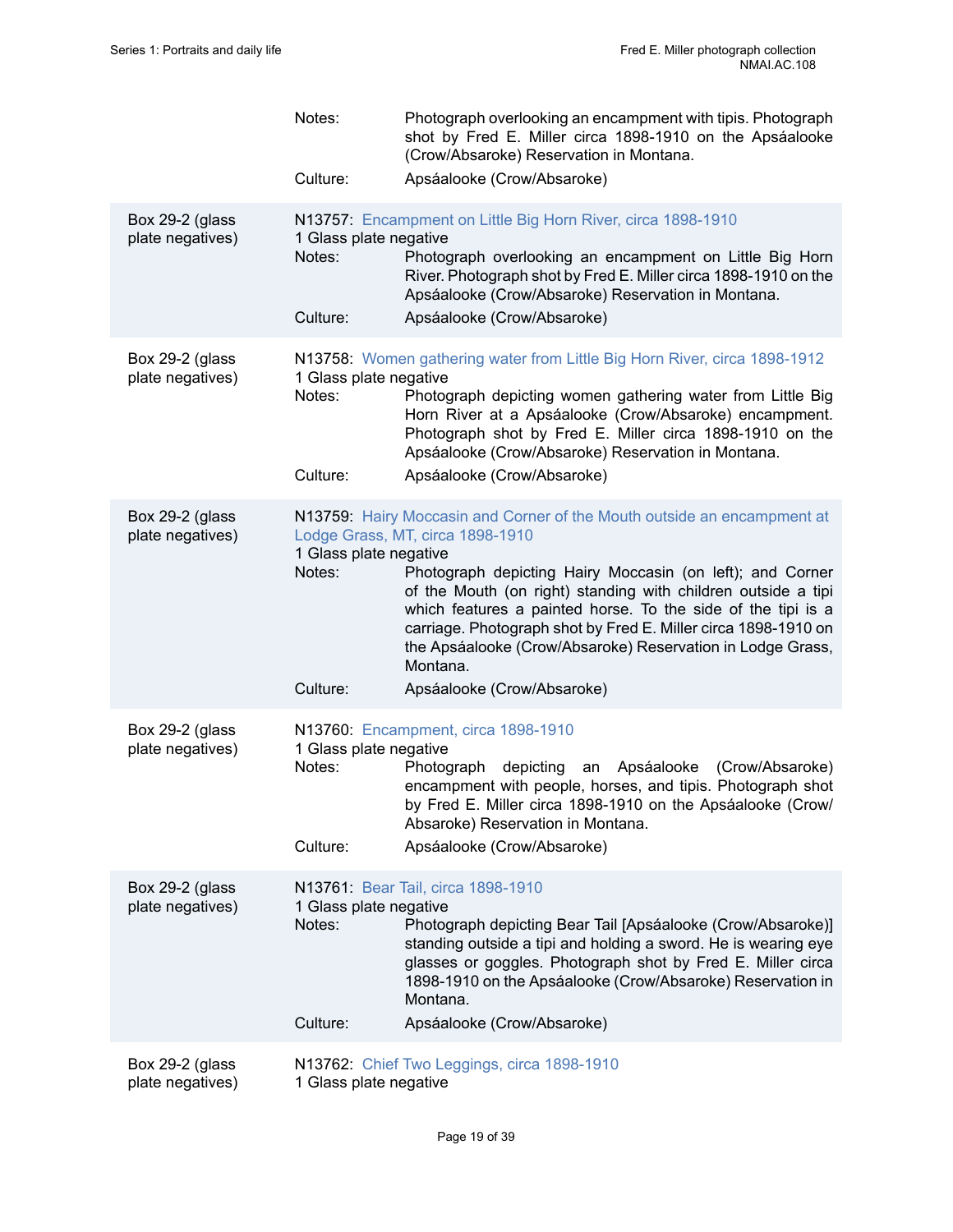|                                     | Notes:<br>Culture:                           | Outdoor portrait of Chief Two Leggings (Issaatxalúash)<br>posed in front of a tipi. Two Leggings was a prominent<br>Apsáalooke (Crow/Absaroke) war chief and reservation-era<br>chief. Photograph shot by Fred E. Miller circa 1898-1910 on the<br>Apsáalooke (Crow/Absaroke) Reservation in Montana.<br>Apsáalooke (Crow/Absaroke)                                                                       |
|-------------------------------------|----------------------------------------------|-----------------------------------------------------------------------------------------------------------------------------------------------------------------------------------------------------------------------------------------------------------------------------------------------------------------------------------------------------------------------------------------------------------|
|                                     |                                              |                                                                                                                                                                                                                                                                                                                                                                                                           |
| Box 29-2 (glass<br>plate negatives) | 1 Glass plate negative<br>Notes:             | N13763: Plain Owl on horseback, circa 1898-1910<br>Photograph depicting Plain Owl (Póopahta Xiassaash) on<br>horseback in front of an encampment. Plain Owl (Póopahta<br>Xiassaash), a River Crow from Black Lodge (Ashshipíte), was<br>a tribal leader, pipe carrier and war captain. Photograph shot<br>by Fred E. Miller circa 1898-1910 on the Apsáalooke (Crow/<br>Absaroke) Reservation in Montana. |
|                                     | Culture:                                     | Apsáalooke (Crow/Absaroke)                                                                                                                                                                                                                                                                                                                                                                                |
| Box 29-2 (glass<br>plate negatives) | 1 Glass plate negative<br>Notes:             | N13764: Bull Don't Fall Down, circa 1898-1910<br>Outdoor portrait of Bull Don't Fall Down [Apsáalooke (Crow/<br>Absaroke)] on horseback. Behind him is a group of men and<br>tipis. Photograph shot by Fred E. Miller circa 1898-1910 on the<br>Apsáalooke (Crow/Absaroke) Reservation in Montana.                                                                                                        |
|                                     | Culture:                                     | Apsáalooke (Crow/Absaroke)                                                                                                                                                                                                                                                                                                                                                                                |
| Box 29-2 (glass<br>plate negatives) | 1 Glass plate negative<br>Notes:             | N13765: Spotted Rabbit, circa 1898-1910<br>Outdoor portrait of Spotted Rabbit (ca. 1865-1920) on<br>horseback holding a a lance and feather duster. His horse<br>has a head ornament. Photograph shot by Fred E. Miller circa<br>1898-1910 on the Apsáalooke (Crow/Absaroke) Reservation in<br>Montana.                                                                                                   |
|                                     | Culture:                                     | Apsáalooke (Crow/Absaroke)                                                                                                                                                                                                                                                                                                                                                                                |
| Box 29-2 (glass<br>plate negatives) | 1 Glass plate negative<br>Notes:             | N13766: Spotted Rabbit, circa 1898-1910<br>Outdoor portrait of Spotted Rabbit (ca. 1865-1920) on<br>horseback holding a a lance and feather duster. His horse<br>has a head ornament. Photograph shot by Fred E. Miller circa<br>1898-1910 on the Apsáalooke (Crow/Absaroke) Reservation in<br>Montana.                                                                                                   |
|                                     | Culture:                                     | Apsáalooke (Crow/Absaroke)                                                                                                                                                                                                                                                                                                                                                                                |
| Box 29-2 (glass<br>plate negatives) | 1 Glass plate negative<br>Notes:<br>Culture: | N13767: Chief Holds The Enemy, circa 1898-1910<br>Outdoor portrait of Apsáalooke (Crow/Absaroke) Chief Holds<br>The Enemy, son of Pretty Eagle, on horseback. He wears a<br>war shirt and war bonnet. A line of tipis is in the background.<br>Photograph shot by Fred E. Miller circa 1898-1910 on the<br>Apsáalooke (Crow/Absaroke) Reservation in Montana.<br>Apsáalooke (Crow/Absaroke)               |
|                                     |                                              |                                                                                                                                                                                                                                                                                                                                                                                                           |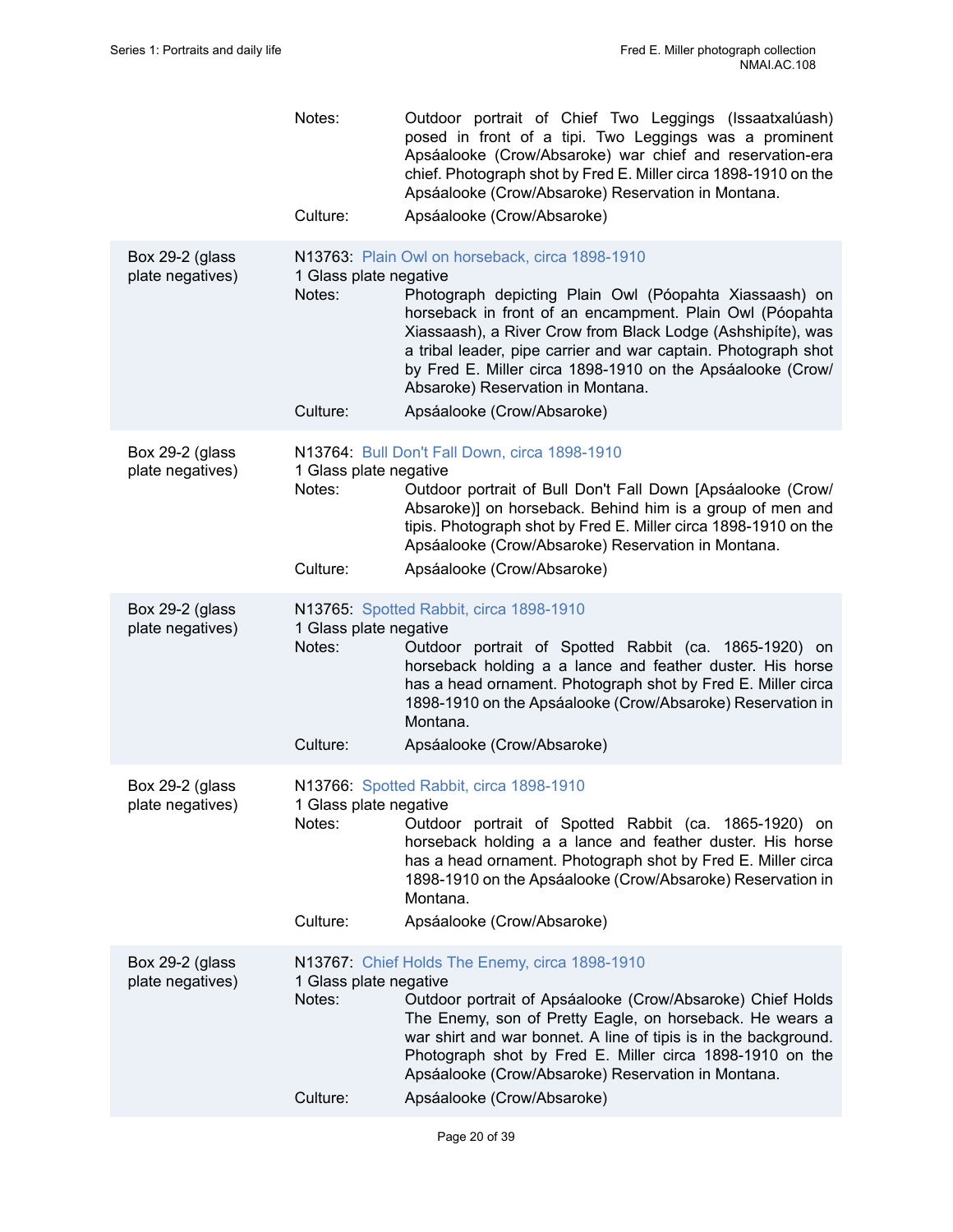| Box 29-2 (glass<br>plate negatives) | 1 Glass plate negative<br>Notes:             | N13769: Mary Ground Comber (Raker), circa 1898-1910<br>Outdoor portrait of Mary Ground Comber (Raker) posed<br>outdoors on horseback wearing an elk tooth dress. She is the<br>wife of Tom Longtail of the St. Xavier District. Photograph shot<br>by Fred E. Miller circa 1898-1910 on the Apsáalooke (Crow/<br>Absaroke) Reservation in Montana. |
|-------------------------------------|----------------------------------------------|----------------------------------------------------------------------------------------------------------------------------------------------------------------------------------------------------------------------------------------------------------------------------------------------------------------------------------------------------|
|                                     | Culture:                                     | Apsáalooke (Crow/Absaroke)                                                                                                                                                                                                                                                                                                                         |
| Box 29-2 (glass<br>plate negatives) | 1 Glass plate negative<br>Notes:             | N13770: Mrs. Francis Ten Bear, circa 1899-1901<br>Photograph depicting a woman standing in front of a tipi and<br>carrying a baby in a cradleboard. The baby is identified as the<br>future Mrs. Francis Ten Bear (1899-1965). Photograph shot<br>by Fred E. Miller circa 1899-1901 on the Apsáalooke (Crow/<br>Absaroke) Reservation in Montana.  |
|                                     | Culture:                                     | Apsáalooke (Crow/Absaroke)                                                                                                                                                                                                                                                                                                                         |
| Box 29-2 (glass<br>plate negatives) | 1 Glass plate negative<br>Notes:             | N13771: Little Nest's tipi, circa 1898-1910<br>Photograph depicting a child standing outside Little Nest's tipi.<br>Photograph shot by Fred E. Miller circa 1898-1910 on the<br>Apsáalooke (Crow/Absaroke) Reservation in Montana.                                                                                                                 |
|                                     | Culture:                                     | Apsáalooke (Crow/Absaroke)                                                                                                                                                                                                                                                                                                                         |
|                                     | 1 Acetate negative<br>Notes:                 | N13772: Group on horseback, circa 1898-1910<br>Photograph depicting a group of men, women, and children on<br>horseback. On the far left is Bull Don't Fall Down. Photograph<br>shot by Fred E. Miller circa 1898-1910 on the Apsáalooke<br>(Crow/Absaroke) Reservation in Montana.                                                                |
|                                     | Culture:                                     | Apsáalooke (Crow/Absaroke)                                                                                                                                                                                                                                                                                                                         |
|                                     | 1 Acetate negative<br>Notes:                 | N13773: Woman gathering water from Little Big Horn River, circa 1898-1910<br>Photograph depicting a woman and child gathering water<br>from Little Big Horn River at a Apsáalooke (Crow/Absaroke)<br>encampment. Photograph shot by Fred E. Miller circa<br>1898-1910 on the Apsáalooke (Crow/Absaroke) Reservation in<br>Montana.                 |
|                                     | Culture:                                     | Apsáalooke (Crow/Absaroke)                                                                                                                                                                                                                                                                                                                         |
| Box 29-2 (glass<br>plate negatives) | 1 Glass plate negative<br>Notes:<br>Culture: | N13774: Child on horseback, circa 1898-1910<br>Outdoor portrait of a child [Apsáalooke (Crow/Absaroke)] on<br>horseback. Tipis can be seen in the background. Photograph<br>shot by Fred E. Miller circa 1898-1910 on the Apsáalooke<br>(Crow/Absaroke) Reservation in Montana.<br>Apsáalooke (Crow/Absaroke)                                      |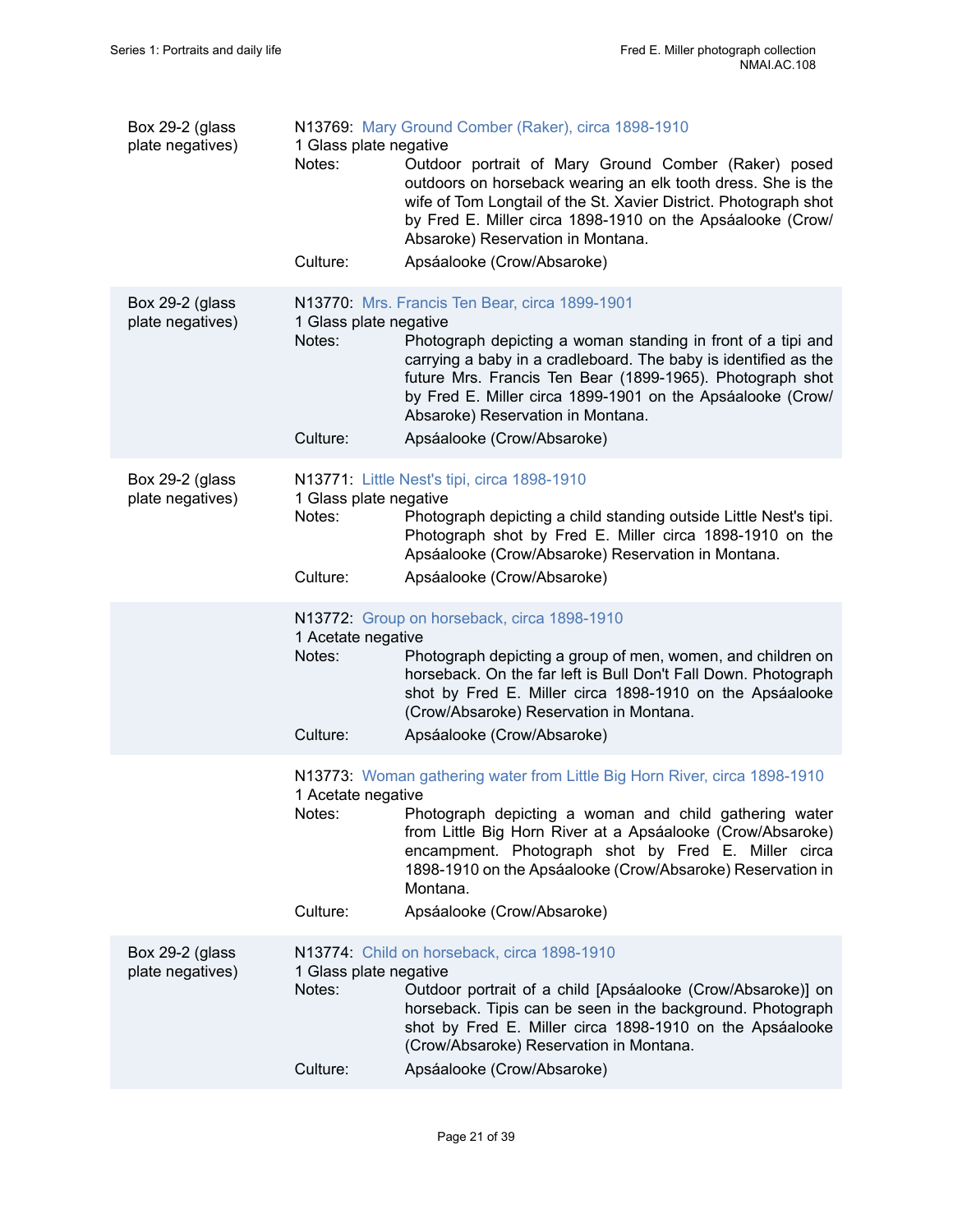| Box 30-2 (glass<br>plate negatives) | 1 Glass plate negative<br>Notes:<br>Culture: | N13776: Sham battle, circa 1898-1910<br>Photograph depicting men on horseback ready for a sham<br>battle. They are from left to right: unidentified, unidentified,<br>Chief Plenty Coups, Chief The Wet, Wolf Eating, Chief<br>Bull Don't Fall Down, John Wallace, Chief Spotted Rabbit,<br>Big Snake, Plain Owl, Smart Enemy, Holds The Enemy.<br>Photograph shot by Fred E. Miller circa 1898-1910 on the<br>Apsáalooke (Crow/Absaroke) Reservation in Montana.<br>Apsáalooke (Crow/Absaroke) |
|-------------------------------------|----------------------------------------------|-------------------------------------------------------------------------------------------------------------------------------------------------------------------------------------------------------------------------------------------------------------------------------------------------------------------------------------------------------------------------------------------------------------------------------------------------------------------------------------------------|
| Box 30-2 (glass<br>plate negatives) | 1 Glass plate negative<br>Notes:             | N13777: Chief Black Hair and daughter Mary, circa 1898-1910<br>Outdoor portrait of Apsáalooke (Crow/Absaroke) Chief<br>BlackHair (1849-1905) with daughter Mary Black Hair<br>(1896-1953). Mary is wearing an elk tooth dress. They are<br>posed outside a tipi. Photograph shot by Fred E. Miller circa<br>1898-1910 on the Apsáalooke (Crow/Absaroke) Reservation in<br>Montana.                                                                                                              |
|                                     | Culture:                                     | Apsáalooke (Crow/Absaroke)                                                                                                                                                                                                                                                                                                                                                                                                                                                                      |
| Box 30-2 (glass<br>plate negatives) | 1 Glass plate negative<br>Notes:<br>Culture: | N13778: Woman entering a tipi, circa 1898-1910<br>Photograph depicting a woman entering a tipi at an Apsáalooke<br>(Crow/Absaroke) encampment. Photograph shot by Fred E.<br>Miller circa 1898-1910 on the Apsáalooke (Crow/Absaroke)<br>Reservation in Montana.<br>Apsáalooke (Crow/Absaroke)                                                                                                                                                                                                  |
| Box 30-2 (glass<br>plate negatives) | 1 Glass plate negative<br>Notes:<br>Culture: | N13779: Children on horseback, circa 1898-1910<br>Photograph depicting children [Apsáalooke (Crow/Absaroke)]<br>on horseback in a river. Photograph shot by Fred E. Miller circa<br>1898-1910 on the Apsáalooke (Crow/Absaroke) Reservation in<br>Montana.<br>Apsáalooke (Crow/Absaroke)                                                                                                                                                                                                        |
| Box 30-2 (glass<br>plate negatives) | 1 Glass plate negative<br>Notes:<br>Culture: | N13780: Encampment, circa 1898-1910<br>Photograph depicting a group on horseback in front of a<br>Apsáalooke (Crow/Absaroke) encampment. Photograph shot<br>by Fred E. Miller circa 1898-1910 on the Apsáalooke (Crow/<br>Absaroke) Reservation in Montana.<br>Apsáalooke (Crow/Absaroke)                                                                                                                                                                                                       |
| Box 30-2 (glass<br>plate negatives) | 1 Glass plate negative<br>Notes:             | N13781: Encampment, circa 1898-1910<br>Photograph<br>depicting<br>Apsáalooke<br>(Crow/Absaroke)<br>an<br>encampment. In the photograph, it appears that a woman may<br>be erecting a tipi. A group of children stand in the foreground.                                                                                                                                                                                                                                                         |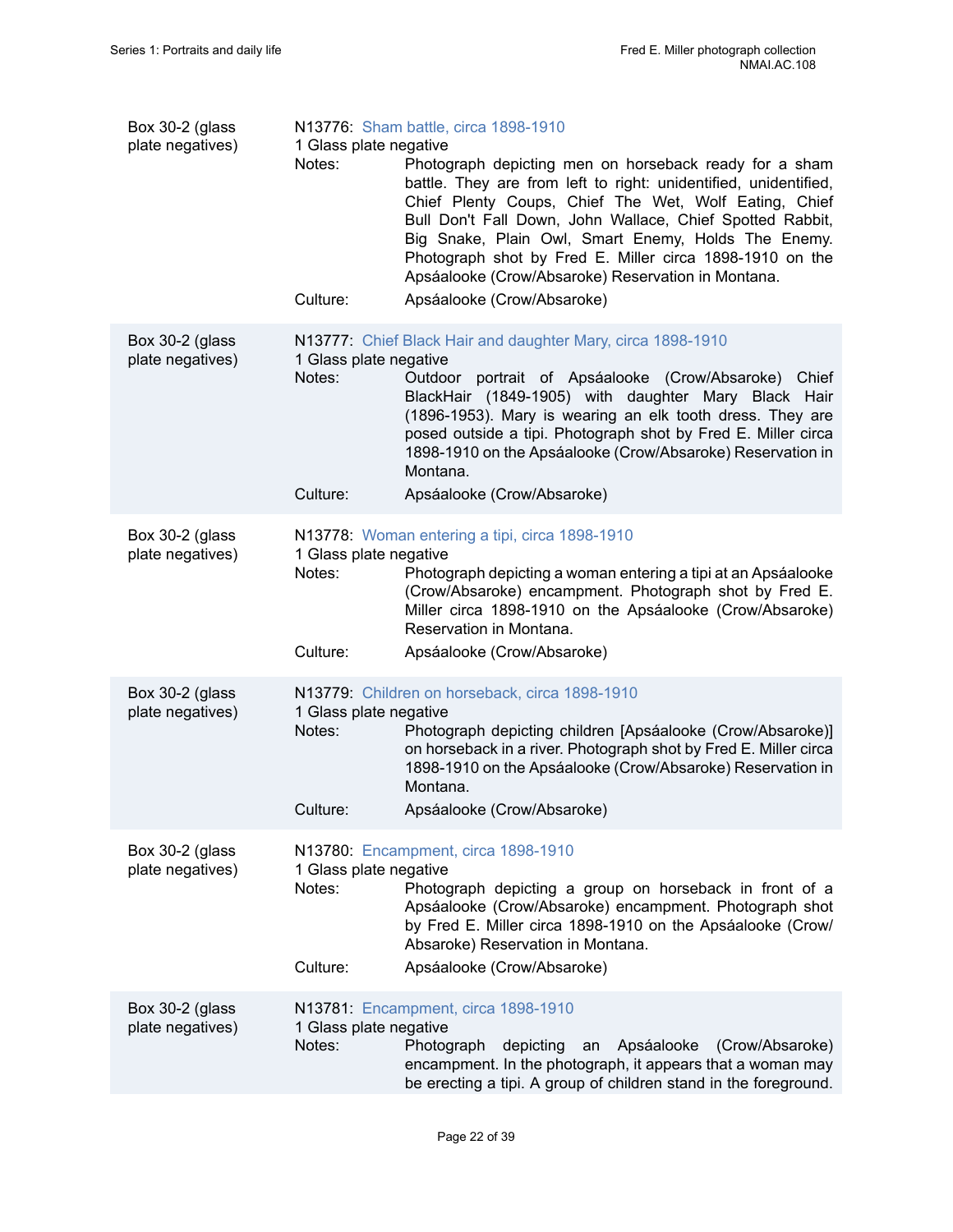|                                    | Culture:                                     | Photograph shot by Fred E. Miller circa 1898-1910 on the<br>Apsáalooke (Crow/Absaroke) Reservation in Montana.<br>Apsáalooke (Crow/Absaroke)                                                                                                                                                                                       |
|------------------------------------|----------------------------------------------|------------------------------------------------------------------------------------------------------------------------------------------------------------------------------------------------------------------------------------------------------------------------------------------------------------------------------------|
|                                    | 1 Acetate negative<br>Notes:<br>Culture:     | N35219: Big Medicine Rock in elk tooth dress, circa 1898-1910<br>Outdoor portrait of Big Medicine Rock [Apsáalooke (Crow/<br>Absaroke)], a young woman in an elk tooth dress. Photograph<br>shot by Fred E. Miller circa 1898-1910 on the Apsáalooke<br>(Crow/Absaroke) Reservation in Montana.<br>Apsáalooke (Crow/Absaroke)      |
|                                    | 1 Acetate negative<br>Notes:<br>Culture:     | N35220: Curley, circa 1898-1910<br>Outdoor portrait of Curley who was one of the six Apsáalooke<br>(Crow/Absaroke) scouts assigned to Custer's 7th Calvary on<br>June 21st, 1876. Photograph shot by Fred E. Miller circa<br>1898-1910 on the Apsáalooke (Crow/Absaroke) Reservation in<br>Montana.<br>Apsáalooke (Crow/Absaroke)  |
|                                    | 1 Acetate negative<br>Notes:<br>Culture:     | N41139: Children on horseback, circa 1898-1910<br>Photograph depicting two children [Apsáalooke (Crow/<br>Absaroke)] on horseback. The girl in the back wears a elk tooth<br>dress. Photograph shot by Fred E. Miller circa 1898-1910 on<br>the Apsáalooke (Crow/Absaroke) Reservation in Montana.<br>Apsáalooke (Crow/Absaroke)   |
|                                    | 1 Acetate negative<br>Notes:<br>Culture:     | N41279: Horace Long Bear and Ralph Saco, circa 1898-1910<br>Outdoor portrait of Horace Long Bear (1871-1915) and Ralph<br>Saco (1879-1950). A large group is gathered behind them.<br>Photograph shot by Fred E. Miller circa 1898-1910 on the<br>Apsáalooke (Crow/Absaroke) Reservation in Montana.<br>Apsáalooke (Crow/Absaroke) |
| Box 247 (glass plate<br>negatives) | 1 Glass plate negative<br>Notes:<br>Culture: | N41417: Has No Foretop (Smart Iron), circa 1898-1910<br>Portrait of Has No Foretop (also known as Smart Iron) sitting<br>inside a tipi and with grooming with tweezers. Photograph shot<br>by Fred E. Miller circa 1898-1910 on the Apsáalooke (Crow/<br>Absaroke) Reservation in Montana.<br>Apsáalooke (Crow/Absaroke)           |
|                                    | 1 Acetate negative<br>Notes:                 | N41419: Jenny Bad Horse, circa 1905-1910<br>Photograph depicting Jenny Bad Horse (1899-1981) sitting<br>inside a tipi with a doll in cradleboard. A shield is to her right.<br>Photograph shot by Fred E. Miller circa 1898-1910 on the<br>Apsáalooke (Crow/Absaroke) Reservation in Montana.                                      |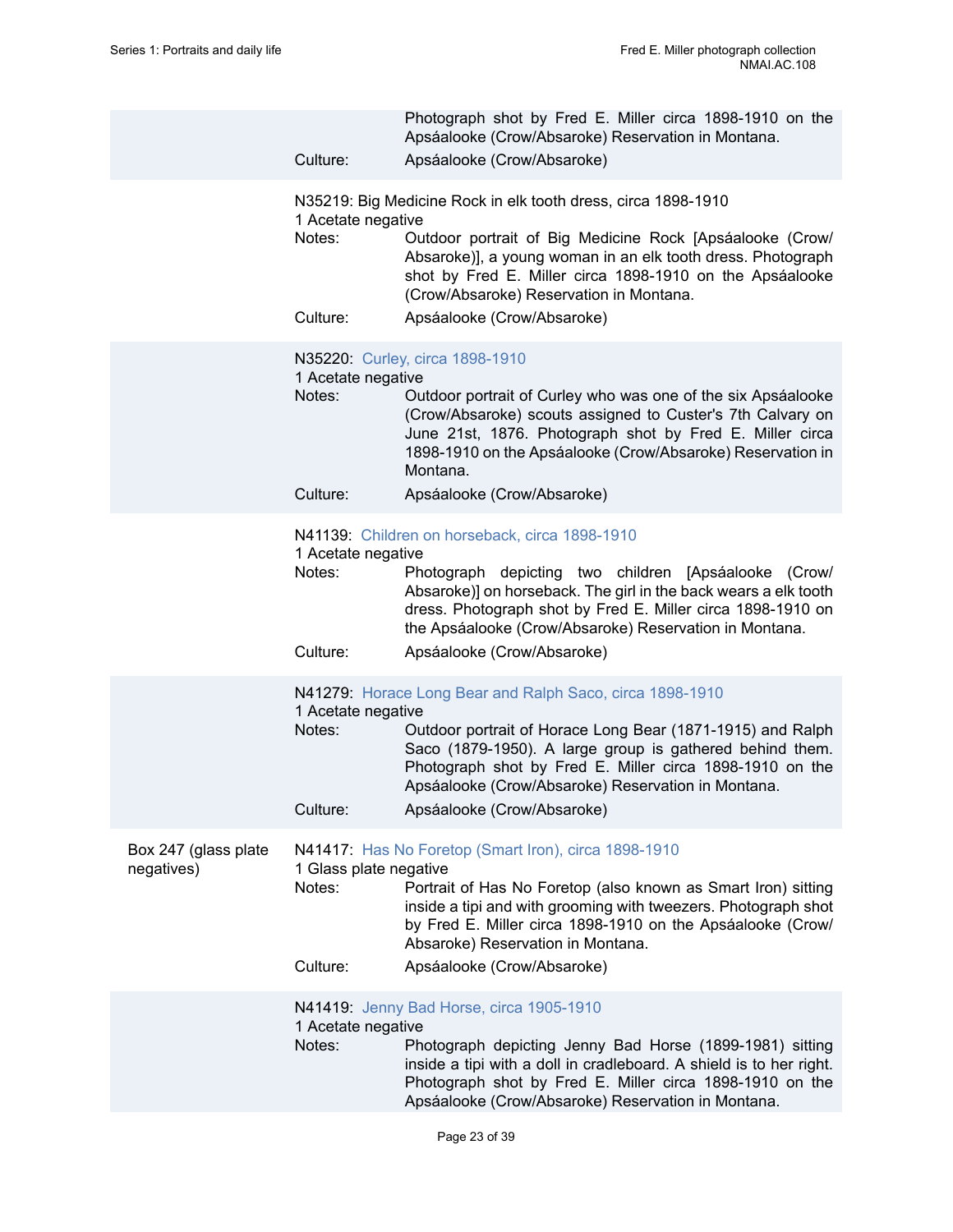|                | Culture:                                                      | Apsáalooke (Crow/Absaroke)                                                                                                                                                                                                                                                                                                                           |
|----------------|---------------------------------------------------------------|------------------------------------------------------------------------------------------------------------------------------------------------------------------------------------------------------------------------------------------------------------------------------------------------------------------------------------------------------|
| Photo-folder 3 | 1 Photographic print<br>Notes:<br>Culture:                    | P04093: Portrait of young women, circa 1898-1910<br>Portrait of three young women [Apsáalooke (Crow/Absaroke)].<br>Photograph shot by Fred E. Miller circa 1898-1910 on the<br>Apsáalooke (Crow/Absaroke) Reservation in Montana.<br>Apsáalooke (Crow/Absaroke)                                                                                      |
| Photo-folder 3 | 1 Photographic print<br>Notes:<br>Culture:                    | P04094: Big Medicine Rock in elk tooth dress, circa 1898-1910<br>Outdoor portrait of Big Medicine Rock [Apsáalooke (Crow/<br>Absaroke)], a young woman in an elk tooth dress. Photograph<br>shot by Fred E. Miller circa 1898-1910 on the Apsáalooke<br>(Crow/Absaroke) Reservation in Montana.<br>Apsáalooke (Crow/Absaroke)                        |
| Photo-folder 3 | 1 Photographic print<br>Notes:<br>Culture:                    | P04095: Curley, circa 1898-1910<br>Outdoor portrait of Curley who was one of the six Apsáalooke<br>(Crow/Absaroke) scouts assigned to Custer's 7th Calvary on<br>June 21st, 1876. Photograph shot by Fred E. Miller circa<br>1898-1910 on the Apsáalooke (Crow/Absaroke) Reservation in<br>Montana.<br>Apsáalooke (Crow/Absaroke)                    |
| Photo-folder 3 | 1 Photographic print<br>Notes:<br>Culture:                    | P04097: White Swan, circa 1898-1910<br>Outdoor portrait of White Swan wearing a feather headdress<br>and holding a feather lance. Photograph shot by Fred E.<br>Miller circa 1898-1910 on the Apsáalooke (Crow/Absaroke)<br>Reservation in Montana. Miller and his camera's shadow are<br>visible in lower right hand.<br>Apsáalooke (Crow/Absaroke) |
| Photo-folder 3 | circa 1898-1910<br>1 Photographic print<br>Notes:<br>Culture: | P04222: Sun Goes Slow, Old Jack Rabbit, and Takes Among His Enemies,<br>Outdoor portrait of Sun Goes Slow, Old Jack Rabbit, and Takes<br>Among His Enemies wearing war bonnet. Photograph shot<br>by Fred E. Miller circa 1898-1910 on the Apsáalooke (Crow/<br>Absaroke) Reservation in Montana.<br>Apsáalooke (Crow/Absaroke)                      |
| Photo-folder 4 | 1 Photographic print<br>Notes:<br>Culture:                    | P04227: Big Ox, circa 1898-1912<br>Photograph depicting medicine man Big Ox [Apsáalooke<br>(Crow/Absaroke)] posing with a feather plume. Photograph shot<br>by Fred E. Miller circa 1898-1910 on the Apsáalooke (Crow/<br>Absaroke) Reservation in Montana.<br>Apsáalooke (Crow/Absaroke)                                                            |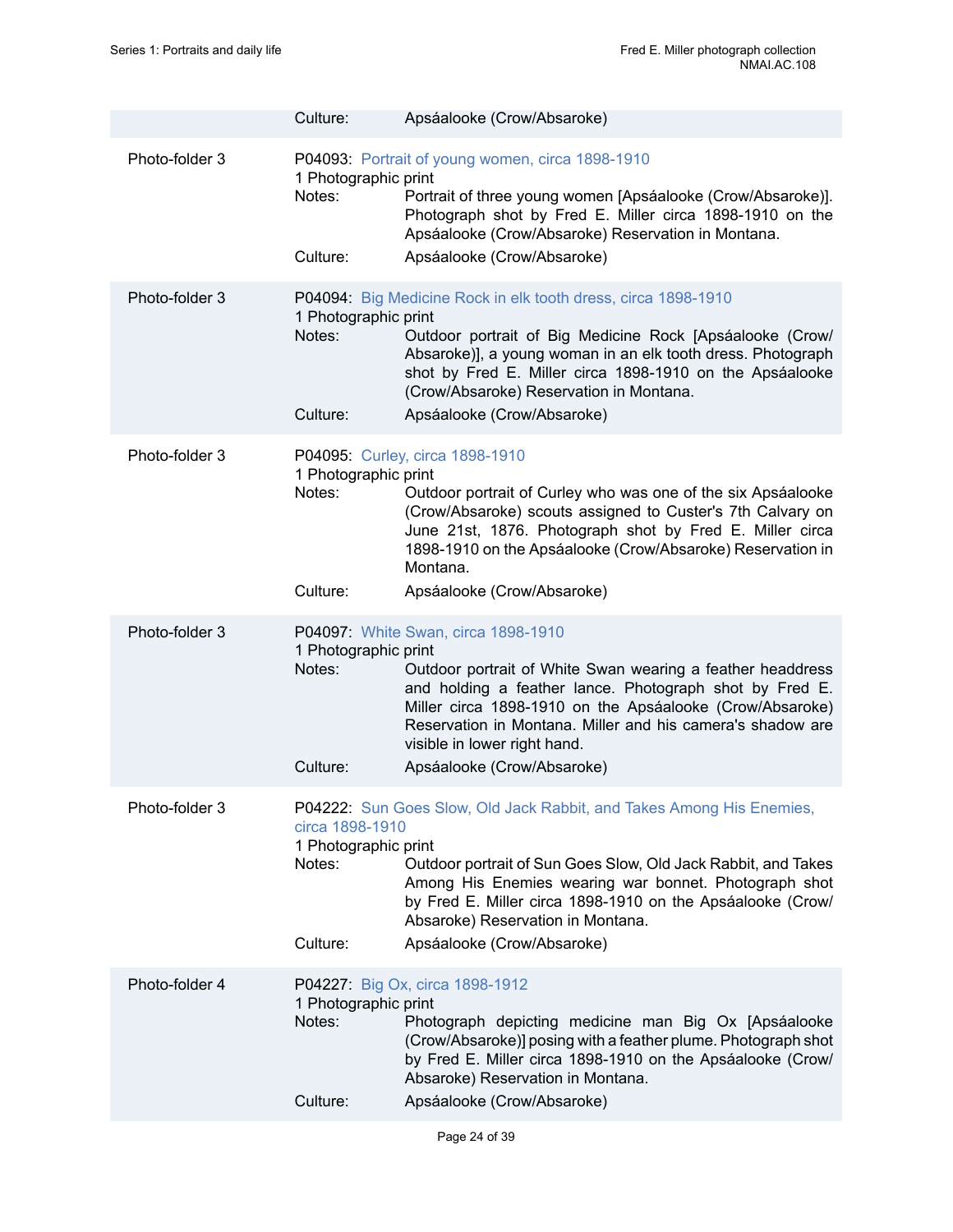| Photo-folder 4 | 1 Photographic print<br>Notes:             | P04228: Woman gathering wood, circa 1898-1910<br>Outdoor portrait of a woman gathering wood. Photograph shot<br>by Fred E. Miller circa 1898-1910 on the Apsáalooke (Crow/<br>Absaroke) Reservation in Montana.                                                                                    |
|----------------|--------------------------------------------|----------------------------------------------------------------------------------------------------------------------------------------------------------------------------------------------------------------------------------------------------------------------------------------------------|
|                | Culture:                                   | Apsáalooke (Crow/Absaroke)                                                                                                                                                                                                                                                                         |
| Photo-folder 4 | 1 Photographic print<br>Notes:<br>Culture: | P04229: Hoof On Forehead, circa 1898-1910<br>Photograph depicting Hoof On Forehead wearing a war bonnet.<br>Photograph shot by Fred E. Miller circa 1898-1910 on the<br>Apsáalooke (Crow/Absaroke) Reservation in Montana.<br>Apsáalooke (Crow/Absaroke)                                           |
|                |                                            |                                                                                                                                                                                                                                                                                                    |
| Photo-folder 4 | 1 Photographic print<br>Notes:             | P04230: Hoof On Forehead, circa 1898-1910<br>Photograph depicting Hoof On Forehead wearing a war bonnet.<br>Photograph shot by Fred E. Miller circa 1898-1910 on the<br>Apsáalooke (Crow/Absaroke) Reservation in Montana.                                                                         |
|                | Culture:                                   | Apsáalooke (Crow/Absaroke)                                                                                                                                                                                                                                                                         |
| Photo-folder 5 | 1 Photographic print<br>Notes:             | P04231: Children on horseback, circa 1898-1910<br>Photograph depicting two children [Apsáalooke (Crow/<br>Absaroke)] on horseback. The girl in the back wears a elk tooth<br>dress. Photograph shot by Fred E. Miller circa 1898-1910 on<br>the Apsáalooke (Crow/Absaroke) Reservation in Montana. |
|                | Culture:                                   | Apsáalooke (Crow/Absaroke)                                                                                                                                                                                                                                                                         |
| Photo-folder 5 | 1 Photographic print<br>Notes:             | P04232: Girls in elk tooth dresses, circa 1898-1910<br>Outdoor portraits of two Apsáalooke (Crow/Absaroke) girls in<br>elk tooth dresses. Photograph shot by Fred E. Miller circa<br>1898-1910 on the Apsáalooke (Crow/Absaroke) Reservation in<br>Montana.                                        |
|                | Culture:                                   | Apsáalooke (Crow/Absaroke)                                                                                                                                                                                                                                                                         |
| Photo-folder 5 | 1 Photographic print<br>Notes:             | P04233: Aloysius Holds The Enemy, circa 1898-1910<br>Outdoor portrait of a young Aloysius Holds The Enemy<br>(1895-1941) in traditional dress. Photograph shot by Fred E.<br>Miller circa 1898-1910 on the Apsáalooke (Crow/Absaroke)<br>Reservation in Montana.                                   |
|                | Culture:                                   | Apsáalooke (Crow/Absaroke)                                                                                                                                                                                                                                                                         |
| Photo-folder 5 | 1 Photographic print<br>Notes:             | P04234: Group sitting outdoors, circa 1898-1910<br>Photograph depicting a group sitting on the group outdoors,<br>possibly for an event. Photograph shot by Fred E. Miller circa<br>1898-1910 on the Apsáalooke (Crow/Absaroke) Reservation in<br>Montana.                                         |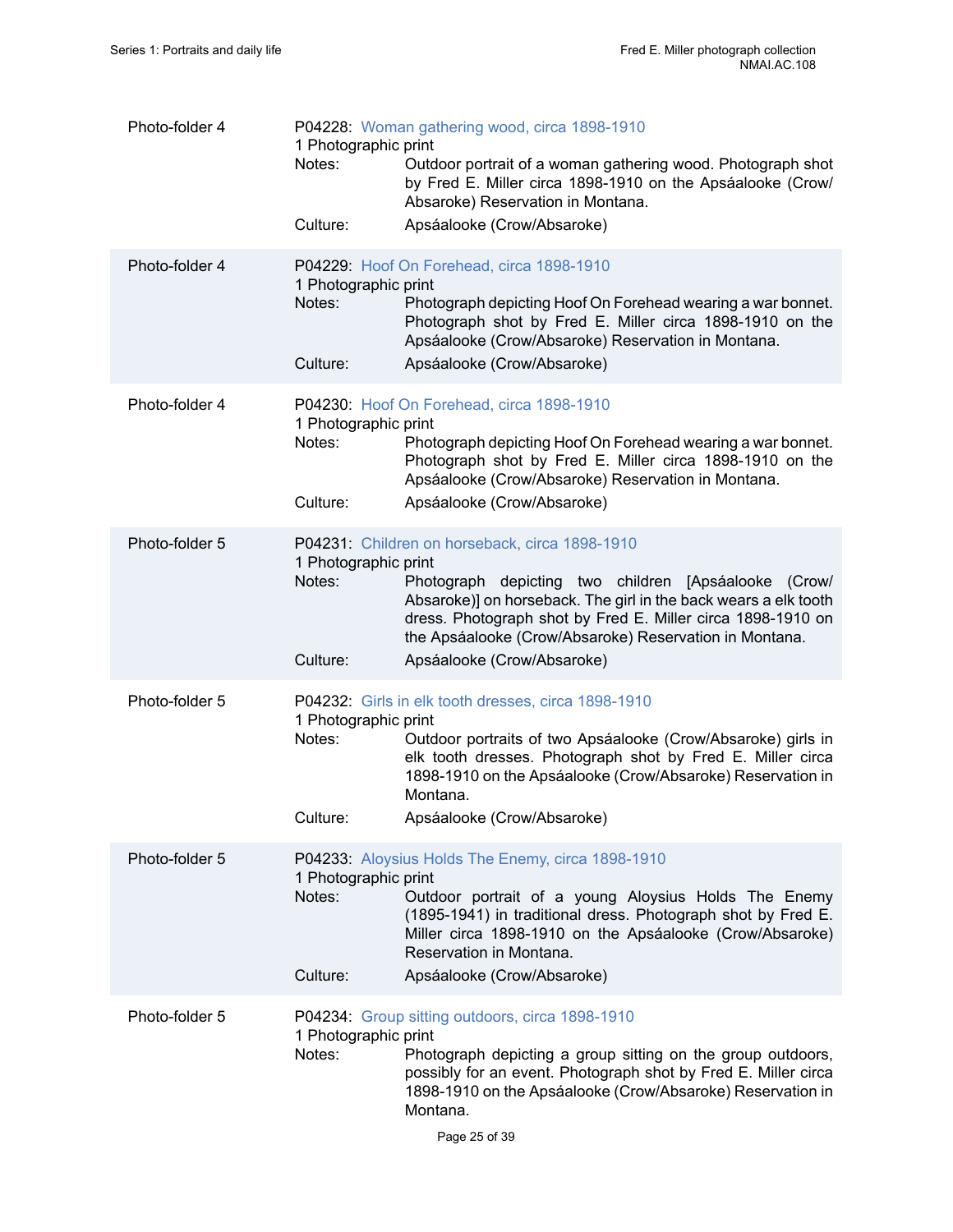|                | Culture:                                   | Apsáalooke (Crow/Absaroke)                                                                                                                                                                                                                                                                                                                                                                 |
|----------------|--------------------------------------------|--------------------------------------------------------------------------------------------------------------------------------------------------------------------------------------------------------------------------------------------------------------------------------------------------------------------------------------------------------------------------------------------|
| Photo-folder 5 | 1 Photographic print<br>Notes:<br>Culture: | P04235: Red Star, Black Hair, and Small Medicine Tobacco, circa 1898-1910<br>Outdoor portrait of Red Star, Black Hair, and Small Medicine<br>Tobacco on horseback in front of tipi. Photograph shot by Fred<br>E. Miller circa 1898-1910 on the Apsáalooke (Crow/Absaroke)<br>Reservation in Montana.<br>Apsáalooke (Crow/Absaroke)                                                        |
| Photo-folder 6 | 1 Photographic print<br>Notes:<br>Culture: | P04236: Encampment, circa 1898-1910<br>depicting<br>Photograph<br>Apsáalooke<br>(Crow/Absaroke)<br>an<br>encampment with a tipi and wagon. Photograph shot by Fred<br>E. Miller circa 1898-1910 on the Apsáalooke (Crow/Absaroke)<br>Reservation in Montana.<br>Apsáalooke (Crow/Absaroke)                                                                                                 |
| Photo-folder 6 | 1 Photographic print<br>Notes:<br>Culture: | P04237: Group in wagon, circa 1898-1910<br>Photograph depicting a group in wagon with painted horses.<br>Photograph shot by Fred E. Miller circa 1898-1910 on the<br>Apsáalooke (Crow/Absaroke) Reservation in Montana.<br>Apsáalooke (Crow/Absaroke)                                                                                                                                      |
| Photo-folder 6 | 1 Photographic print<br>Notes:<br>Culture: | P04238: Apsáalooke (Crow/Absaroke) band moving, circa 1898-1910<br>Portrait of a band of Apsáalooke (Crow/Absaroke) men,<br>women, and children sitting outside and in carriages, possibly<br>in the process of moving to a new location. Photograph shot<br>by Fred E. Miller circa 1898-1910 on the Apsáalooke (Crow/<br>Absaroke) Reservation in Montana.<br>Apsáalooke (Crow/Absaroke) |
| Photo-folder 6 | 1 Photographic print<br>Notes:<br>Culture: | P04239: Encampment, circa 1898-1910<br>Apsáalooke (Crow/Absaroke)<br>Photograph<br>depicting<br>a a<br>encampment with tipis. Photograph shot by Fred E. Miller<br>circa 1898-1910 at Little Big Horn River with Crow Agency<br>buildings in the background on the Apsáalooke (Crow/<br>Absaroke) Reservation in Montana.<br>Apsáalooke (Crow/Absaroke)                                    |
| Photo-folder 6 | 1 Photographic print<br>Notes:<br>Culture: | P04240: Encampment, circa 1898-1910<br>Photograph<br>Apsáalooke<br>(Crow/Absaroke)<br>depicting<br>a<br>encampment with tipis. Photograph shot by Fred E. Miller<br>circa 1898-1910 at Little Big Horn River with Crow Agency<br>buildings in the background on the Apsáalooke (Crow/<br>Absaroke) Reservation in Montana.<br>Apsáalooke (Crow/Absaroke)                                   |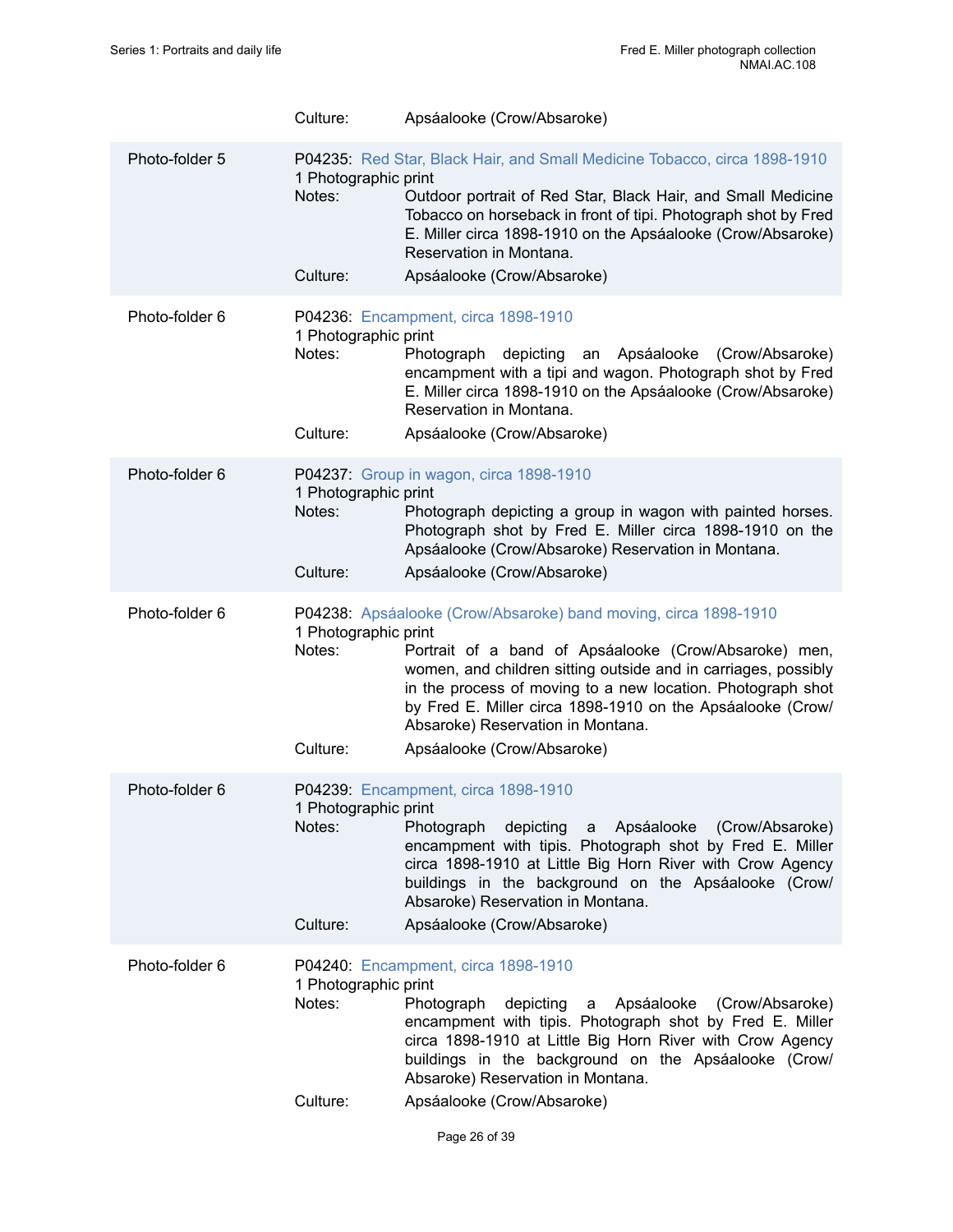| Photo-folder 7 | 1 Photographic print<br>Notes:<br>Culture: | P04241: Camp, circa 1898-1910<br>Photograph depicting rows of tents. Photograph shot by Fred<br>E. Miller circa 1898-1910 on the Apsáalooke (Crow/Absaroke)<br>Reservation in Montana.<br>Apsáalooke (Crow/Absaroke)                                                                                                                                                                                                      |
|----------------|--------------------------------------------|---------------------------------------------------------------------------------------------------------------------------------------------------------------------------------------------------------------------------------------------------------------------------------------------------------------------------------------------------------------------------------------------------------------------------|
| Photo-folder 7 | 1 Photographic print<br>Notes:<br>Culture: | P04242: Encampment, circa 1898-1910<br>Photograph depicting a group of men standing near an<br>Apsáalooke (Crow/Absaroke) encampment with tipis. A<br>medicine Man's tipi is in the foreground. Photograph shot by<br>Fred E. Miller circa 1898-1910 at Little Big Horn River with Crow<br>Agency buildings in the background on the Apsáalooke (Crow/<br>Absaroke) Reservation in Montana.<br>Apsáalooke (Crow/Absaroke) |
| Photo-folder 7 | 1 Photographic print<br>Notes:<br>Culture: | P04243: Group inside a tipi, circa 1898-1910<br>Photograph of a group sitting in the interior of a lodge. On<br>far left is Long Bear and second from the right is Philip Bird<br>Hat. In the backrow is Stone Breast. Photograph shot by Fred<br>E. Miller circa 1898-1910 on the Apsáalooke (Crow/Absaroke)<br>Reservation in Montana.<br>Apsáalooke (Crow/Absaroke)                                                    |
| Photo-folder 7 | 1 Photographic print<br>Notes:<br>Culture: | P04244: Women gathering water from Little Big Horn River, circa 1898-1910<br>Photograph depicting women gathering water from Little Big<br>Horn River at a Apsáalooke (Crow/Absaroke) encampment.<br>Photograph shot by Fred E. Miller circa 1898-1910 on the<br>Apsáalooke (Crow/Absaroke) Reservation in Montana.<br>Apsáalooke (Crow/Absaroke)                                                                         |
| Photo-folder 7 | 1 Photographic print<br>Notes:<br>Culture: | P04245: Old Horn, circa 1898-1910<br>Outdoor portrait of Old Horn [Apsáalooke (Crow/Absaroke)]<br>wearing a feather headdress. Photograph shot by Fred E.<br>Miller circa 1898-1910 on the Apsáalooke (Crow/Absaroke)<br>Reservation in Montana.<br>Apsáalooke (Crow/Absaroke)                                                                                                                                            |
| Photo-folder 8 | 1 Photographic print<br>Notes:<br>Culture: | P04246: Man in feather headdress, circa 1898-1910<br>Outdoor portrait of a man wearing a feather headdress with<br>horns. Photograph shot by Fred E. Miller circa 1898-1910 on<br>the Apsáalooke (Crow/Absaroke) Reservation in Montana.<br>Apsáalooke (Crow/Absaroke)                                                                                                                                                    |
| Photo-folder 8 | 1 Photographic print                       | P04247: White Swan, circa 1898-1910                                                                                                                                                                                                                                                                                                                                                                                       |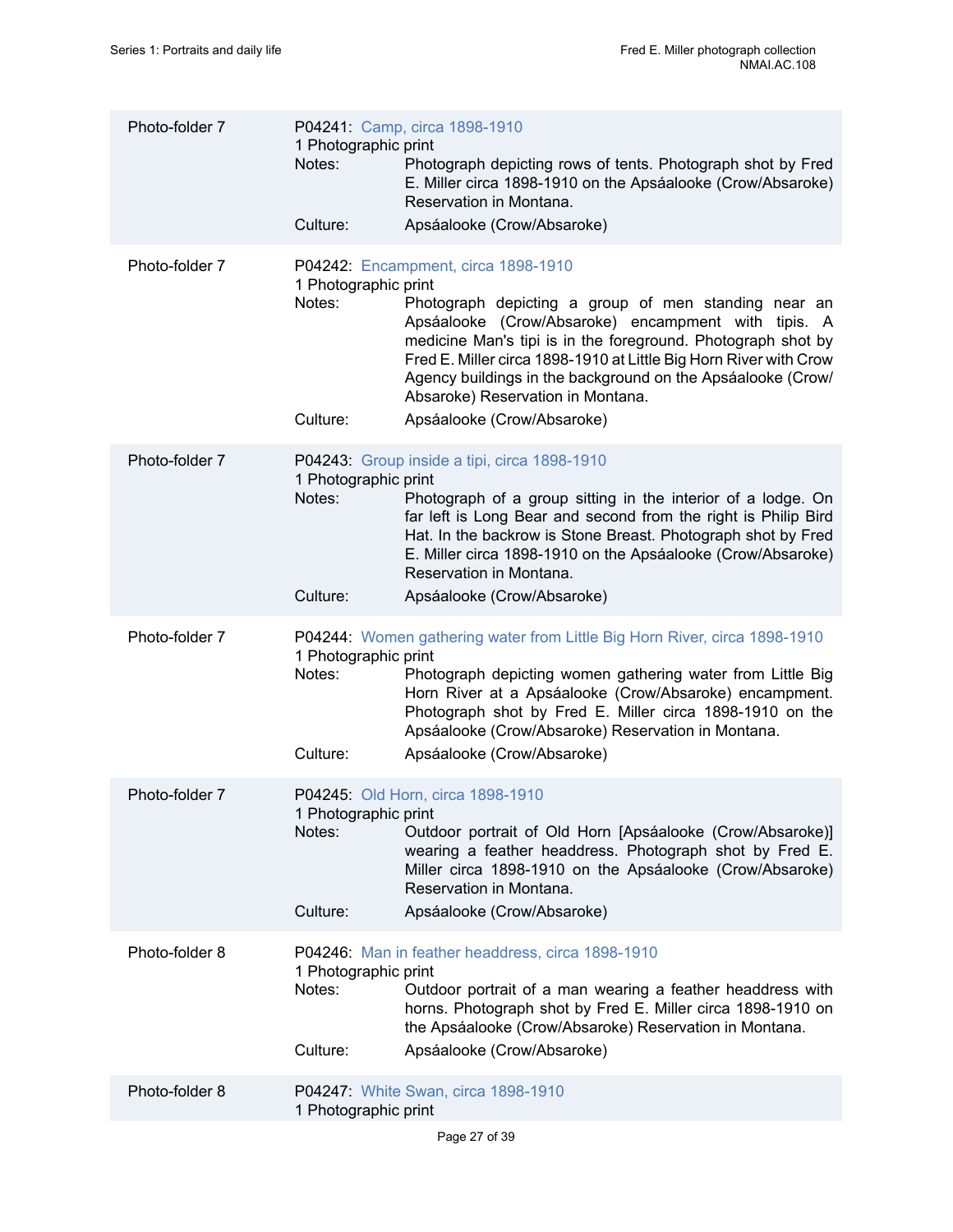|                | Notes:                                                                 | Outdoor portrait of White Swan wearing a feather headdress<br>and holding a feather lance. Photograph shot by Fred E.<br>Miller circa 1898-1910 on the Apsáalooke (Crow/Absaroke)<br>Reservation in Montana. Miller and his camera's shadow are<br>visible in lower right hand.                                                                                                    |
|----------------|------------------------------------------------------------------------|------------------------------------------------------------------------------------------------------------------------------------------------------------------------------------------------------------------------------------------------------------------------------------------------------------------------------------------------------------------------------------|
|                | Culture:                                                               | Apsáalooke (Crow/Absaroke)                                                                                                                                                                                                                                                                                                                                                         |
| Photo-folder 8 | 1 Photographic print<br>Notes:<br>Culture:                             | P04248: Chief Two Leggings, circa 1898-1910<br>Outdoor portrait of Chief Two Leggings (Issaatxalúash)<br>posed in front of a tipi. Two Leggings was a prominent<br>Apsáalooke (Crow/Absaroke) war chief and reservation-era<br>chief. Photograph shot by Fred E. Miller circa 1898-1910 on the<br>Apsáalooke (Crow/Absaroke) Reservation in Montana.<br>Apsáalooke (Crow/Absaroke) |
| Photo-folder 8 | 1 Photographic print<br>Notes:<br>Culture:                             | P04250: Man with document, circa 1898-1910<br>Photograph depicting a man posing outside and displaying an<br>object in front of him, possibly a document. Photograph shot<br>by Fred E. Miller circa 1898-1910 on the Apsáalooke (Crow/<br>Absaroke) Reservation in Montana.<br>Apsáalooke (Crow/Absaroke)                                                                         |
| Photo-folder 9 | 1 Photographic print<br>Notes:<br>Culture:                             | P04251: Man in ceremonial clothing, circa 1898-1910<br>Outdoor portrait of a man in ceremonial clothing. Photograph<br>shot by Fred E. Miller circa 1898-1910 on the Apsáalooke<br>(Crow/Absaroke) Reservation in Montana.<br>Apsáalooke (Crow/Absaroke)                                                                                                                           |
| Photo-folder 9 | P04253: Chief Wolf, 1905<br>1 Photographic print<br>Notes:<br>Culture: | Photograph depicting Chief Wolf (also known as Coyote;<br>1852-1937), wearing a war bonnet and smoking a pipe.<br>Photograph shot by Fred E. Miller circa 1905 on the Apsáalooke<br>(Crow/Absaroke) Reservation in Montana.<br>Apsáalooke (Crow/Absaroke)                                                                                                                          |
| Photo-folder 9 | 1 Photographic print<br>Notes:<br>Culture:                             | P04254: Horace Long Bear and Ralph Saco, circa 1898-1910<br>Outdoor portrait of Horace Long Bear (1871-1915) and Ralph<br>Saco (1879-1950). A large group is gathered behind them.<br>Photograph shot by Fred E. Miller circa 1898-1910 on the<br>Apsáalooke (Crow/Absaroke) Reservation in Montana.<br>Apsáalooke (Crow/Absaroke)                                                 |
| Photo-folder 9 | 1 Photographic print<br>Notes:                                         | P04255: Dancers resting, circa 1898-1910<br>Photograph of dancers resting. In the front row, the three men<br>from left to right are unidentified man, George Thomas, Two                                                                                                                                                                                                          |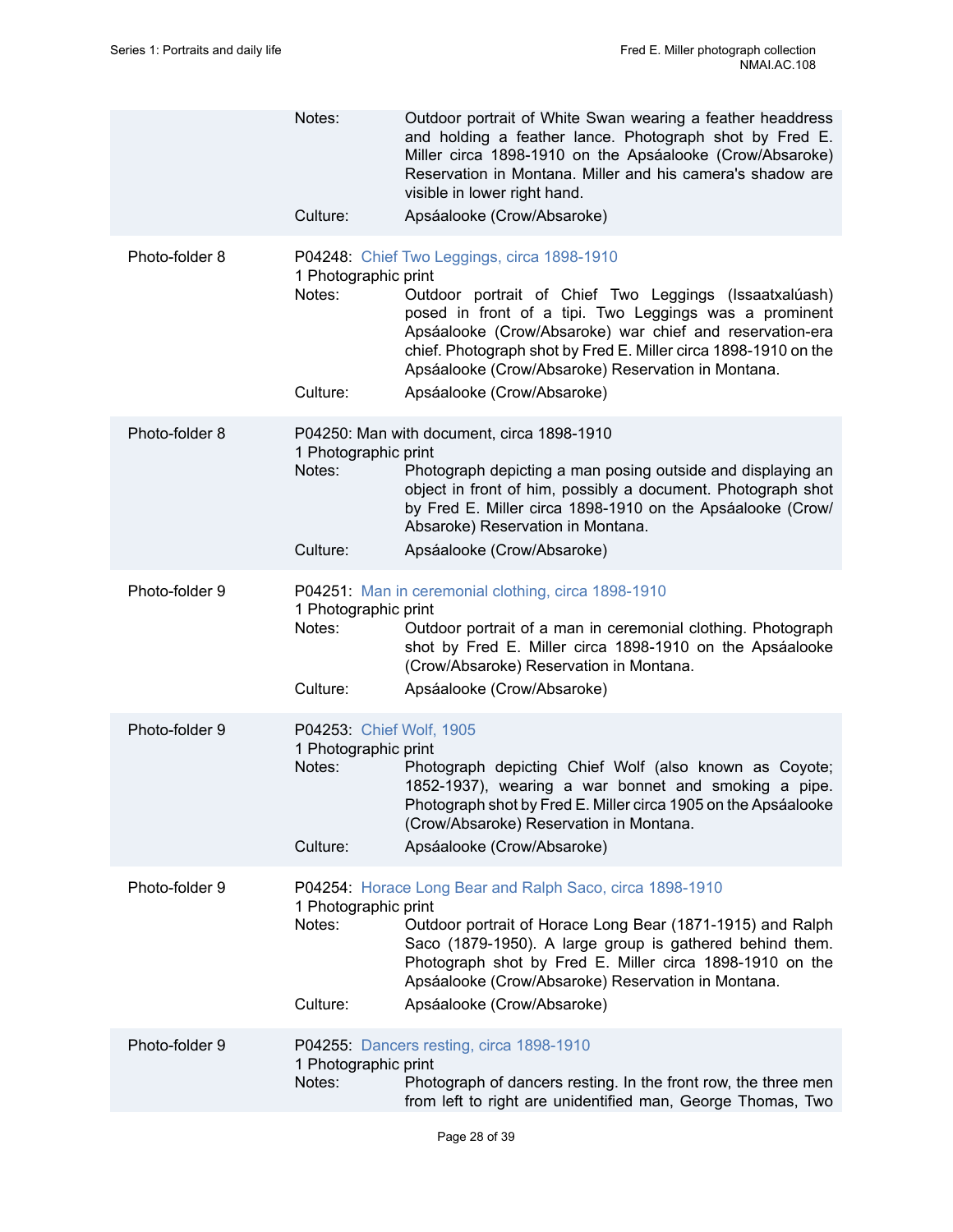|                 |                                            | Smells (Farts Twice). Photograph shot by Fred E. Miller circa<br>1898-1910 on the Apsáalooke (Crow/Absaroke) Reservation in<br>Montana.                                                                                                                                                                                           |
|-----------------|--------------------------------------------|-----------------------------------------------------------------------------------------------------------------------------------------------------------------------------------------------------------------------------------------------------------------------------------------------------------------------------------|
|                 | Culture:                                   | Apsáalooke (Crow/Absaroke)                                                                                                                                                                                                                                                                                                        |
| Photo-folder 10 | 1 Photographic print<br>Notes:<br>Culture: | P04256: Curley, circa 1898-1910<br>Outdoor portrait of Curley who was one of the six Apsáalooke<br>(Crow/Absaroke) scouts assigned to Custer's 7th Calvary on<br>June 21st, 1876. Photograph shot by Fred E. Miller circa<br>1898-1910 on the Apsáalooke (Crow/Absaroke) Reservation in<br>Montana.<br>Apsáalooke (Crow/Absaroke) |
| Photo-folder 10 | 1 Photographic print<br>Notes:<br>Culture: | P04257: Girl in elk tooth dress, circa 1898-1910<br>Outdoor portrait depicting a girl wearing an elk tooth dress.<br>Photograph shot by Fred E. Miller circa 1898-1910 on the<br>Apsáalooke (Crow/Absaroke) Reservation in Montana.<br>Apsáalooke (Crow/Absaroke)                                                                 |
|                 |                                            |                                                                                                                                                                                                                                                                                                                                   |
| Photo-folder 10 | 1 Photographic print<br>Notes:             | P04259B: Child on horseback, circa 1898-1910<br>Photograph depicting a young child [Apsáalooke (Crow/<br>Absaroke)] riding on horseback. Photograph shot by Fred E.<br>Miller circa 1898-1910 on the Apsáalooke (Crow/Absaroke)<br>Reservation in Montana.                                                                        |
|                 | Culture:                                   | Apsáalooke (Crow/Absaroke)                                                                                                                                                                                                                                                                                                        |
| Photo-folder 10 | 1 Photographic print<br>Notes:<br>Culture: | P04259C: Encampment, circa 1898-1910<br>depicting<br>Photograph<br>Apsáalooke (Crow/Absaroke)<br>an<br>encampment with tents. Photograph shot by Fred E. Miller circa<br>1898-1910 on the Apsáalooke (Crow/Absaroke) Reservation in<br>Montana.<br>Apsáalooke (Crow/Absaroke)                                                     |
| Photo-folder 10 | 1 Photographic print<br>Notes:<br>Culture: | P04260: Jenny Bad Horse, circa 1905-1910<br>Photograph depicting Jenny Bad Horse (1899-1981) sitting<br>inside a tipi with a doll in cradleboard. A shield is to her right.<br>Photograph shot by Fred E. Miller circa 1898-1910 on the<br>Apsáalooke (Crow/Absaroke) Reservation in Montana.<br>Apsáalooke (Crow/Absaroke)       |
| Photo-folder 10 |                                            | P04261: Encampment, circa 1898-1910                                                                                                                                                                                                                                                                                               |
|                 | 1 Photographic print<br>Notes:             | Photograph<br>depicting<br>Apsáalooke<br>(Crow/Absaroke)<br>an<br>encampment with tipis and wagons. A person is standing next to<br>a tipi in the center of the photograph. Photograph shot by Fred                                                                                                                               |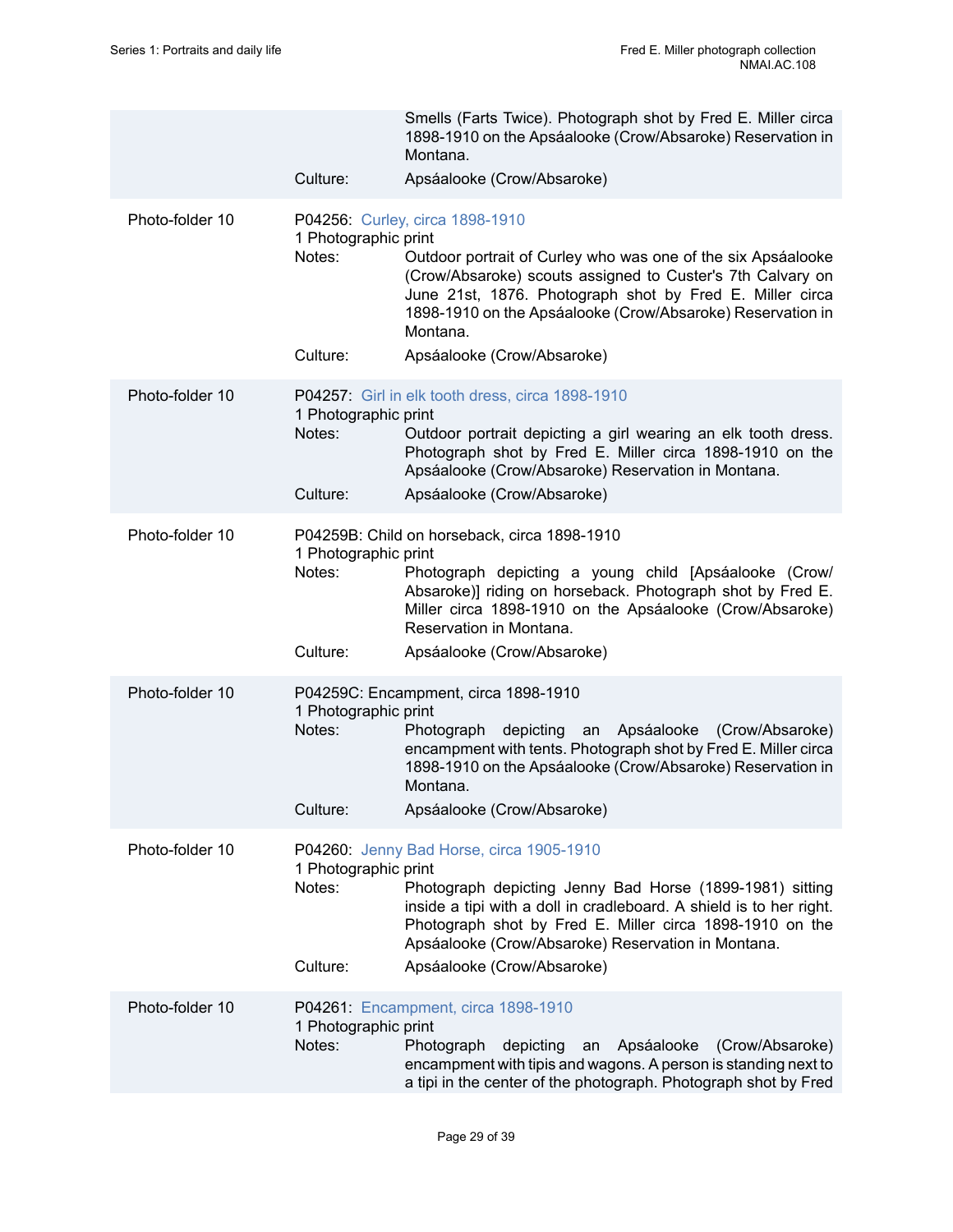|                 | Culture:                                   | E. Miller circa 1898-1910 on the Apsáalooke (Crow/Absaroke)<br>Reservation in Montana.<br>Apsáalooke (Crow/Absaroke)                                                                                                                                                                                                                                                                                                                                                                                                                                                                                                                              |
|-----------------|--------------------------------------------|---------------------------------------------------------------------------------------------------------------------------------------------------------------------------------------------------------------------------------------------------------------------------------------------------------------------------------------------------------------------------------------------------------------------------------------------------------------------------------------------------------------------------------------------------------------------------------------------------------------------------------------------------|
| Photo-folder 11 | 1 Photographic print<br>Notes:             | P14238: Curley, circa 1898-1910<br>Outdoor portrait of Curley who was one of the six Apsáalooke<br>(Crow/Absaroke) scouts assigned to Custer's 7th Calvary on<br>June 21st, 1876. Photograph shot by Fred E. Miller circa<br>1898-1910 on the Apsáalooke (Crow/Absaroke) Reservation in<br>Montana.                                                                                                                                                                                                                                                                                                                                               |
|                 | Culture:                                   | Apsáalooke (Crow/Absaroke)                                                                                                                                                                                                                                                                                                                                                                                                                                                                                                                                                                                                                        |
| Photo-folder 11 | 1 Photographic print<br>Notes:             | P19358: Bull Don't Fall Down, circa 1898-1910<br>Outdoor portrait of Bull Don't Fall Down [Apsáalooke (Crow/<br>Absaroke)] on horseback. Behind him is a group of men and<br>tipis. Photograph shot by Fred E. Miller circa 1898-1910 on the<br>Apsáalooke (Crow/Absaroke) Reservation in Montana.                                                                                                                                                                                                                                                                                                                                                |
|                 | Culture:                                   | Apsáalooke (Crow/Absaroke)                                                                                                                                                                                                                                                                                                                                                                                                                                                                                                                                                                                                                        |
| Photo-folder 11 | 1 Photographic print<br>Notes:<br>Culture: | P19359: Joe Not Afraid, circa 1898-1910<br>Outdoor portrait of Joe Not Afraid [Apsáalooke (Crow/<br>Absaroke)], a young boy in traditional clothing. Photograph shot<br>by Fred E. Miller circa 1898-1910 on the Apsáalooke (Crow/<br>Absaroke) Reservation in Montana.<br>Apsáalooke (Crow/Absaroke)                                                                                                                                                                                                                                                                                                                                             |
| Photo-folder 11 |                                            | P19360: Big Medicine Rock in elk tooth dress, circa 1898-1910                                                                                                                                                                                                                                                                                                                                                                                                                                                                                                                                                                                     |
|                 | 1 Photographic print<br>Notes:<br>Culture: | Outdoor portrait of Big Medicine Rock [Apsáalooke (Crow/<br>Absaroke)], a young woman in an elk tooth dress. Photograph<br>shot by Fred E. Miller circa 1898-1910 on the Apsáalooke<br>(Crow/Absaroke) Reservation in Montana.<br>Apsáalooke (Crow/Absaroke)                                                                                                                                                                                                                                                                                                                                                                                      |
| Photo-folder 12 | 1 Photographic print<br>Notes:<br>Culture: | P22484: Group watching War Dance, circa 1898-1910<br>Photograph depicting a group watching a Apsáalooke (Crow/<br>Absaroke) War Dance. They are from left to right: Ben Looks<br>Back (man on extreme left holding pole with feather); Bull Don't<br>Fall Down (behind man in feather headdress); Edison Firebear<br>(kneeling, wearing hat); Firebear (father of Edison), wearing a<br>feather headdress; Mark Real Bird (boy next to Firebear); Chief<br>Plenty Coups (with bells on leggings). Photograph shot by Fred<br>E. Miller circa 1898-1910 on the Apsáalooke (Crow/Absaroke)<br>Reservation in Montana.<br>Apsáalooke (Crow/Absaroke) |
| Photo-folder 12 |                                            | P22524: Chief Wolf, circa 1905                                                                                                                                                                                                                                                                                                                                                                                                                                                                                                                                                                                                                    |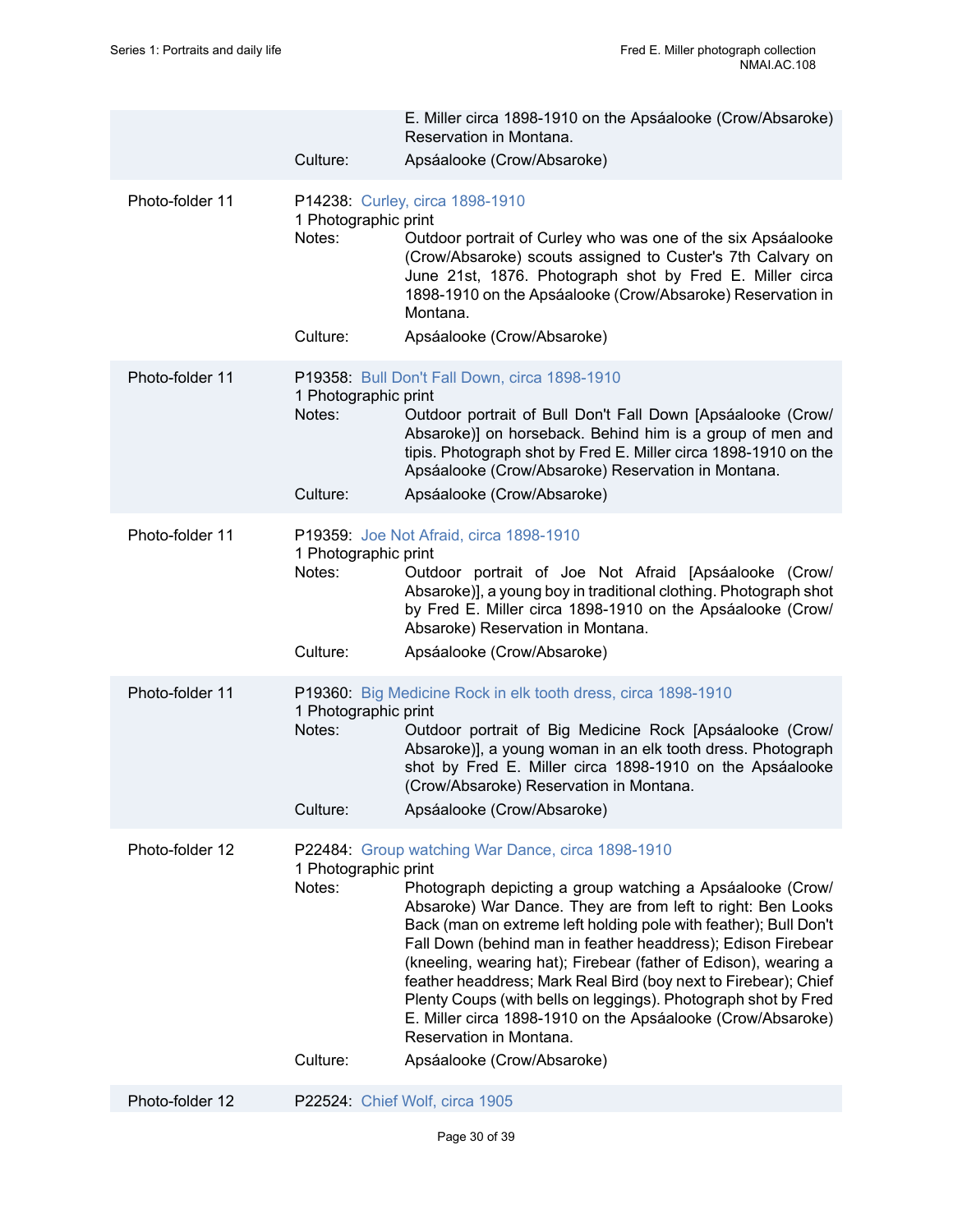|                 | 1 Photographic print<br>Notes:             | Photograph depicting Chief Wolf (also known as Coyote;<br>1852-1937), wearing a war bonnet and smoking a pipe.<br>Photograph shot by Fred E. Miller circa 1905 on the Apsáalooke                                                                                                                                                                                                                                                                                                                                                                                                                                                                  |
|-----------------|--------------------------------------------|---------------------------------------------------------------------------------------------------------------------------------------------------------------------------------------------------------------------------------------------------------------------------------------------------------------------------------------------------------------------------------------------------------------------------------------------------------------------------------------------------------------------------------------------------------------------------------------------------------------------------------------------------|
|                 | Culture:                                   | (Crow/Absaroke) Reservation in Montana.<br>Apsáalooke (Crow/Absaroke)                                                                                                                                                                                                                                                                                                                                                                                                                                                                                                                                                                             |
| Photo-folder 12 | 1 Photographic print<br>Notes:<br>Culture: | P29523: Group watching War Dance, circa 1898-1910<br>Photograph depicting a group watching a Apsáalooke (Crow/<br>Absaroke) War Dance. They are from left to right: Ben Looks<br>Back (man on extreme left holding pole with feather); Bull Don't<br>Fall Down (behind man in feather headdress); Edison Firebear<br>(kneeling, wearing hat); Firebear (father of Edison), wearing a<br>feather headdress; Mark Real Bird (boy next to Firebear); Chief<br>Plenty Coups (with bells on leggings). Photograph shot by Fred<br>E. Miller circa 1898-1910 on the Apsáalooke (Crow/Absaroke)<br>Reservation in Montana.<br>Apsáalooke (Crow/Absaroke) |
| Photo-folder 12 | 1 Photographic print<br>Notes:<br>Culture: | P29526: White Swan, circa 1898-1910<br>Outdoor portrait of White Swan on horseback and wearing a<br>feather headdress and holding a feather lance. Photograph<br>shot by Fred E. Miller circa 1898-1910 on the Apsáalooke<br>(Crow/Absaroke) Reservation in Montana. Miller and his<br>camera's shadow are visible near the horse's feet.<br>Apsáalooke (Crow/Absaroke)                                                                                                                                                                                                                                                                           |
|                 |                                            |                                                                                                                                                                                                                                                                                                                                                                                                                                                                                                                                                                                                                                                   |

*Return to Table of [Contents](#page-1-0)*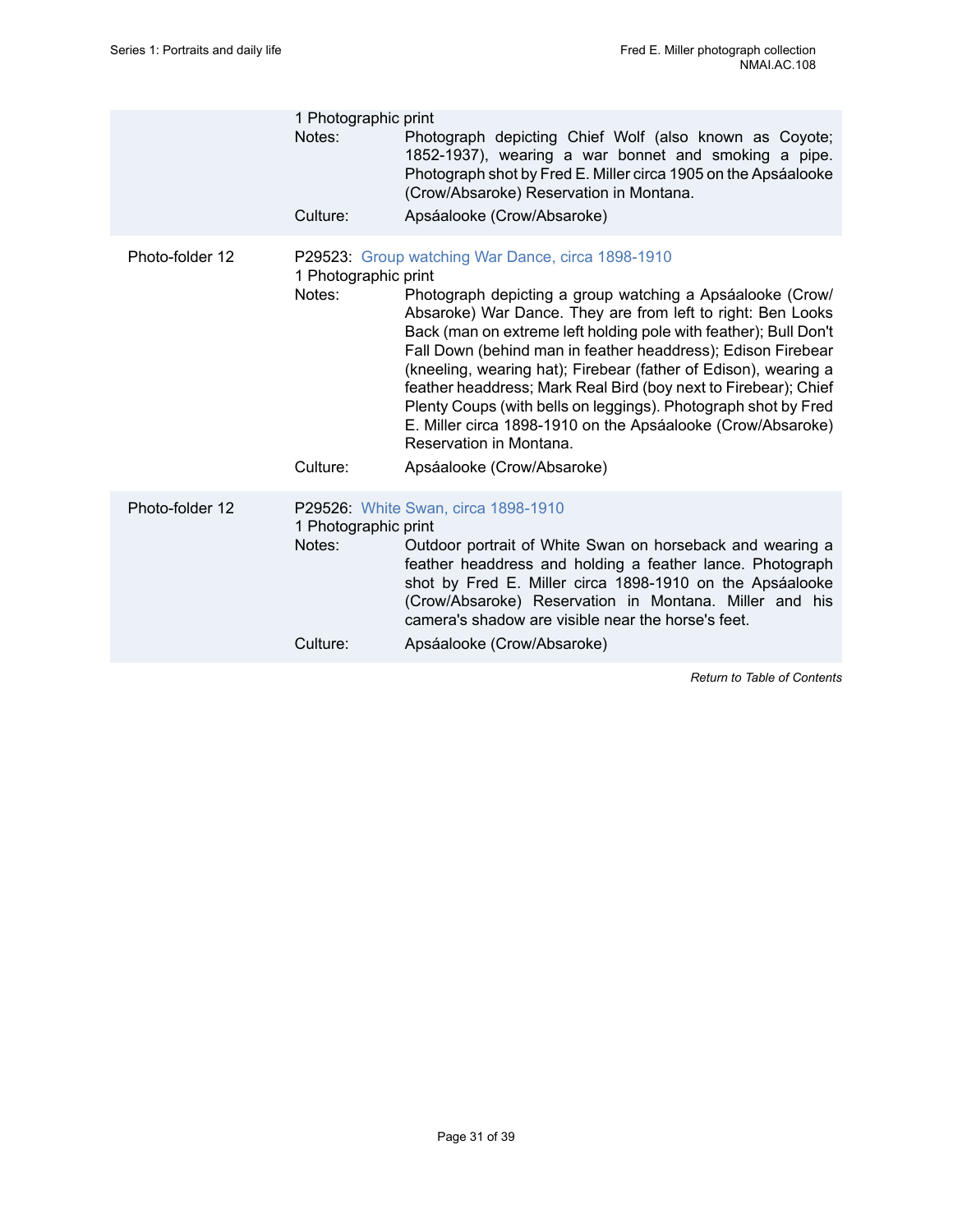## <span id="page-33-0"></span>Series 2: Little Big Horn battlefield and Custer memorial, circa 1898-1910

### *1 Acetate negative*

### *11 Photographic prints*

| Scope and | This series contains 12 photographs (1 negative and 11 prints, plus copy negatives and                                                                                                 |
|-----------|----------------------------------------------------------------------------------------------------------------------------------------------------------------------------------------|
| Contents: | contact prints) that were presumably shot by Fred E. Miller circa 1898-1910 and depict<br>the site of the Little Big Horn battlefield in Montana. Photographs include memorials to the |
|           | soldiers and Lt. Col. George Armstrong Custer.                                                                                                                                         |

|                | N35216: Stone marking spot where Lt. Colonel Custer fell in battle, circa<br>1898-1910<br>1 Acetate negative<br>Notes:<br>Photograph depicting a stone marking where Lt. Colonel<br>George Armstrong Custer fell in the Battle of Little Big Horn<br>on June 25, 1876. Photograph shot by Fred E. Miller circa<br>1898-1910 in Montana.                                                                            |
|----------------|--------------------------------------------------------------------------------------------------------------------------------------------------------------------------------------------------------------------------------------------------------------------------------------------------------------------------------------------------------------------------------------------------------------------|
| Photo-folder 1 | P04080: Site of Little Big Horn battlefield, circa 1898-1910<br>1 Photographic print<br>Notes:<br>Photograph overlooking the site of the Little Big Horn battlefield<br>in Montana. Photograph shot by Fred E. Miller circa 1898-1910.                                                                                                                                                                             |
| Photo-folder 1 | P04081: Site of Little Big Horn battlefield, circa 1898-1910<br>1 Photographic print<br>Notes:<br>Photograph overlooking the site of the Little Big Horn battlefield<br>in Montana. Stone markers are scattered throughout the field<br>Photograph shot by Fred E. Miller circa 1898-1910.                                                                                                                         |
| Photo-folder 1 | P04082: Site of Little Big Horn battlefield, circa 1898-1910<br>1 Photographic print<br>Notes:<br>Photograph overlooking the site of the Little Big Horn battlefield<br>in Montana. Stone markers are scattered throughout the field<br>Photograph shot by Fred E. Miller circa 1898-1910.                                                                                                                         |
| Photo-folder 1 | P04083: Battle of Little Big Horn memorial, circa 1898-1910<br>1 Photographic print<br>Notes:<br>Photograph depicting a stone memorial in honor of the officers<br>and solders who fell in the Battle of Little Big Horn on June 25,<br>1876. The stone marker is enclosed within a metal fence and<br>outside the fence are other stone markers. Photograph shot by<br>Fred E. Miller circa 1898-1910 in Montana. |
| Photo-folder 1 | P04084: Site of Little Big Horn battlefield, circa 1898-1910<br>1 Photographic print<br>Notes:<br>Photograph overlooking the site of the Little Big Horn battlefield<br>in Montana. Stone markers are scattered throughout the field<br>Photograph shot by Fred E. Miller circa 1898-1910.                                                                                                                         |
| Photo-folder 1 | P04085: Site of Little Big Horn battlefield, circa 1898-1910<br>1 Photographic print                                                                                                                                                                                                                                                                                                                               |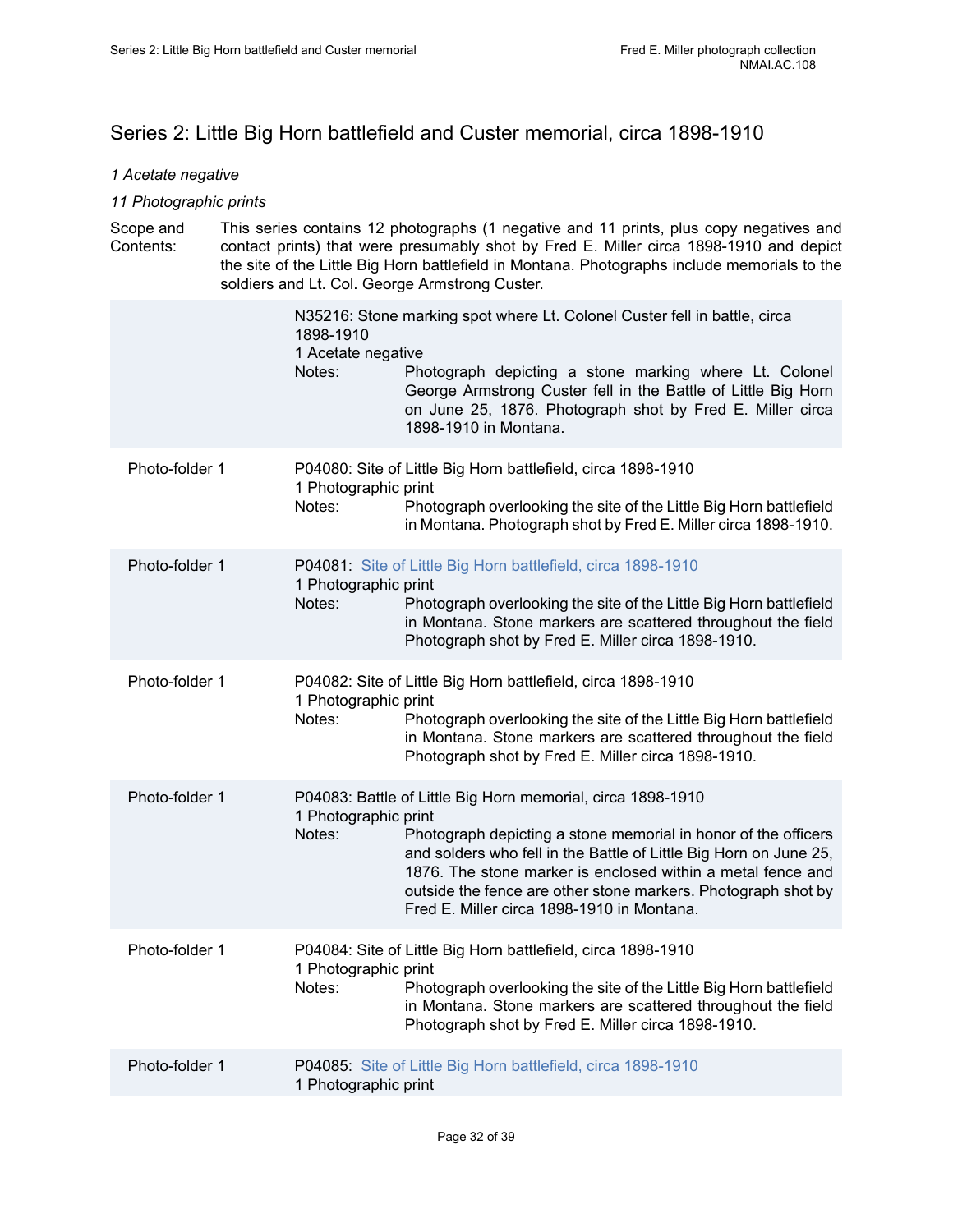|                | Notes:                         | Photograph overlooking the site of the Little Big Horn battlefield<br>in Montana. Stone markers are scattered throughout the field<br>Photograph shot by Fred E. Miller circa 1898-1910.                                                                                                                                         |
|----------------|--------------------------------|----------------------------------------------------------------------------------------------------------------------------------------------------------------------------------------------------------------------------------------------------------------------------------------------------------------------------------|
| Photo-folder 2 | 1 Photographic print<br>Notes: | P04086: Site of Little Big Horn battlefield, circa 1898-1910<br>Photograph overlooking the Little Big Horn battlefield in<br>Montana. In the foreground is a wooden cross marking the spot<br>where Lt. Col. George Armstrong Custer fell.                                                                                       |
| Photo-folder 2 | 1 Photographic print<br>Notes: | P04087A: Lt. Col. George Armstrong Custer stone memorial, circa 1898-1910<br>Photograph overlooking a stone memorial marking the spot<br>where Lt. Col. George Armstrong Custer fell during the Battle<br>of Little Big Horn in Montana. Photograph shot by Fred E. Miller<br>circa 1898-1910.                                   |
| Photo-folder 2 | 1 Photographic print<br>Notes: | P04087B: Lt. Col. George Armstrong Custer stone memorial, circa 1898-1910<br>Photograph overlooking a stone memorial marking the spot<br>where Lt. Col. George Armstrong Custer fell during the Battle<br>of Little Big Horn in Montana. Photograph shot by Fred E. Miller<br>circa 1898-1910.                                   |
| Photo-folder 2 | 1 Photographic print<br>Notes: | P04088: Battle of Little Big Horn memorial, circa 1898-1910<br>Photograph depicting a stone memorial in honor of the officers<br>and solders who felll in the Battle of Little Big Horn on June<br>25, 1876. The stone marker is enclosed within a metal fence.<br>Photograph shot by Fred E. Miller circa 1898-1910 in Montana. |
| Photo-folder 2 | 1 Photographic print<br>Notes: | P04089: Battle of Little Big Horn memorial, circa 1898-1910<br>Photograph depicting a stone memorial in honor of the officers<br>and solders who felll in the Battle of Little Big Horn on June<br>25, 1876. The stone marker is enclosed within a metal fence.<br>Photograph shot by Fred E. Miller circa 1898-1910 in Montana. |

*Return to Table of [Contents](#page-1-0)*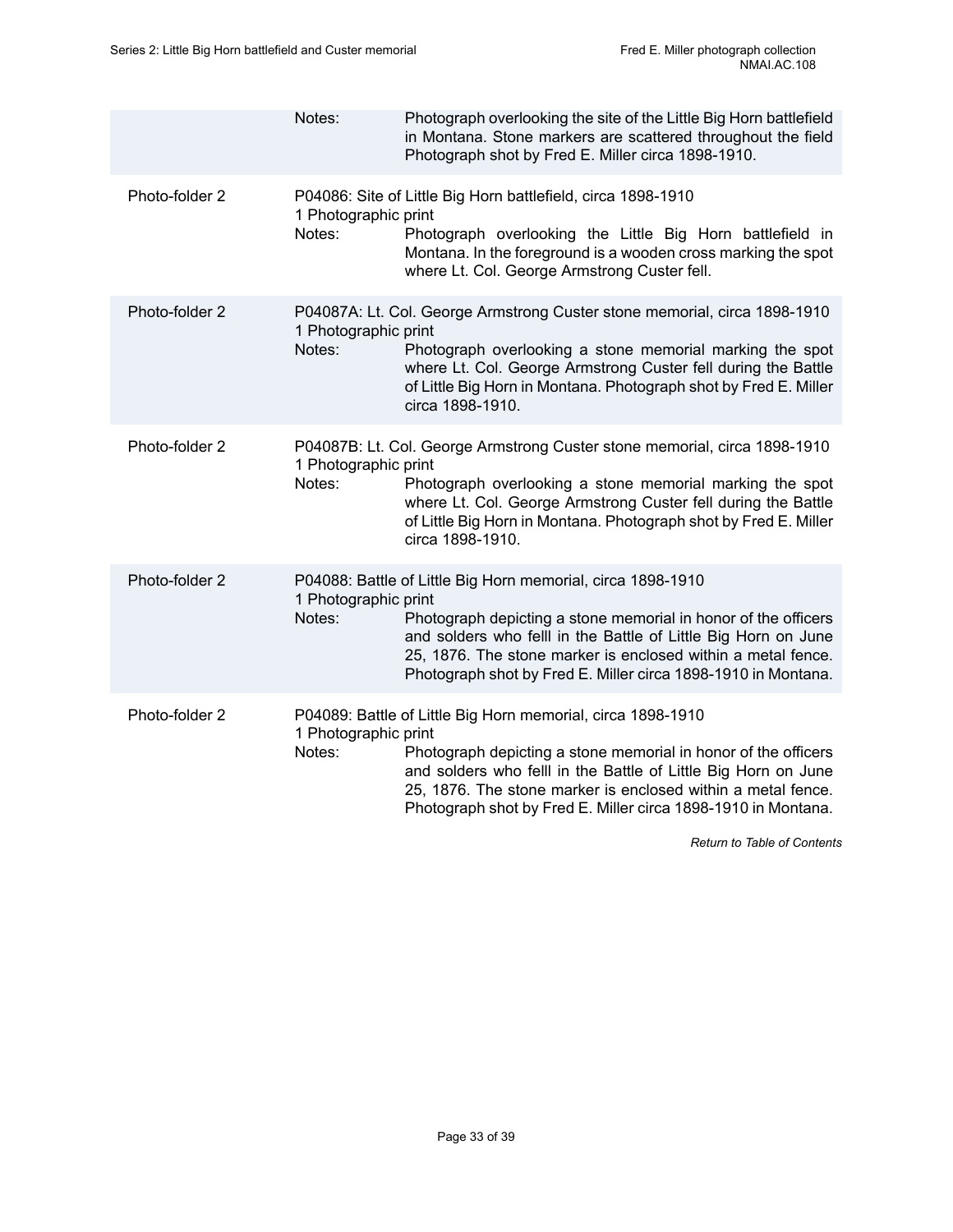## <span id="page-35-0"></span>Series 3: Restricted photographs

## *20 Glass plate negatives*

| 4 Acetate negatives                                                                                                                                                                                                                                                                                     |                                                                                                                                                                                                                                                                                                                                                                                                                                                                                                   |  |  |
|---------------------------------------------------------------------------------------------------------------------------------------------------------------------------------------------------------------------------------------------------------------------------------------------------------|---------------------------------------------------------------------------------------------------------------------------------------------------------------------------------------------------------------------------------------------------------------------------------------------------------------------------------------------------------------------------------------------------------------------------------------------------------------------------------------------------|--|--|
| 8 Photographic prints                                                                                                                                                                                                                                                                                   |                                                                                                                                                                                                                                                                                                                                                                                                                                                                                                   |  |  |
| This series contains 32 photographs (24 negatives and 8 prints, plus copy negatives<br>and contact prints) shot by Fred E. Miller circa 1898-1910. They depict scenes such as<br>Apsáalooke (Crow/Absaroke) burials and sacred ceremonies such as the grass dance and<br>the tobacco planting ceremony. |                                                                                                                                                                                                                                                                                                                                                                                                                                                                                                   |  |  |
|                                                                                                                                                                                                                                                                                                         | This material is RESTRICTED due to cultural sensitivity.                                                                                                                                                                                                                                                                                                                                                                                                                                          |  |  |
|                                                                                                                                                                                                                                                                                                         | N13645: Grass dance, circa 1898-1910                                                                                                                                                                                                                                                                                                                                                                                                                                                              |  |  |
| Notes:                                                                                                                                                                                                                                                                                                  | RESTRICTED: Photograph depicting Apsáalooke (Crow/<br>Absaroke) men performaing the Grass dance. Photograph shot<br>by Fred E. Miller circa 1898-1910 on the Apsáalooke (Crow/<br>Absaroke) Reservation in Montana.                                                                                                                                                                                                                                                                               |  |  |
| Culture:                                                                                                                                                                                                                                                                                                | Apsáalooke (Crow/Absaroke)                                                                                                                                                                                                                                                                                                                                                                                                                                                                        |  |  |
| Box 244 (glass plate<br>1 Glass plate negative<br>Notes:<br>Culture:                                                                                                                                                                                                                                    | N13654: Scaffold burial, circa 1898-1910<br>RESTRICTED: Photograph depicting a scaffold<br>burial.<br>Photograph shot by Fred E. Miller circa 1898-1910 on the<br>Apsáalooke (Crow/Absaroke) Reservation in Montana.<br>Apsáalooke (Crow/Absaroke)                                                                                                                                                                                                                                                |  |  |
| Box 244 (glass plate<br>1 Glass plate negative<br>Notes:<br>Culture:                                                                                                                                                                                                                                    | N13656: Scaffold Burial of Ten Bears, circa 1898-1910<br>RESTRICTED: Photograph depicting a scaffold burial of Sun<br>Bear (Ten Bears). Photograph shot by Fred E. Miller circa<br>1898-1910 on the Apsáalooke (Crow/Absaroke) Reservation in<br>Montana.<br>Apsáalooke (Crow/Absaroke)                                                                                                                                                                                                           |  |  |
| Box 244 (glass plate<br>1 Glass plate negative                                                                                                                                                                                                                                                          | N13660: Drummers at tobacco planting ceremony, circa 1898-1910<br>Notes: RESTRICTED: Outdoor photograph of drummers at tobacco<br>planting ceremony, south of underpass near agency. They<br>are from left to right: Sees With His Ears, Takes Enemy,<br>Skinny Rump (Whalebone), Pretty Paint, Curley, unidentified,<br>unidentified, and Eagle. Photograph shot by Fred E. Miller circa<br>1898-1910 on the Apsáalooke (Crow/Absaroke) Reservation in<br>Montana.<br>Apsáalooke (Crow/Absaroke) |  |  |
|                                                                                                                                                                                                                                                                                                         | 1 Acetate negative<br>Culture:                                                                                                                                                                                                                                                                                                                                                                                                                                                                    |  |  |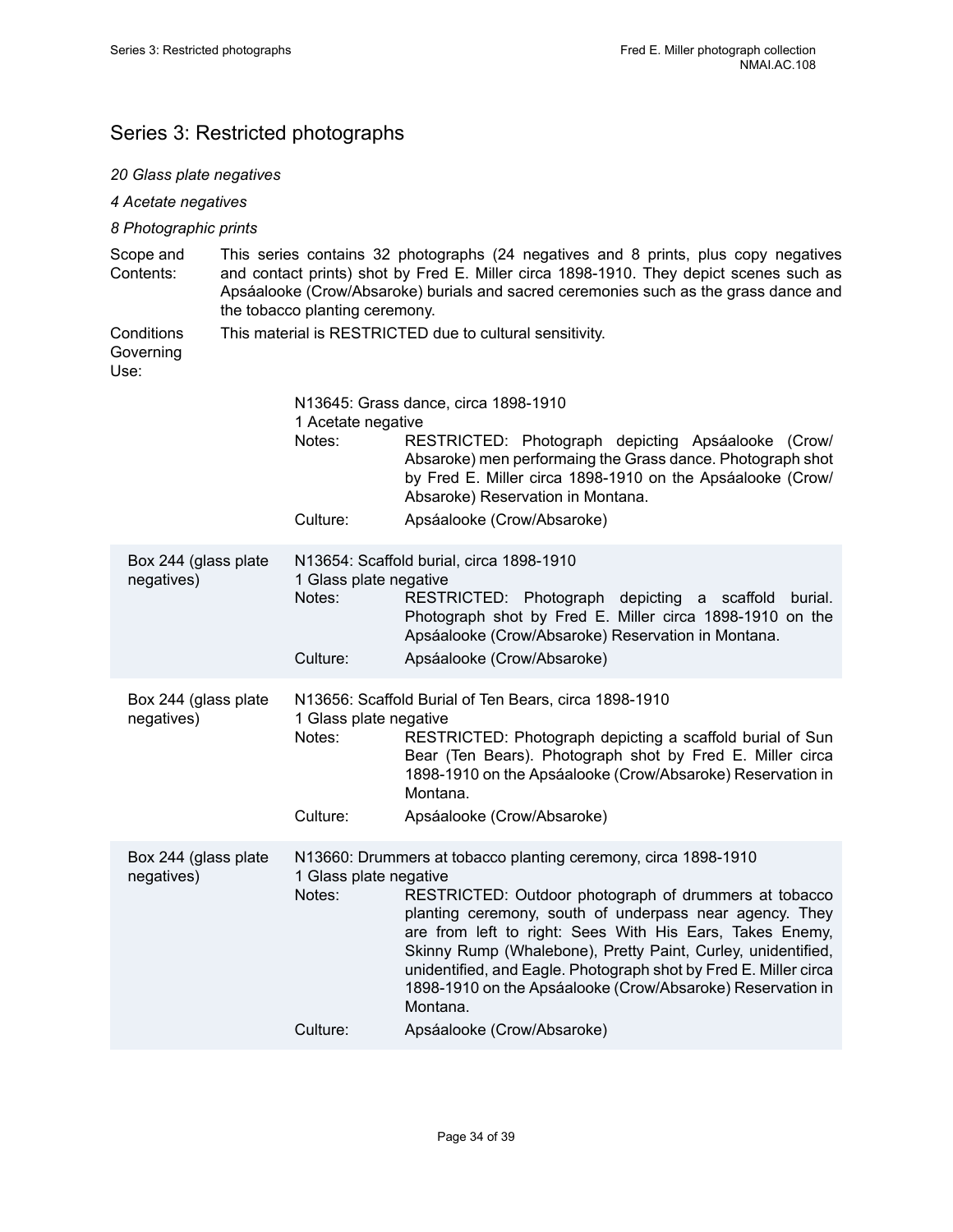| Box 244 (glass plate<br>negatives) | 1 Glass plate negative<br>Notes:<br>Culture: | N13661: Tobacco planting ceremony, circa 1898-1910<br>RESTRICTED: Photograph depicting a tobacco planting<br>ceremony procession. Photograph shot by Fred E. Miller circa<br>1898-1910 on the Apsáalooke (Crow/Absaroke) Reservation in<br>Montana.<br>Apsáalooke (Crow/Absaroke)         |
|------------------------------------|----------------------------------------------|-------------------------------------------------------------------------------------------------------------------------------------------------------------------------------------------------------------------------------------------------------------------------------------------|
|                                    |                                              |                                                                                                                                                                                                                                                                                           |
| Box 244 (glass plate<br>negatives) | 1 Glass plate negative<br>Notes:             | N13663: Grass dance, circa 1898-1910<br>RESTRICTED: Photograph depicting Apsáalooke (Crow/<br>Absaroke) men performaing the Grass dance. Photograph shot<br>by Fred E. Miller circa 1898-1910 on the Apsáalooke (Crow/<br>Absaroke) Reservation in Montana.                               |
|                                    | Culture:                                     | Apsáalooke (Crow/Absaroke)                                                                                                                                                                                                                                                                |
| Box 245 (glass plate<br>negatives) | 1 Glass plate negative<br>Notes:<br>Culture: | N13669: Grass dance, circa 1898-1910<br>RESTRICTED: Photograph depicting Apsáalooke (Crow/<br>Absaroke) men performaing the Grass dance. Photograph shot<br>by Fred E. Miller circa 1898-1910 on the Apsáalooke (Crow/<br>Absaroke) Reservation in Montana.<br>Apsáalooke (Crow/Absaroke) |
| Box 245 (glass plate<br>negatives) | 1 Glass plate negative<br>Notes:<br>Culture: | N13676: Grass dance, circa 1898-1910<br>RESTRICTED: Photograph depicting Apsáalooke (Crow/<br>Absaroke) men performaing the Grass dance. Photograph shot<br>by Fred E. Miller circa 1898-1910 on the Apsáalooke (Crow/<br>Absaroke) Reservation in Montana.<br>Apsáalooke (Crow/Absaroke) |
|                                    |                                              |                                                                                                                                                                                                                                                                                           |
| Box 246 (glass plate<br>negatives) | 1 Glass plate negative<br>Notes:             | N13690: Grass dance, circa 1898-1910<br>RESTRICTED: Photograph depicting Apsáalooke (Crow/<br>Absaroke) men performaing the Grass dance. Photograph shot<br>by Fred E. Miller circa 1898-1910 on the Apsáalooke (Crow/<br>Absaroke) Reservation in Montana.                               |
|                                    | Culture:                                     | Apsáalooke (Crow/Absaroke)                                                                                                                                                                                                                                                                |
| Box 247 (glass plate<br>negatives) | 1 Glass plate negative<br>Notes:<br>Culture: | N13710: Grass dance, circa 1898-1910<br>RESTRICTED: Photograph depicting Apsáalooke (Crow/<br>Absaroke) men performaing the Grass dance. Photograph shot<br>by Fred E. Miller circa 1898-1910 on the Apsáalooke (Crow/<br>Absaroke) Reservation in Montana.<br>Apsáalooke (Crow/Absaroke) |
|                                    |                                              |                                                                                                                                                                                                                                                                                           |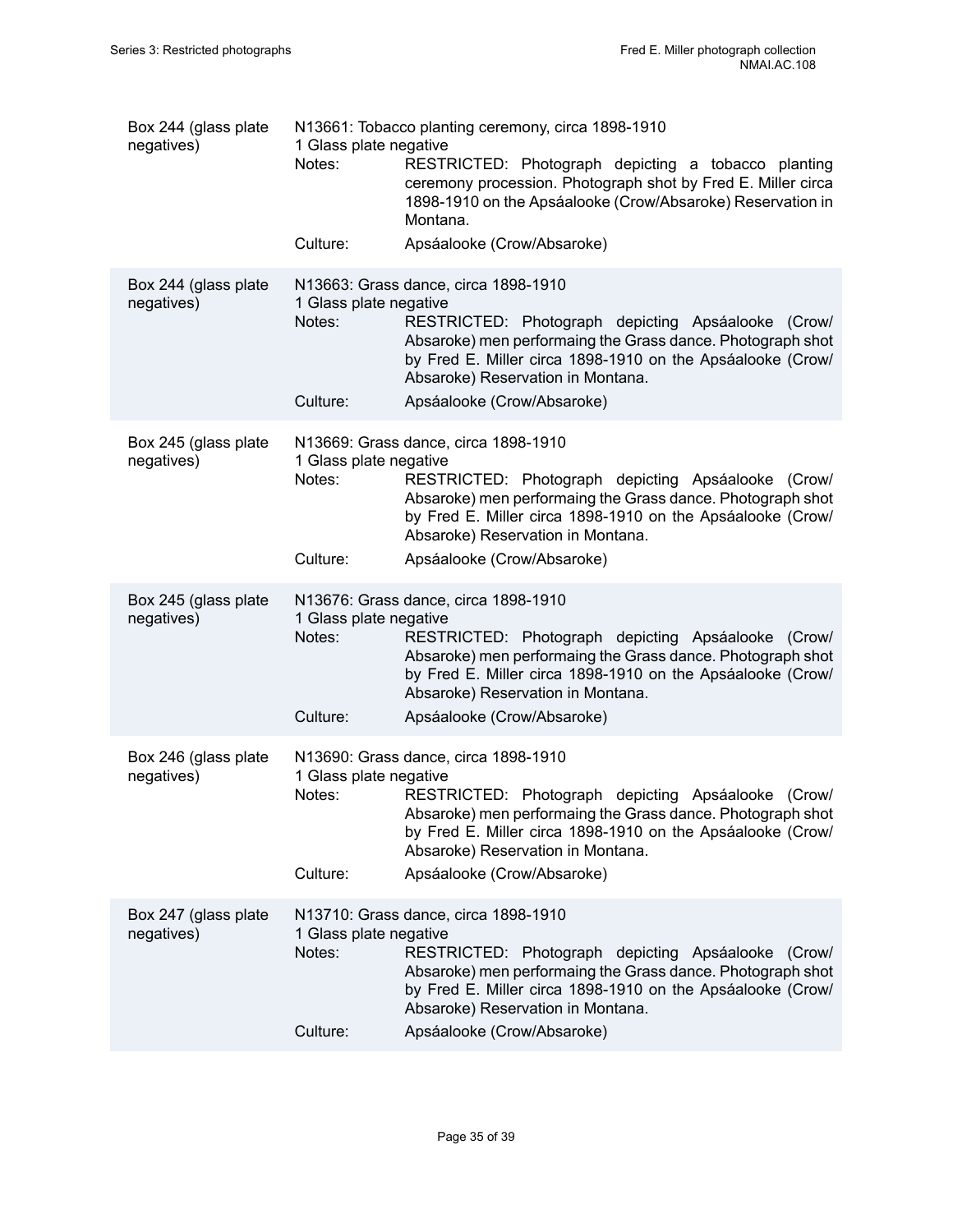| Box 247 (glass plate<br>negatives) | 1 Glass plate negative<br>Notes:<br>Culture:        | N13716: Sun Dance dancers, circa 1898-1910<br>RESTRICTED: Photograph depicting participants in the Sun<br>Dance. The two dancers standing are from left to right Top of<br>the Moccasin and Augustine Grey Bull. The sitting dancer on<br>the right is Bull Weasel. Photograph shot by Fred E. Miller circa<br>1898-1910 on the Apsáalooke (Crow/Absaroke) Reservation in<br>Montana.<br>Apsáalooke (Crow/Absaroke) |
|------------------------------------|-----------------------------------------------------|---------------------------------------------------------------------------------------------------------------------------------------------------------------------------------------------------------------------------------------------------------------------------------------------------------------------------------------------------------------------------------------------------------------------|
| Box 247 (glass plate<br>negatives) | 1 Glass plate negative<br>Notes:<br>Culture:        | N13720: Sweat lodges, circa 1898-1910<br>RESTRICTED: Photograph of a sweat lodge and the frame of<br>another sweat lodge. Photograph shot by Fred E. Miller circa<br>1898-1910 on the Apsáalooke (Crow/Absaroke) Reservation in<br>Montana.<br>Apsáalooke (Crow/Absaroke)                                                                                                                                           |
| Box 247 (glass plate<br>negatives) | 1 Glass plate negative<br>Notes:<br>Culture:        | N13721: Sweat lodge, circa 1898-1910<br>RESTRICTED: Photograph depicting a person emerging from<br>a sweat lodge and a small child standing in the foreground.<br>Photograph shot by Fred E. Miller circa 1898-1910 on the<br>Apsáalooke (Crow/Absaroke) Reservation in Montana.<br>Apsáalooke (Crow/Absaroke)                                                                                                      |
| Box 247 (glass plate<br>negatives) | 1 Glass plate negative<br>Notes:<br>Culture:        | N13723: Tree burial, circa 1898-1910<br>RESTRICTED: Photograph of a tree burial. Photograph shot<br>by Fred E. Miller circa 1898-1910 on the Apsáalooke (Crow/<br>Absaroke) Reservation in Montana.<br>Apsáalooke (Crow/Absaroke)                                                                                                                                                                                   |
| Box 247 (glass plate<br>negatives) | 1 Glass plate negative<br>Notes: Notes:<br>Culture: | N13724: Tree burial, circa 1898-1910<br>RESTRICTED: Photograph of a tree burial. Photograph shot<br>by Fred E. Miller circa 1898-1910 on the Apsáalooke (Crow/<br>Absaroke) Reservation in Montana.<br>Apsáalooke (Crow/Absaroke)                                                                                                                                                                                   |
| Box 247 (glass plate<br>negatives) | 1 Glass plate negative<br>Notes:<br>Culture:        | N13725: Scaffold burial, circa 1898-1910<br>RESTRICTED: Photograph depicting a scaffold<br>burial.<br>Photograph shot by Fred E. Miller circa 1898-1910 on the<br>Apsáalooke (Crow/Absaroke) Reservation in Montana.<br>Apsáalooke (Crow/Absaroke)                                                                                                                                                                  |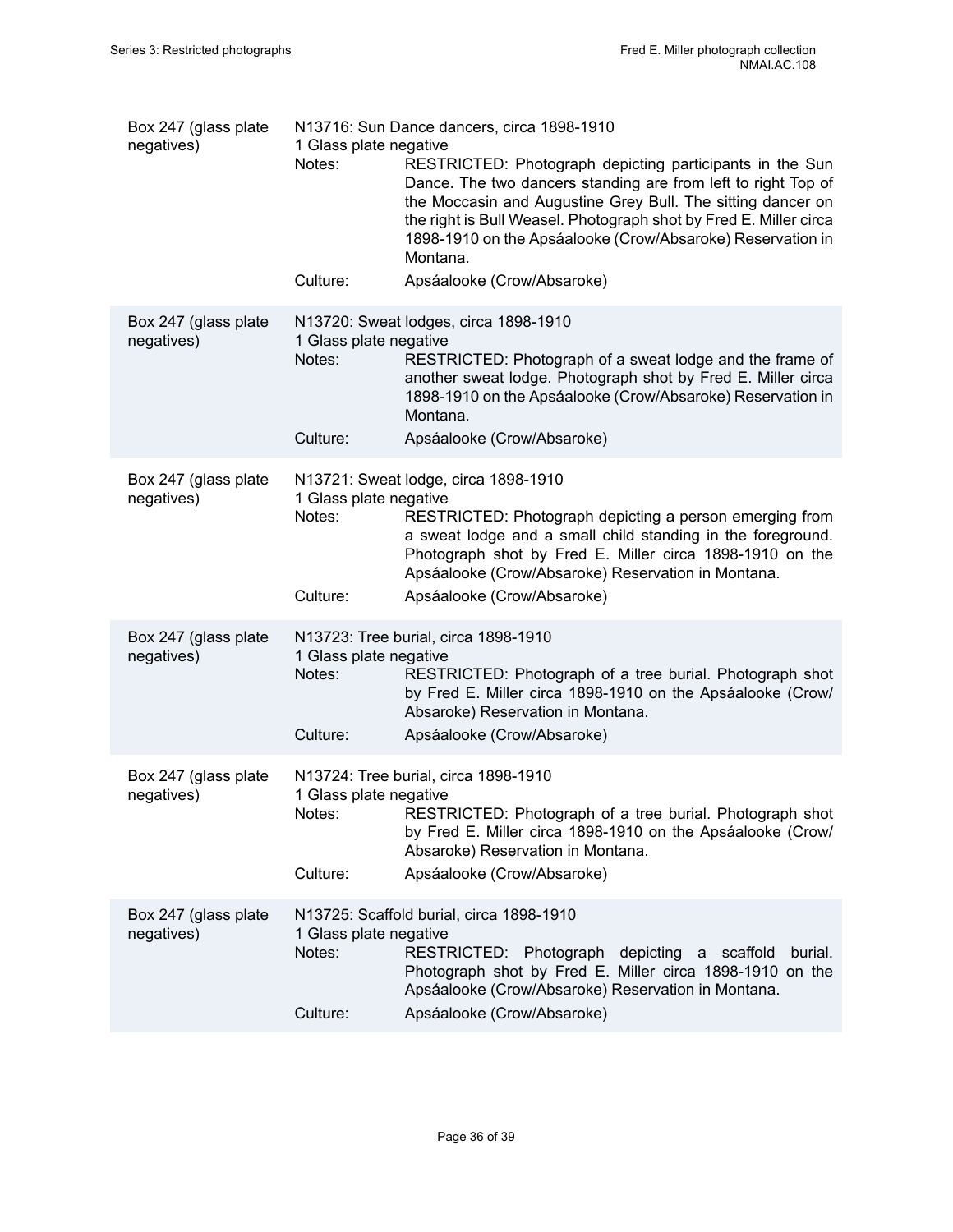| Box 247 (glass plate<br>negatives) | 1 Glass plate negative<br>Notes:                    | N13726: Scaffold burial, circa 1898-1910<br>RESTRICTED: Photograph of a scaffold burial. Photograph<br>shot by Fred E. Miller circa 1898-1910 on the Apsáalooke<br>(Crow/Absaroke) Reservation in Montana.                                                                                                                                                                                                                      |
|------------------------------------|-----------------------------------------------------|---------------------------------------------------------------------------------------------------------------------------------------------------------------------------------------------------------------------------------------------------------------------------------------------------------------------------------------------------------------------------------------------------------------------------------|
|                                    | Culture:                                            | Apsáalooke (Crow/Absaroke)                                                                                                                                                                                                                                                                                                                                                                                                      |
| Box 248 (glass plate<br>negatives) | 1 Glass plate negative<br>Notes:                    | N13727: Double scaffold burial, circa 1898-1910<br>RESTRICTED: Photograph depicting a double scaffold burial.<br>Photograph shot by Fred E. Miller circa 1898-1910 on the<br>Apsáalooke (Crow/Absaroke) Reservation in Montana.                                                                                                                                                                                                 |
|                                    | Culture:                                            | Apsáalooke (Crow/Absaroke)                                                                                                                                                                                                                                                                                                                                                                                                      |
| Box 248 (glass plate<br>negatives) | 1 Glass plate negative<br>Notes:<br>Culture:        | N13728: Double scaffold burial, circa 1898-1910<br>RESTRICTED: Photograph depicting a double scaffold burial.<br>Photograph shot by Fred E. Miller circa 1898-1910 on the<br>Apsáalooke (Crow/Absaroke) Reservation in Montana.<br>Apsáalooke (Crow/Absaroke)                                                                                                                                                                   |
|                                    |                                                     |                                                                                                                                                                                                                                                                                                                                                                                                                                 |
| Box B26 (glass<br>plate negatives) | 1 Glass plate negative<br>Notes:                    | N13768: Plain Owl, circa 1898-1910<br>RESTRICTED: Outdoor portrait of Plain Owl (Póopahta<br>Xiassaash) standing in front a tipi and holding a sacred Tobacco<br>Ceremong ritual birdhead staff. Plain Owl, a River Crow from<br>Black Lodge (Ashshipíte), was a tribal leader, pipe carrier and<br>war captain. Photograph shot by Fred E. Miller circa 1898-1910<br>on the Apsáalooke (Crow/Absaroke) Reservation in Montana. |
|                                    | Culture:                                            | Apsáalooke (Crow/Absaroke)                                                                                                                                                                                                                                                                                                                                                                                                      |
| Box B26 (glass<br>plate negatives) | circa 1898-1910<br>1 Glass plate negative<br>Notes: | N13775: Big Medicine, Alligator Stands Up, and Curley outside a sweat lodge,<br>RESTRICTED: Photograph depicting Big Medicine, Alligator<br>Stands Up, and Curley outside a sweat lodge. Photograph shot<br>by Fred E. Miller circa 1898-1910 on the Apsáalooke (Crow/<br>Absaroke) Reservation in Montana.                                                                                                                     |
|                                    | Culture:                                            | Apsáalooke (Crow/Absaroke)                                                                                                                                                                                                                                                                                                                                                                                                      |
|                                    | 1 Acetate negative<br>Notes:                        | N35217: Scaffold burial, circa 1898-1910<br>RESTRICTED: Photograph depicting a scaffold<br>burial.<br>Photograph shot by Fred E. Miller circa 1898-1910 on the<br>Apsáalooke (Crow/Absaroke) Reservation in Montana.                                                                                                                                                                                                            |
|                                    | Culture:                                            | Apsáalooke (Crow/Absaroke)                                                                                                                                                                                                                                                                                                                                                                                                      |

N35218: Scaffold burial, circa 1898-1910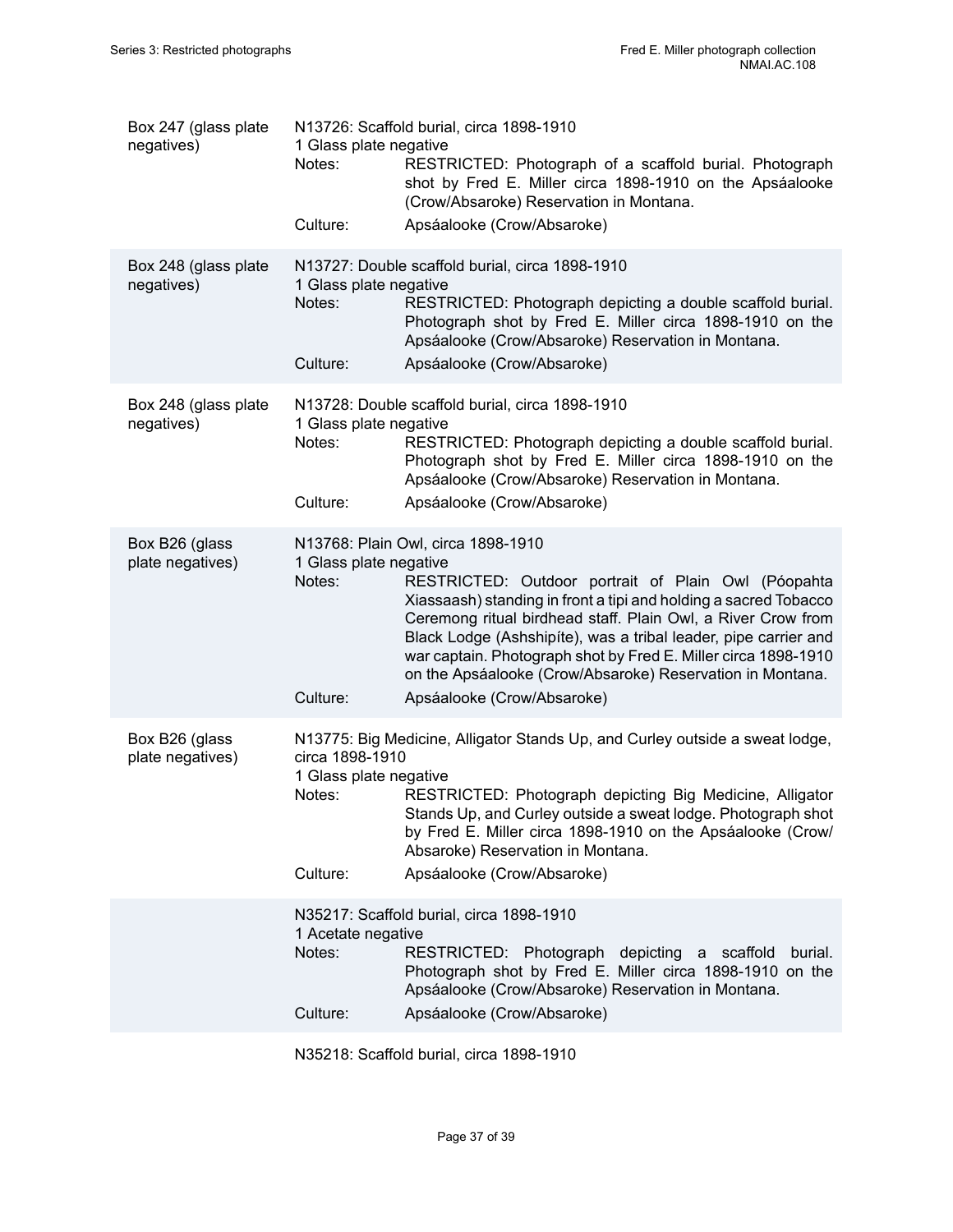|                 | 1 Acetate negative<br>Notes:<br>Culture:   | RESTRICTED: Photograph depicting a scaffold<br>burial.<br>Photograph shot by Fred E. Miller circa 1898-1910 on the<br>Apsáalooke (Crow/Absaroke) Reservation in Montana.<br>Apsáalooke (Crow/Absaroke)                                                                                            |
|-----------------|--------------------------------------------|---------------------------------------------------------------------------------------------------------------------------------------------------------------------------------------------------------------------------------------------------------------------------------------------------|
|                 | 1 Acetate negative<br>Notes:<br>Culture:   | N41278: Tobacco planting ceremony, circa 1898-1910<br>RESTRICTED: Photograph depicting a line of dancers during<br>the tobacco planting ceremony. Photograph shot by Fred E.<br>Miller circa 1898-1910 on the Apsáalooke (Crow/Absaroke)<br>Reservation in Montana.<br>Apsáalooke (Crow/Absaroke) |
| Photo-folder 13 | 1 Photographic print<br>Notes:<br>Culture: | P04090: Scaffold burial, circa 1898-1910<br>RESTRICTED: Photograph depicting a scaffold<br>burial.<br>Photograph shot by Fred E. Miller circa 1898-1910 on the<br>Apsáalooke (Crow/Absaroke) Reservation in Montana.<br>Apsáalooke (Crow/Absaroke)                                                |
| Photo-folder 13 | 1 Photographic print<br>Notes:<br>Culture: | P04091: Scaffold burial, circa 1898-1910<br>RESTRICTED: Photograph depicting a scaffold<br>burial.<br>Photograph shot by Fred E. Miller circa 1898-1910 on the<br>Apsáalooke (Crow/Absaroke) Reservation in Montana.<br>Apsáalooke (Crow/Absaroke)                                                |
| Photo-folder 13 | 1 Photographic print<br>Notes:<br>Culture: | P04092: Scaffold burial, circa 1898-1910<br>RESTRICTED: Photograph depicting a scaffold<br>burial.<br>Photograph shot by Fred E. Miller circa 1898-1910 on the<br>Apsáalooke (Crow/Absaroke) Reservation in Montana.<br>Apsáalooke (Crow/Absaroke)                                                |
| Photo-folder 13 | 1 Photographic print<br>Notes:<br>Culture: | P04098: Tobacco planting ceremony, circa 1898-1910<br>RESTRICTED: Photograph depicting a line of dancers during<br>the tobacco planting ceremony. Photograph shot by Fred E.<br>Miller circa 1898-1910 on the Apsáalooke (Crow/Absaroke)<br>Reservation in Montana.<br>Apsáalooke (Crow/Absaroke) |
| Photo-folder 14 | 1 Photographic print<br>Notes:<br>Culture: | P04249: Tobacco planting ceremony, circa 1898-1910<br>RESTRICTED: Photograph depicting a tobacco planting<br>ceremony procession. Photograph shot by Fred E. Miller circa<br>1898-1910 on the Apsáalooke (Crow/Absaroke) Reservation in<br>Montana.<br>Apsáalooke (Crow/Absaroke)                 |